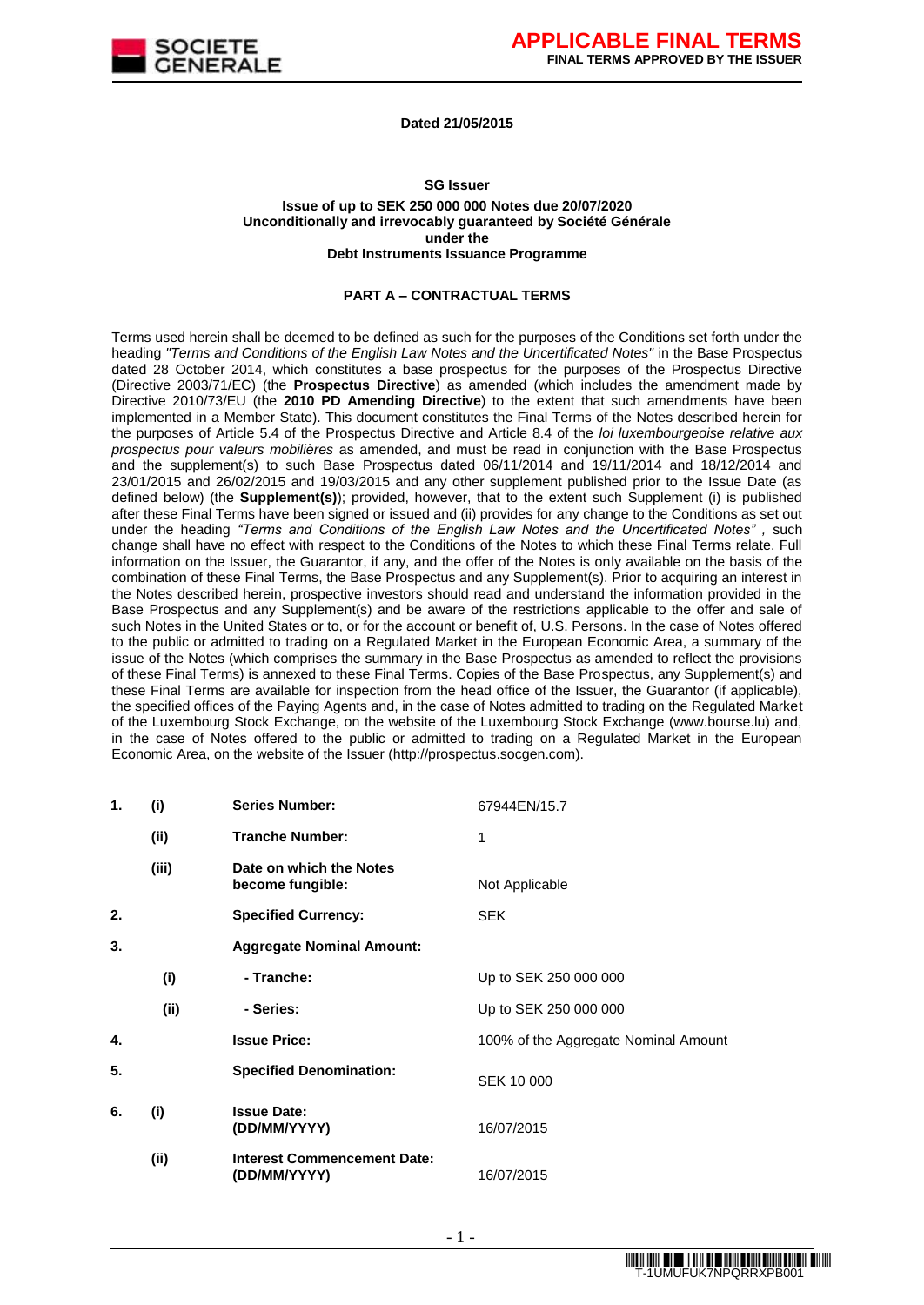

| 7.  |       | <b>Maturity Date:</b><br>(DD/MM/YYYY)                                     | 20/07/2020                                                                                                                                                                                                                              |
|-----|-------|---------------------------------------------------------------------------|-----------------------------------------------------------------------------------------------------------------------------------------------------------------------------------------------------------------------------------------|
| 8.  |       | <b>Governing law:</b>                                                     | Swedish law                                                                                                                                                                                                                             |
| 9.  | (i)   | <b>Status of the Notes:</b>                                               | Unsecured                                                                                                                                                                                                                               |
|     | (ii)  | Date of corporate authorisation<br>obtained for the issuance of<br>Notes: | Not Applicable                                                                                                                                                                                                                          |
|     | (iii) | <b>Type of Structured Notes:</b>                                          | <b>Share Linked Notes</b>                                                                                                                                                                                                               |
|     |       |                                                                           | The provisions of the following Additional Terms and<br>Conditions apply:<br>Additional Terms and Conditions for Share Linked Notes                                                                                                     |
|     | (iv)  | <b>Reference of the Product:</b>                                          | 3.3.2 with Option 4 applicable as described in the<br>Additional Terms and Conditions relating to Formulae                                                                                                                              |
| 10. |       | <b>Interest Basis:</b>                                                    | "PROVISIONS<br>section<br><b>RELATING</b><br>TO<br>See<br>INTEREST (IF ANY) PAYABLE" below.                                                                                                                                             |
| 11. |       | <b>Redemption/Payment Basis:</b>                                          | See<br>section<br><i><b>"PROVISIONS</b></i><br><b>RELATING</b><br>TO<br>REDEMPTION" below.                                                                                                                                              |
| 12. |       | Issuer's/Noteholders'<br>redemption option:                               | section<br><i><b>"PROVISIONS</b></i><br><b>RELATING</b><br>TO<br>See<br>REDEMPTION" below.                                                                                                                                              |
|     |       | PROVISIONS RELATING TO INTEREST (IF ANY) PAYABLE                          |                                                                                                                                                                                                                                         |
| 13. |       | <b>Fixed Rate Note Provisions:</b>                                        | Not Applicable                                                                                                                                                                                                                          |
| 14. |       | <b>Floating Rate Note Provisions:</b>                                     | Not Applicable                                                                                                                                                                                                                          |
| 15. |       | <b>Structured Interest Note</b><br><b>Provisions:</b>                     | Applicable as per Condition 3.3 of the General<br><b>Terms and Conditions</b>                                                                                                                                                           |
|     | (i)   |                                                                           | Structured Interest Amount(s): Unless previously redeemed, on each Interest Payment<br>Date(i) (i from 1 to 5), the Issuer shall pay to the<br>Noteholders, for each Note, an amount determined by<br>the Calculation Agent as follows: |
|     |       |                                                                           | Scenario 1:                                                                                                                                                                                                                             |
|     |       |                                                                           | If on Valuation Date(i), WorstPerformance(i) is lower<br>than -10%, then:                                                                                                                                                               |
|     |       |                                                                           | Structured Interest Amount(i) = Specified Denomination<br>x 6.0%                                                                                                                                                                        |
|     |       |                                                                           | Scenario 2:                                                                                                                                                                                                                             |
|     |       |                                                                           | If on Valuation Date(i), WorstPerformance(i) is higher<br>than or equal to -10%, then:                                                                                                                                                  |

Structured Interest Amount(i) = 0 (zero)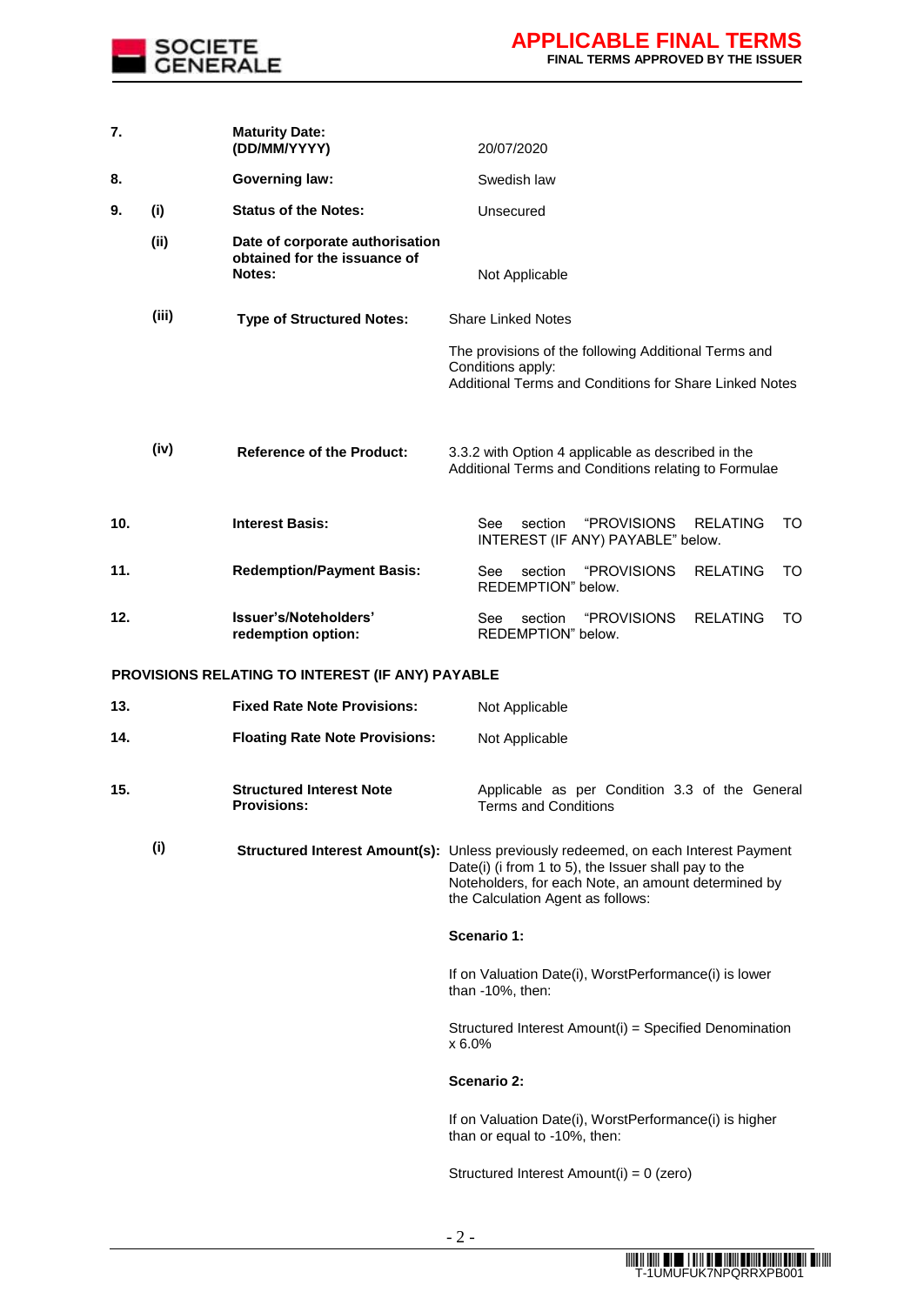

Definitions relating to the Structured Interest Amount are set out in paragraph 27(ii) "Definitions relating to the Product"

|     | (ii)  | <b>Specified Period(s)/Interest</b>                           |                                     | Interest Payment Date(i)                                                                                                                                                                                                      |
|-----|-------|---------------------------------------------------------------|-------------------------------------|-------------------------------------------------------------------------------------------------------------------------------------------------------------------------------------------------------------------------------|
|     |       | <b>Payment Date(s):</b><br>(DD/MM/YYYY)                       | 1                                   | 20/07/2016                                                                                                                                                                                                                    |
|     |       |                                                               | $\overline{\mathbf{2}}$             | 20/07/2017                                                                                                                                                                                                                    |
|     |       |                                                               | 3                                   | 20/07/2018                                                                                                                                                                                                                    |
|     |       |                                                               | 4                                   | 20/07/2019                                                                                                                                                                                                                    |
|     |       |                                                               | 5                                   | 20/07/2020                                                                                                                                                                                                                    |
|     | (iii) | <b>Business Day</b><br><b>Convention:</b>                     |                                     | Following Business Day Convention (unadjusted)                                                                                                                                                                                |
|     | (iv)  | <b>Day Count Fraction:</b>                                    | Not Applicable                      |                                                                                                                                                                                                                               |
|     | (v)   | <b>Business Centre(s):</b>                                    | Stockholm                           |                                                                                                                                                                                                                               |
| 16. |       | <b>Zero Coupon Note Provisions:</b>                           | Not Applicable                      |                                                                                                                                                                                                                               |
|     |       | <b>PROVISIONS RELATING TO REDEMPTION</b>                      |                                     |                                                                                                                                                                                                                               |
| 17. |       | Redemption at the option of the<br>Issuer:                    | Not Applicable                      |                                                                                                                                                                                                                               |
| 18. |       | Redemption at the option of the<br>Noteholders:               | Not Applicable                      |                                                                                                                                                                                                                               |
| 19. |       | <b>Automatic Early Redemption:</b>                            | <b>Terms and Conditions</b>         | Applicable as per Condition 5.10 of the General                                                                                                                                                                               |
| (i) |       | <b>Automatic Early Redemption</b><br>Amount(s):               | provisions in respect of each Note: | Unless previously redeemed, if an Automatic Early<br>Redemption Event has occurred, then the Issuer shall<br>redeem early the Notes on Automatic Early Redemption<br>Date(i) (i from 1 to 4) in accordance with the following |
|     |       |                                                               |                                     | Automatic Early Redemption Amount(i) = Specified<br>Denomination x [100% + CouponLevel x i]                                                                                                                                   |
|     |       |                                                               | Definitions                         | relating<br>Automatic<br>Early<br>the<br>to<br>Redemption Amount are set out in paragraph 27(ii)<br>"Definitions relating to the Product".                                                                                    |
|     | (ii)  | <b>Automatic Early Redemption</b><br>Date(s):<br>(DD/MM/YYYY) |                                     | Automatic Early<br>Redemption Date(i)                                                                                                                                                                                         |
|     |       |                                                               | 1                                   | 20/07/2016                                                                                                                                                                                                                    |
|     |       |                                                               | $\overline{c}$                      | 20/07/2017                                                                                                                                                                                                                    |
|     |       |                                                               | 3                                   | 20/07/2018                                                                                                                                                                                                                    |
|     |       |                                                               | 4                                   | 20/07/2019                                                                                                                                                                                                                    |
| 20. |       | <b>Final Redemption Amount:</b>                               |                                     | Unless previously redeemed, the Issuer shall redeem<br>the Notes on the Maturity Date, in accordance with the<br>following provisions in respect of each Note:                                                                |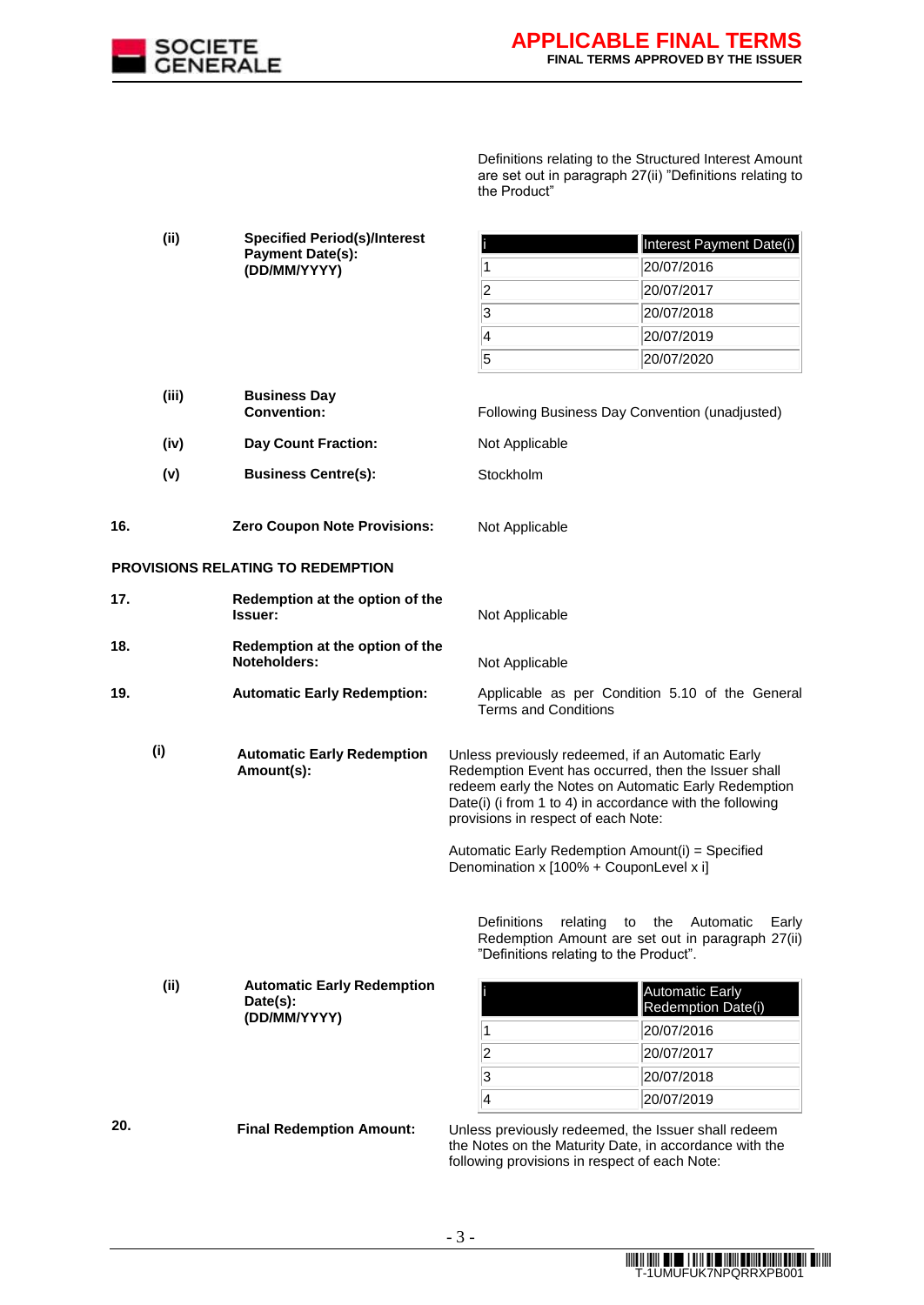

#### **Scenario 1:**

If on Valuation Date(5), WorstPerformance(5) is higher than or equal to -10%, then: Final Redemption Amount = Specified Denomination x  $[100\% + CouponLevel \times 5]$ 

#### **Scenario 2:**

If on Valuation Date(5), WorstPerformance(5) is lower than -10% and WorstPerformance(5) is higher than or equal to -40%, then: Final Redemption Amount = Specified Denomination x 100%

#### **Scenario 3:**

If on Valuation Date(5), WorstPerformance(5) is lower than -40%, then: Final Redemption Amount = Specified Denomination x [100% + WorstPerformance(5)]

Definitions relating to the Final Redemption Amount are set out in paragraph 27(ii) "Definitions relating to the Product".

**21. Physical Delivery Note Not Applicable 22. Credit Linked Notes Provisions:** Not Applicable **23. Bond Linked Notes Provisions:** Not Applicable **24. Trigger redemption at the option of the Issuer:** Applicable as per Condition 5.6 of the General Terms and Conditions **- Outstanding Amount Trigger**  Level: **Level:** 10% of the Aggregate Nominal Amount **25. Early Redemption Amount payable on Event of Default or, at the option of the Issuer, on redemption for taxation or regulatory reasons:** Market Value

#### **PROVISIONS APPLICABLE TO THE UNDERLYING(S) IF ANY**

**26. (i) Underlying(s):** The following Shares (each an "Underlying(k)" and

| Company         | <b>Bloomberg Ticker</b> | Exchange                    | <b>Website</b>      |
|-----------------|-------------------------|-----------------------------|---------------------|
| <b>SSAB AB</b>  | <b>SSABA SS</b>         | Stockholm Stock<br>Exchange | www.ssab.se         |
| Nordea Bank AB  | NDA SS                  | Stockholm Stock<br>Exchange | www.nordea.com      |
| AstraZeneca PLC | <b>AZN SS</b>           | Stockholm Stock<br>Exchange | www.astrazeneca.com |
| Electrolux AB   | <b>ELUXB SS</b>         | Stockholm Stock<br>Exchange | www.electrolux.com  |

**(ii) Information relating to the past and future performances of the Underlying(s) and volatility:**

together the "Basket") as defined below:

The information relating to the past and future performances of the Underlying(s) and volatility are available on the website, or Reuters or Bloomberg, as the case may be, specified in the table above and the volatility can be obtained, upon request, at the specified office of Société Générale (see in address and contact details of Société Générale for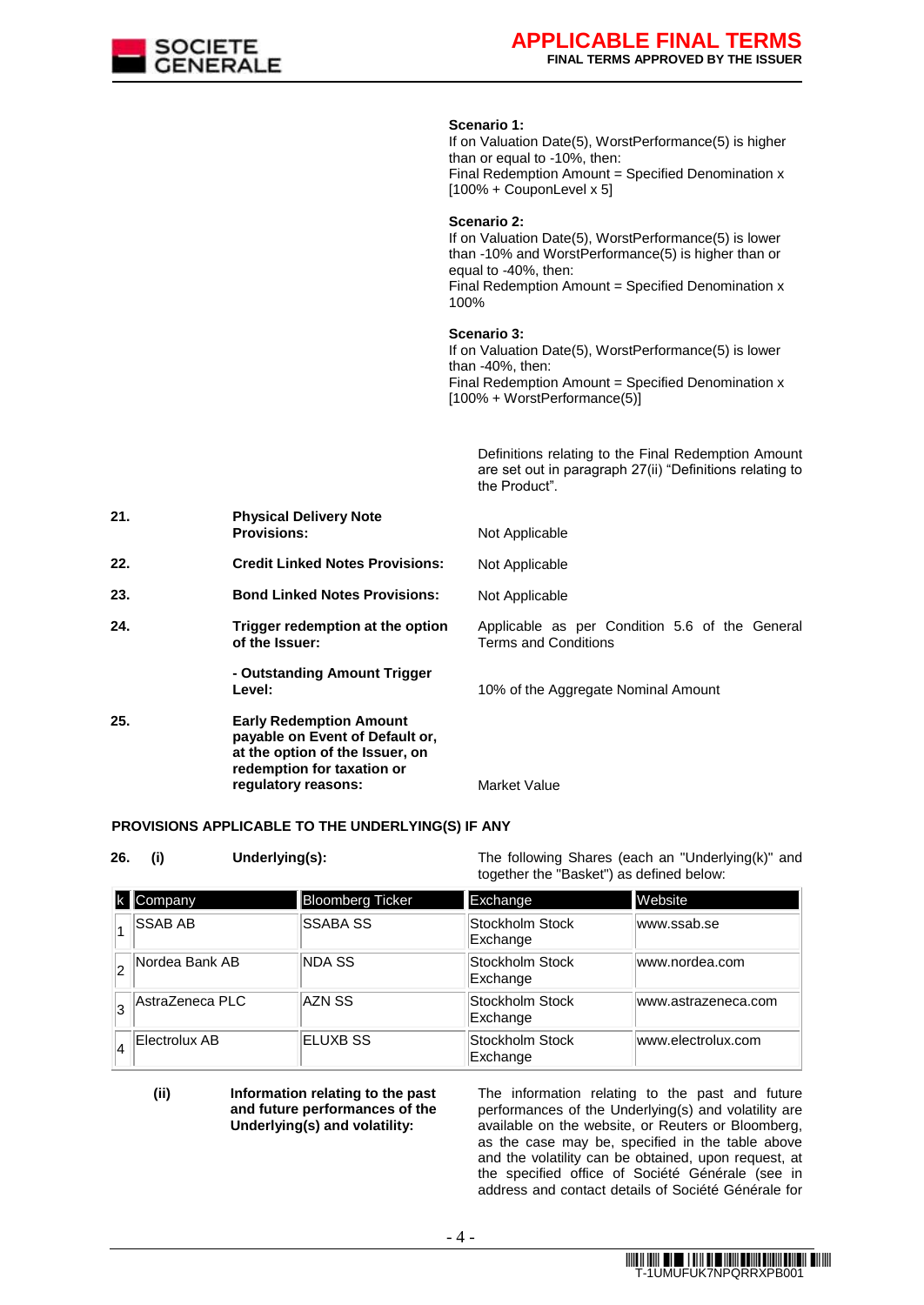

all administrative communications relating to the Notes), at the office of the Agent in Luxembourg and at the office of the Principal Swiss Paying Agent in Switzerland if any.

- **(iii) Provisions relating, amongst others, to the Market Disruption Event(s) and/or Extraordinary Event(s) and/or Monetisation until the Maturity Date and/or any additional disruption event(s) as described in the relevant Additional Terms and Conditions for Structured Notes:**  The provisions of the following Additional Terms and Conditions apply: Additional Terms and Conditions for Share Linked Notes
	- **(iv) Other information relating to the Underlying(s):** Information or summaries of information included herein with respect to the Underlying(s), has been extracted from general databases released publicly or by any other available information.

Each of the Issuer and the Guarantor confirms that such information has been accurately reproduced and that, so far as it is aware and is able to ascertain from information published, no facts have been omitted which would render the reproduced information inaccurate or misleading.

#### **DEFINITIONS APPLICABLE TO INTEREST (IF ANY), REDEMPTION AND THE UNDERLYING(S) IF ANY**

| 27.                                                    | (i)  | Definitions relating to date(s):               | Applicable                                                                                                                                                                         |                                                             |
|--------------------------------------------------------|------|------------------------------------------------|------------------------------------------------------------------------------------------------------------------------------------------------------------------------------------|-------------------------------------------------------------|
|                                                        |      | <b>Valuation Date(0):</b><br>(DD/MM/YYYY)      | 02/07/2015                                                                                                                                                                         |                                                             |
|                                                        |      | <b>Valuation Date(i);</b>                      |                                                                                                                                                                                    | Valuation Date(i)                                           |
|                                                        |      | (i from 1 to 5)<br>(DD/MM/YYYY)                | 1                                                                                                                                                                                  | 02/07/2016                                                  |
|                                                        |      |                                                | $\overline{\mathbf{c}}$                                                                                                                                                            | 02/07/2017                                                  |
|                                                        |      |                                                | 3                                                                                                                                                                                  | 02/07/2018                                                  |
|                                                        |      |                                                | 4                                                                                                                                                                                  | 02/07/2019                                                  |
|                                                        |      |                                                | 5                                                                                                                                                                                  | 02/07/2020                                                  |
|                                                        | (ii) | Definitions relating to the<br><b>Product:</b> | subject to<br>Applicable,<br>Additional<br>Terms<br>and<br>Formulae                                                                                                                | the provisions<br>of<br>the<br>Conditions<br>relating<br>to |
| WorstPerformance(i)<br>(i from 1 to 5)                 |      |                                                | means the Minimum, for k from 1 to 4, of Performance(i,<br>k), as defined in Condition 4.6 of the Additional Terms<br>and Conditions relating to Formulae.                         |                                                             |
| Performance(i,k)<br>(i from 1 to 5)<br>(k from 1 to 4) |      |                                                | means $(S(i, k) / S(0, k)) - 100\%$ , as defined in Condition<br>4.1 of the Additional Terms and Conditions relating to<br>Formulae.                                               |                                                             |
| S(i,k)<br>(i from $0$ to $5$ )<br>( $k$ from 1 to 4)   |      |                                                | means in respect of any Valuation Date(i) the Closing<br>Price of the Underlying(k), as defined in Condition 4.0 of<br>the Additional Terms and Conditions relating to<br>Formulae |                                                             |
| CouponLevel                                            |      |                                                | Indicatively 11.0% with a minimum of 8.0%. Final                                                                                                                                   |                                                             |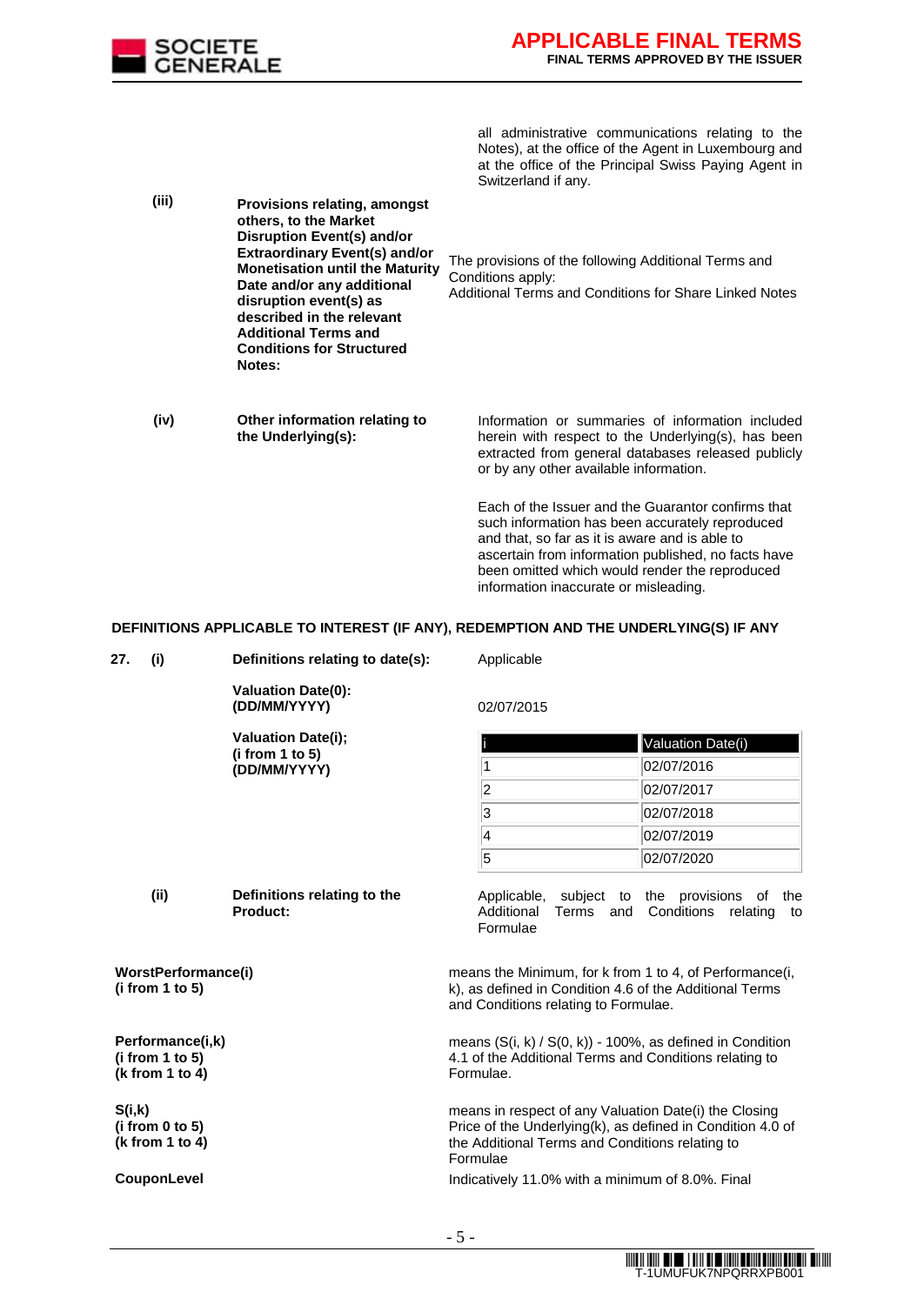

book entry form issued, cleared and settled through Euroclear Sweden in accordance with the Swedish Financial Instruments Accounts Act (SFS

1998:1479), as amended

and Conditions

Terms and Conditions

CouponLevel will be confirmed at the latest on Valuation Date(0).

|     | <b>Automatic Early Redemption Event</b>           | is deemed to have occurred, as determined by the<br>Calculation Agent, if on a Valuation Date(i) (i from 1 to<br>4), WorstPerformance(i) is higher than or equal to -10% |
|-----|---------------------------------------------------|--------------------------------------------------------------------------------------------------------------------------------------------------------------------------|
|     | <b>PROVISIONS RELATING TO SECURED NOTES</b>       |                                                                                                                                                                          |
| 28. | <b>Secured Notes Provisions:</b>                  | Not Applicable                                                                                                                                                           |
|     | <b>GENERAL PROVISIONS APPLICABLE TO THE NOTES</b> |                                                                                                                                                                          |
| 29. | Provisions applicable to<br>payment date(s):      |                                                                                                                                                                          |
|     | - Payment Business Day:                           | <b>Following Payment Business Day</b>                                                                                                                                    |
|     | - Financial Centre(s):                            | Stockholm                                                                                                                                                                |
| 30. | Form of the Notes:                                |                                                                                                                                                                          |

**(i) Form:** Dematerialised Uncertificated Swedish Notes in

| (ii) | New Global Note (NGN -       |    |
|------|------------------------------|----|
|      | bearer notes) / New          |    |
|      | Safekeeping Structure (NSS - |    |
|      | registered notes):           | Nο |

- **31. Redenomination:** Applicable as per Condition 1 of the General Terms
- **32. Consolidation:** Applicable as per Condition 14.2 of the General
- **33. Partly Paid Notes Provisions:** Not Applicable
- **34.** Instalment Notes Provisions: Not Applicable
- **35.** *Masse: Masse:* Not Applicable **36. Dual Currency Note Provisions:** Not Applicable
- **37. Additional Amount Provisions**  for Italian Certificates: Not Applicable **38. Interest Amount and/or the Redemption Amount switch at**

**the option of the Issuer:** Not Applicable

Signed on behalf of the Issuer:

By: Y. CACCLIN *Duly authorised*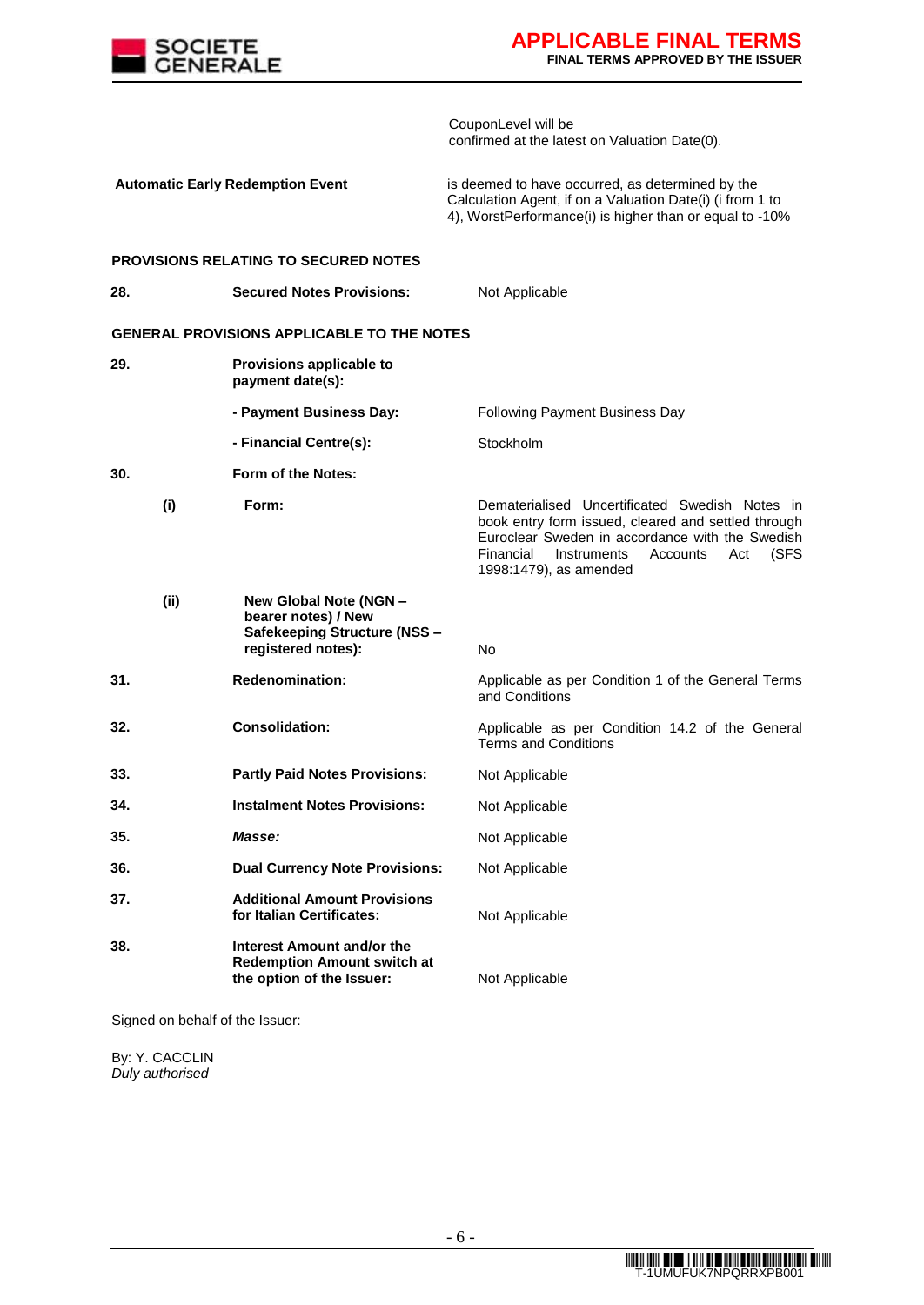

#### **PART B – OTHER INFORMATION**

#### **1. LISTING AND ADMISSION TO TRADING**

| (i) | Listing: | Application will be made for the Notes to be listed on the |
|-----|----------|------------------------------------------------------------|
|     |          | regulated market of the Nasdag OMX Stockholm AB, Sweden.   |
|     |          |                                                            |

**(ii) Admission to trading:** Application will be made for the Notes to be admitted to trading on the Regulated Market of the Nasdaq OMX Stockholm AB, Sweden, with effect from or as soon as practicable after the Issue Date.

> **There can be no assurance that the listing and trading of the Notes will be approved with effect on the Issue Date or at all.**

- **(iii) Estimate of total expenses related to admission to Not Applicable**
- **(iv) Information required for Notes to be listed on SIX Swiss Not Applicable**

#### **2. RATINGS**

The Notes to be issued have not been rated.

### **3. INTERESTS OF NATURAL AND LEGAL PERSONS INVOLVED IN THE ISSUE/OFFER**

Save for fees, if any, payable to the Dealer, and so far as the Issuer is aware, no person involved in the issue of the Notes has an interest material to the offer.

The Issuer and Société Générale expect to enter into hedging transactions in order to hedge the Issuer's obligations under the Notes. Should any conflicts of interest arise between (i) the responsibilities of Société Générale as Calculation Agent for the Notes and (ii) the responsibilities of Société Générale as counterparty to the above mentioned hedging transactions, the Issuer and Société Générale hereby represent that such conflicts of interest will be resolved in a manner which respects the interests of the Noteholders.

#### **4. REASONS FOR THE OFFER AND USE OF PROCEEDS, ESTIMATED NET PROCEEDS AND TOTAL EXPENSES**

| (i)   | <b>Reasons for the</b><br>offer and use of<br>proceeds: | The net proceeds from each issue of Notes will be applied for<br>the general financing purposes of the Société Générale Group,<br>which include making a profit. |
|-------|---------------------------------------------------------|------------------------------------------------------------------------------------------------------------------------------------------------------------------|
| (ii)  | <b>Estimated net</b><br>proceeds:                       | Not Applicable                                                                                                                                                   |
| (iii) | <b>Estimated total</b><br>expenses:                     | Not Applicable                                                                                                                                                   |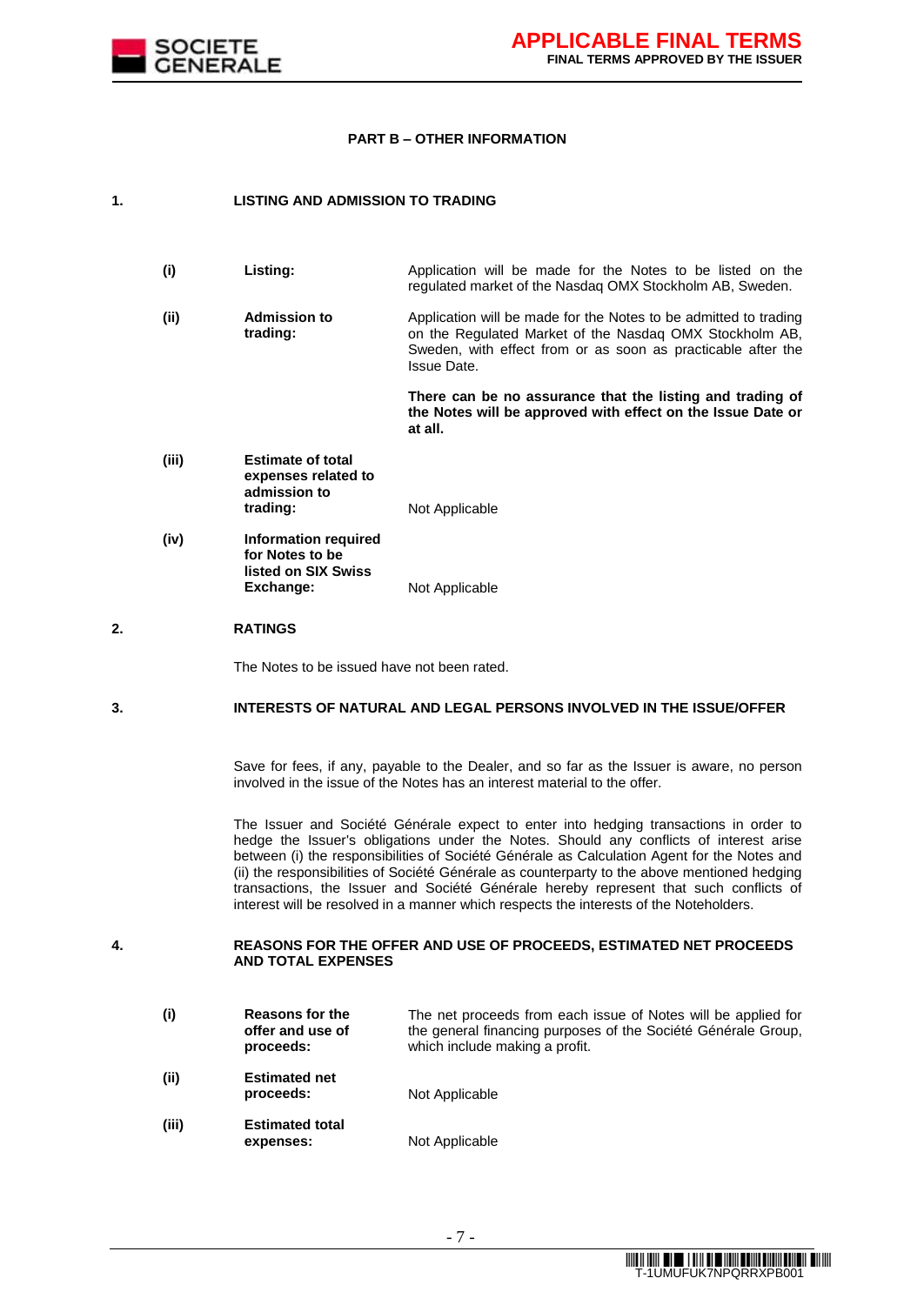

#### **5. INDICATION OF YIELD** *(Fixed Rate Notes only)*

Not Applicable

**6. HISTORIC INTEREST RATES** *(Floating Rate Notes only)*

Not Applicable

#### **7. PERFORMANCE AND EFFECT ON VALUE OF INVESTMENT**

#### **(i) PERFORMANCE OF FORMULA, EXPLANATION OF EFFECT ON VALUE OF INVESTMENT** *(Structured Notes only)*

The value of the Notes, the payment of a coupon amount on a relevant interest payment date to a Noteholder, the payment of an automatic early redemption amount on a relevant automatic early redemption date and the payment of a redemption amount to a Noteholder on the maturity date will depend on the performance of the underlying asset(s), on the relevant valuation date(s).

The value of the Notes is linked to the positive or negative performance of one or several underlying instrument(s) within the basket. The amounts to be paid are determined on the basis of the condition which is satisfied (or not) if the performance of one or several underlying instrument(s) is higher than or equal to a predefined barrier performance. The Notes may provide for an automatic early redemption linked to a specific event.

Therefore, this may prevent the Noteholders from benefitting from the performance of the underlying instrument(s) over the whole period initially envisaged.

The terms and conditions of the Notes may include provisions under which upon the occurrence of certain market disruptions delays in the settlement of the Notes may be incurred or certain modifications be made. Moreover, in case of occurrence of events affecting the underlying instrument(s), the terms and conditions of the Notes allow the Issuer to substitute the underlying instrument(s) by new underlying instrument(s), cease the exposure to the underlying asset(s) and apply a reference rate to the proceeds so obtained until the maturity date of the Notes, postpone the maturity date of the Notes, early redeem the Notes on the basis of the market value of these Notes, or deduct from any due amount the increase cost of hedging, and in each case without the consent of the Noteholders.

Payments (whether in respect of principal and/or interest and whether at maturity or otherwise) on the Notes are calculated by reference to certain underlying(s), the return of the Notes is based on changes in the value of the underlying(s), which may fluctuate. Potential investors should be aware that these Notes may be volatile and that they may receive no interest and may lose all or a substantial portion of their principal.

During the lifetime of the Notes, the market value of these Notes may be lower than the invested capital.

Furthermore, an insolvency of the Issuer and/or the Guarantor may cause a total loss of the invested capital.

**The attention of the investors is drawn to the fact that they could sustain an entire or a partial loss of their investment.**

**(ii) PERFORMANCE OF RATE[S] OF EXCHANGE AND EXPLANATION OF EFFECT ON VALUE OF INVESTMENT** (*Dual Currency Notes only*)

Not Applicable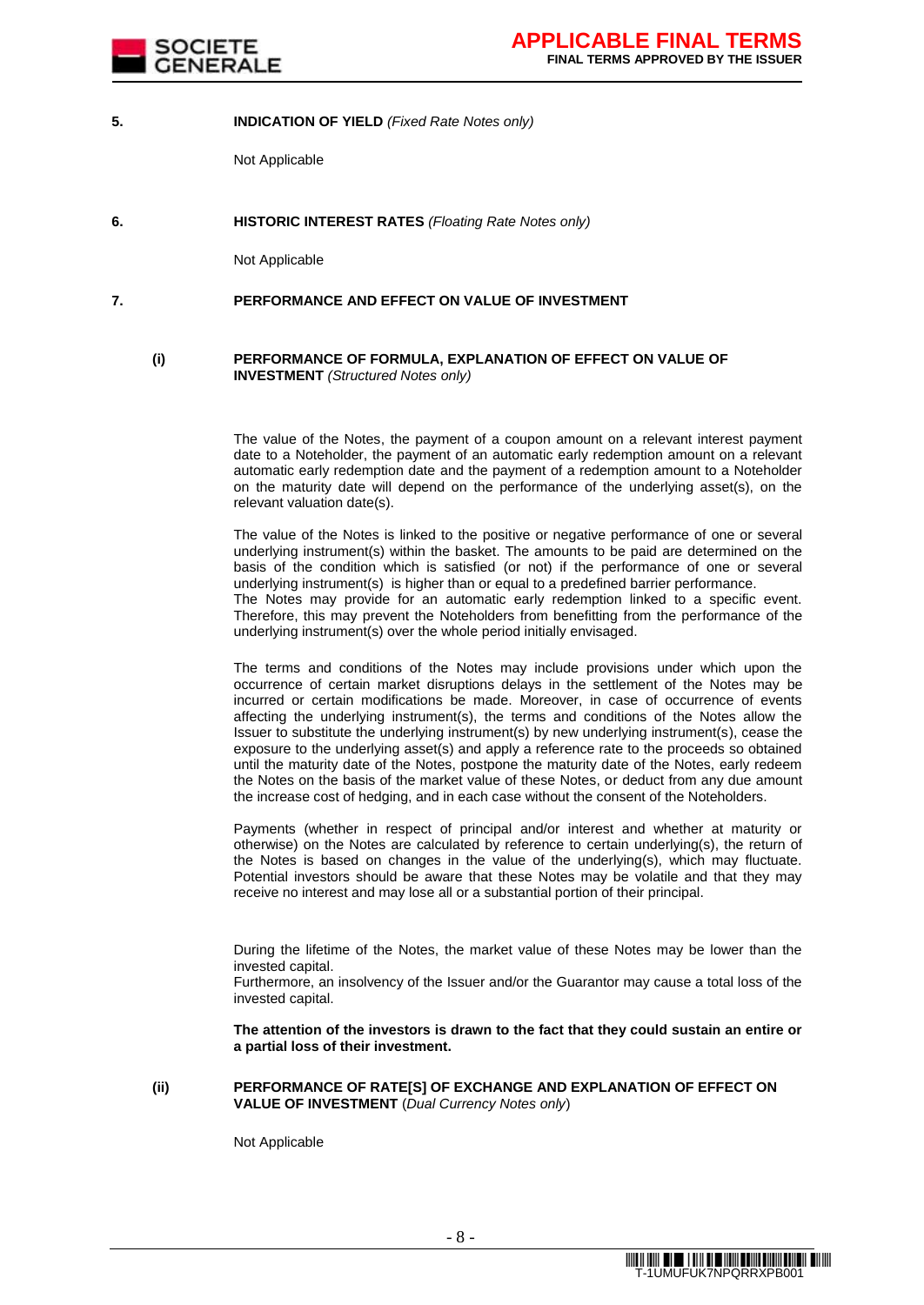

### **8. OPERATIONAL INFORMATION**

|    | (i)   | <b>Security</b><br>identification<br>code(s):                                                                                  |                                                                                                                                                                                                                                                                                                                        |
|----|-------|--------------------------------------------------------------------------------------------------------------------------------|------------------------------------------------------------------------------------------------------------------------------------------------------------------------------------------------------------------------------------------------------------------------------------------------------------------------|
|    |       | - ISIN Code:                                                                                                                   | SE0007131586                                                                                                                                                                                                                                                                                                           |
|    |       | - Common Code:                                                                                                                 | 123490274                                                                                                                                                                                                                                                                                                              |
|    | (ii)  | <b>Clearing System(s):</b>                                                                                                     | Swedish Central Security Depository & Clearing Organisation<br>(Euroclear Sweden) identification number: 556112-8074. The<br>Issuer and the Issuer Agent shall be entitled to obtain<br>information from registers maintained by Euroclear Sweden for<br>the purposes of performing their obligations under the Notes. |
|    | (iii) | Delivery:                                                                                                                      | Delivery against payment                                                                                                                                                                                                                                                                                               |
|    | (iv)  | <b>Calculation Agent:</b>                                                                                                      | Société Générale<br>Tour Société Générale<br>17 Cours Valmy<br>92987 Paris La Défense Cedex<br>France                                                                                                                                                                                                                  |
|    | (v)   | Paying Agent(s):                                                                                                               | Société Générale Bank&Trust<br>11, avenue Emile Reuter<br>2420 Luxembourg<br>Luxembourg                                                                                                                                                                                                                                |
|    |       |                                                                                                                                | and                                                                                                                                                                                                                                                                                                                    |
|    |       |                                                                                                                                | Nordea - Smålandsgatan 17, A213<br>- SE-105 71 Stockholm<br>Sweden                                                                                                                                                                                                                                                     |
|    | (vi)  | <b>Eurosystem</b><br>eligibility of the<br>Notes:                                                                              | <b>No</b>                                                                                                                                                                                                                                                                                                              |
|    | (vii) | Address and<br>contact details of<br>Société Générale for<br>all administrative<br>communications<br>relating to the<br>Notes: | Société Générale<br>Tour Société Générale<br>17 Cours Valmy<br>92987 Paris La Défense Cedex<br>France<br>Name: Sales Support Services - Derivatives<br>Tel: +33 1 57 29 12 12 (Hotline)<br>Email: clientsupport-deai@sgcib.com                                                                                         |
| 9. |       | <b>DISTRIBUTION</b>                                                                                                            |                                                                                                                                                                                                                                                                                                                        |
|    | (i)   | <b>Method of</b><br>distribution:                                                                                              | Non-syndicated                                                                                                                                                                                                                                                                                                         |
|    |       | - Dealer(s):                                                                                                                   | Société Générale<br>Tour Société Générale<br>17 Cours Valmy<br>92987 Paris La Défense Cedex<br>France                                                                                                                                                                                                                  |
|    | (ii)  | <b>Total commission and</b><br>concession:                                                                                     | There is no commission and/or concession paid by the Issuer to<br>the Dealer or the Managers.                                                                                                                                                                                                                          |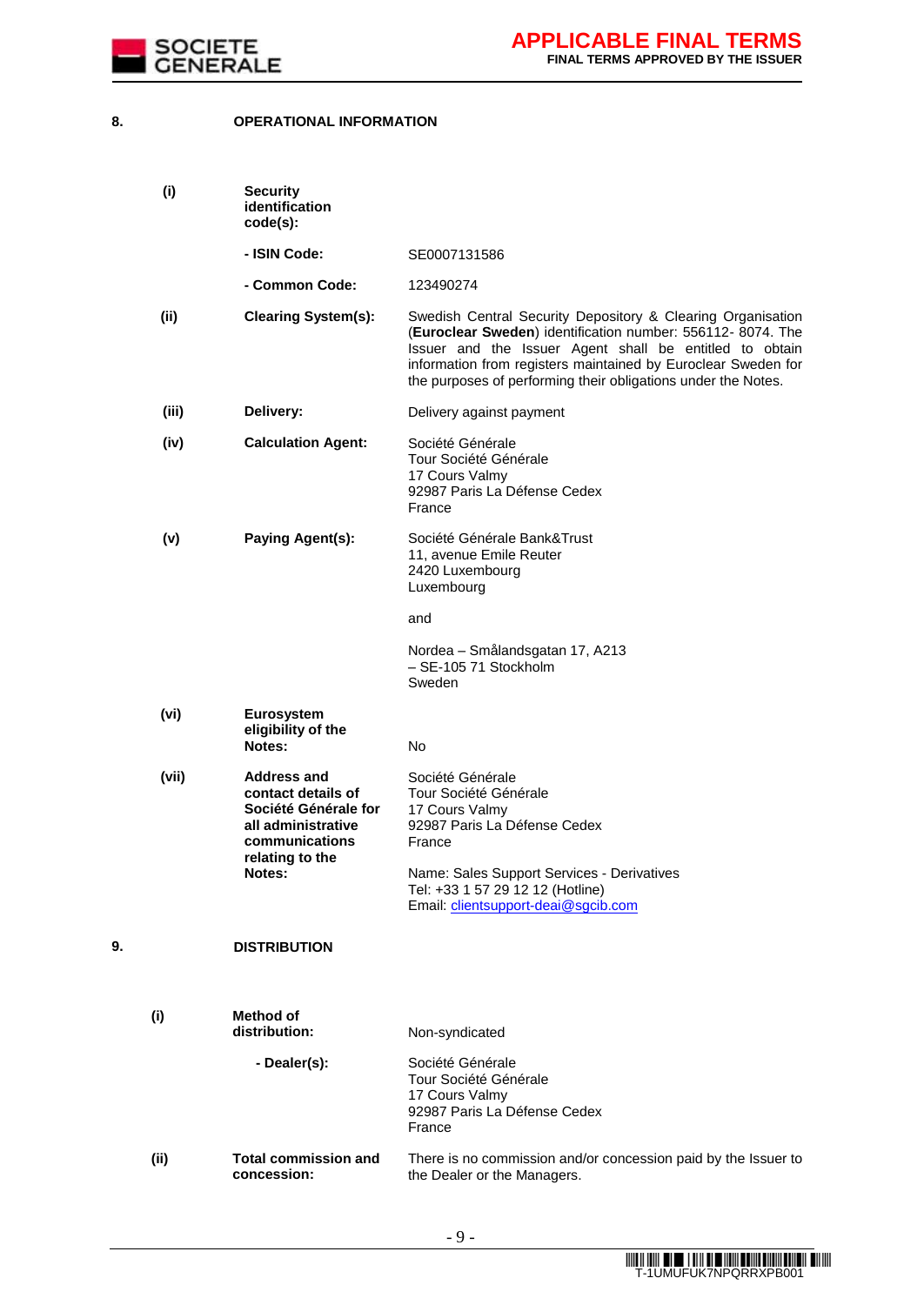

Société Générale shall pay to the person(s) mentioned below (each an "**Interested Party**") the following remunerations for the services provided by such Interested Party to Société Générale in the capacity set out below:

to Skandiabanken AB as distributor an annual average remuneration (calculated on the basis of the term of the Notes) of up to 1.0% of the amount of Notes effectively placed.

- (iii) TEFRA rules: Not Applicable
- **(iv) Permanently Restricted Notes:** Yes
- 

**(v) Non-exempt Offer:** A Non-exempt offer of the Notes may be made by the Dealer and any Initial Authorised Offeror below mentioned, any Additional Authorised Offeror, the name and address of whom will be published on the website of the Issuer (http://prospectus.socgen.com) and any other financial intermediaries to whom the Issuer gives a General Consent (the General Authorised Offerors) in the public offer jurisdiction(s) (Public Offer Jurisdiction(s)) during the offer period (Offer Period) as specified in the paragraph "Public Offers in European Economic Area" below.

| - Individual Consent /    |                               |
|---------------------------|-------------------------------|
| Name(s) and               |                               |
| addresse(s) of any        | Applicable / Skandiabanken AB |
| <b>Initial Authorised</b> | Lindhagensgatan 86, SE-106 55 |
| Offeror:                  | Stockholm, Sweden             |
|                           |                               |

**- General Consent/ Other conditions to consent:** Applicable

**10. PUBLIC OFFERS IN EUROPEAN ECONOMIC AREA**

| - Public Offer                                    |                                                                                                                                                                                                                                                                                                                                                                                  |
|---------------------------------------------------|----------------------------------------------------------------------------------------------------------------------------------------------------------------------------------------------------------------------------------------------------------------------------------------------------------------------------------------------------------------------------------|
| Jurisdiction(s):                                  | Sweden                                                                                                                                                                                                                                                                                                                                                                           |
| - Offer Period:                                   | From 25/05/2015 to 26/06/2015                                                                                                                                                                                                                                                                                                                                                    |
| - Offer Price:                                    | The Notes will be offered at the Issue Price increased by fees, if<br>any, as mentioned below.                                                                                                                                                                                                                                                                                   |
| - Conditions to<br>which the offer is<br>subject: | Offers of the Notes are conditional on their issue and, on any<br>additional conditions set out in the standard terms of business<br>of the financial intermediaries, notified to investors by such<br>relevant financial intermediaries.                                                                                                                                        |
|                                                   | The Issuer reserves the right to close the Offer Period prior to<br>its stated expiry for any reason.                                                                                                                                                                                                                                                                            |
|                                                   | The Issuer reserves the right to withdraw the offer and cancel<br>the issuance of the Notes for any reason at any time on or prior<br>to the Issue Date. For the avoidance of doubt, if any application<br>has been made by a potential investor and the Issuer exercises<br>such right, no potential investor shall be entitled to subscribe or<br>otherwise acquire the Notes. |
|                                                   | In each case, a notice to the investors on the early termination<br>or the withdrawal, as applicable, will be published on the<br>website of the Issuer (http://prospectus.socgen.com).                                                                                                                                                                                          |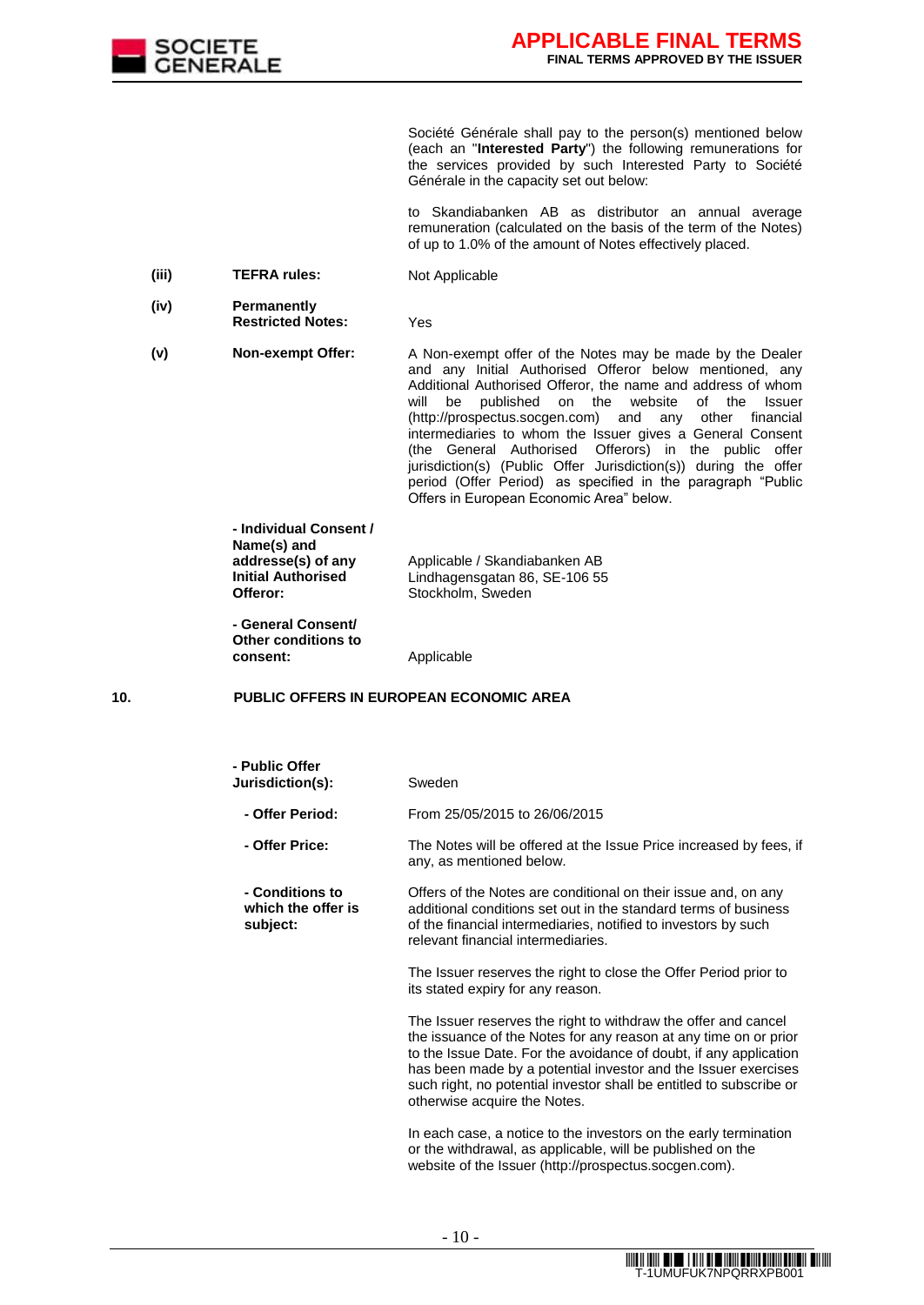

**- Description of the application process:** The distribution activity will be carried out in accordance with the financial intermediary's usual procedures. Prospective investors will not be required to enter into any contractual arrangements directly with the Issuer in relation to the subscription of the Notes. **- Description of possibility to reduce subscriptions and manner for refunding excess amount paid by applicants:** Not Applicable **- Details of the minimum and/or maximum amount of application:** Minimum amount of application : SEK 10 000 (i.e. 1 Note) **- Details of the method and time limits for paying up and delivering the Notes:** The Notes will be issued on the Issue Date against payment to the Issuer of the net subscription moneys. However, the settlement and delivery of the Notes will be executed through the Dealer mentioned above. Investors will be notified by the relevant financial intermediary of their allocations of Notes and the settlement arrangements in respect thereof. **- Manner and date in which results of the offer are to be made public:** Publication on the website of the Issuer (http://prospectus.socgen.com) and in a daily newspaper of general circulation in the relevant place(s) of listing and/or public offer at the end of the subscription period if required by local regulation. **- Procedure for exercise of any right of pre-emption, negotiability of subscription rights and treatment of subscription rights Not Applicable - Whether tranche(s) has/have been reserved for certain countries:** Not Applicable **- Process for notification to applicants of the amount allotted and the indication whether dealing may begin before notification is made:** Not Applicable **- Amount of any expenses and taxes specifically charged to the subscriber or purchaser:** Taxes charged in connection with the subscription, transfer, purchase or holding of the Notes must be paid by the Noteholders and neither the Issuer nor the Guarantor shall have any obligation in relation thereto; in that respect, Noteholders shall consult professional tax advisers to determine the tax regime applicable to their own situation. The Noteholders shall also consult the Taxation section in the Base Prospectus. Subscription fees or purchases fees: Up to 2% of Issue Price per Note, paid by the purchaser to Skandiabanken AB or an agent appointed by Skandiabanken AB.

- 11 -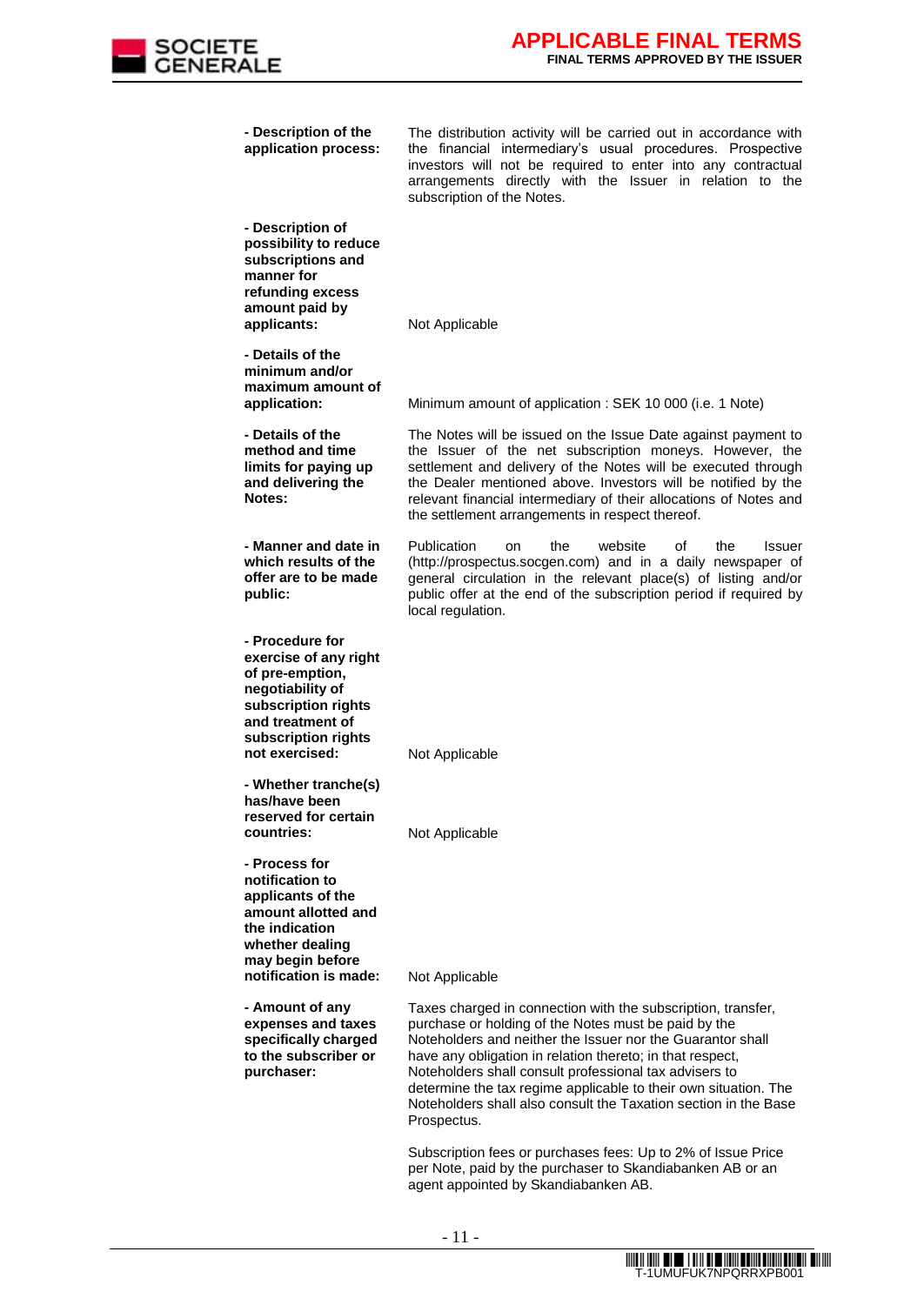

### **11. ADDITIONAL INFORMATION**

|     | - Minimum Investment<br>in the Notes:       | SEK 10 000 ( <i>i.e.</i> 1 Note) |
|-----|---------------------------------------------|----------------------------------|
|     | - Minimum Trading:                          | SEK 10 000 ( <i>i.e.</i> 1 Note) |
| 12. | <b>PUBLIC OFFERS IN OR FROM SWITZERLAND</b> |                                  |

Not Applicable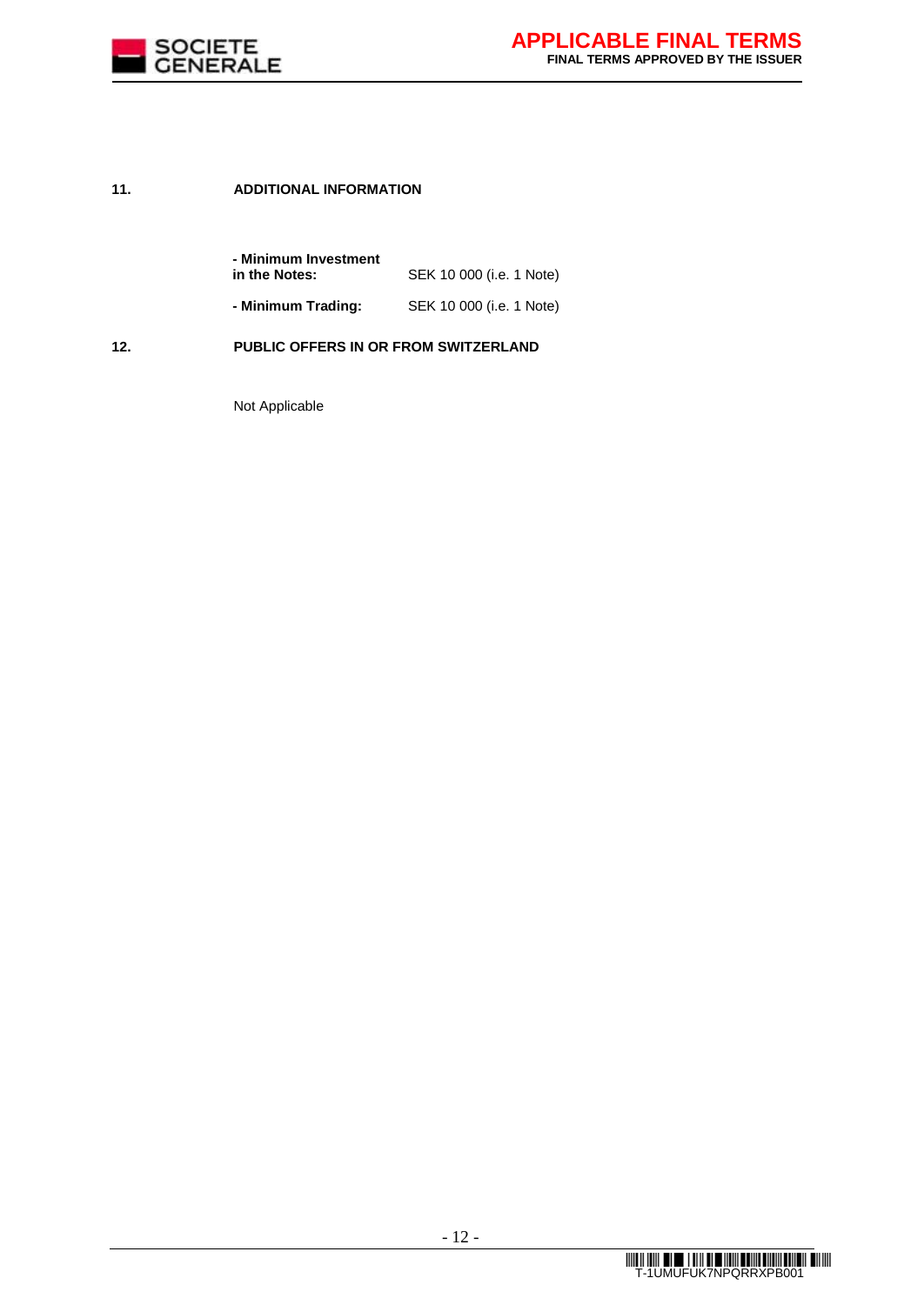

**F** 

#### **ISSUE SPECIFIC SUMMARY**

|     | Section A - Introduction and warnings                         |                                                                                                                                                                                                                                                                                                                                                                                                                                                                                                                                                                                                                                                                                                                                                                                                                                                                                                                                                              |  |  |
|-----|---------------------------------------------------------------|--------------------------------------------------------------------------------------------------------------------------------------------------------------------------------------------------------------------------------------------------------------------------------------------------------------------------------------------------------------------------------------------------------------------------------------------------------------------------------------------------------------------------------------------------------------------------------------------------------------------------------------------------------------------------------------------------------------------------------------------------------------------------------------------------------------------------------------------------------------------------------------------------------------------------------------------------------------|--|--|
| A.1 | Warning                                                       | This summary must be read as an introduction to the Base Prospectus.                                                                                                                                                                                                                                                                                                                                                                                                                                                                                                                                                                                                                                                                                                                                                                                                                                                                                         |  |  |
|     |                                                               | Any decision to invest in the Notes should be based on a consideration of<br>the Base Prospectus.                                                                                                                                                                                                                                                                                                                                                                                                                                                                                                                                                                                                                                                                                                                                                                                                                                                            |  |  |
|     |                                                               | Where a claim relating to the information contained in the Base Prospectus<br>is brought before a court, the plaintiff investor might, under the national<br>legislation of the Member States, have to bear the costs of translating the<br>Base Prospectus before the legal proceedings are initiated.                                                                                                                                                                                                                                                                                                                                                                                                                                                                                                                                                                                                                                                      |  |  |
|     |                                                               | Civil liability attaches only to those persons who have tabled this summary,<br>including any translation thereof, but only if the summary is misleading,<br>inaccurate or inconsistent when read together with the other parts of the<br>Base Prospectus or it does not provide, when read together with the other<br>parts of this Base Prospectus, key information in order to aid investors when<br>considering whether to invest in the Notes.                                                                                                                                                                                                                                                                                                                                                                                                                                                                                                          |  |  |
| A.2 | <b>Consent to the use</b><br>of the Base<br><b>Prospectus</b> | The Issuer consents to the use of this Base Prospectus in connection with a<br>resale or placement of Notes in circumstances where a prospectus is<br>required to be published under the Prospectus Directive (a Non-exempt<br>Offer) subject to the following conditions:                                                                                                                                                                                                                                                                                                                                                                                                                                                                                                                                                                                                                                                                                   |  |  |
|     |                                                               | - the consent is only valid during the offer period from 25/05/2015 to<br>26/06/2015 (the Offer Period);                                                                                                                                                                                                                                                                                                                                                                                                                                                                                                                                                                                                                                                                                                                                                                                                                                                     |  |  |
|     |                                                               | - the consent given by the Issuer for the use of the Base Prospectus to<br>make the Non-exempt Offer is an individual consent (an Individual<br>Consent) in respect of Skandiabanken AB Lindhagensgatan 86, SE-106 55<br>Stockholm, Sweden (the Initial Authorised Offeror) and if the Issuer<br>appoints any additional financial intermediaries after the 21/05/2015 and<br>publishes details of them on its website http://.prospectus.socgen.com, each<br>financial intermediary whose details are so published (each an Additional<br>Authorised Offeror); and a general consent (a General Consent) in<br>respect of any financial intermediary who published on its website that it will<br>make the Non-exempt Offer of the Notes on the basis of the General<br>Consent given by the Issuer and by such publication, any such financial<br>intermediary (each a General Authorised Offeror) undertakes to comply<br>with the following obligations: |  |  |
|     |                                                               | (a) it acts in accordance with all applicable laws, rules, regulations and<br>guidance (including from any regulatory body) applicable to the Non-exempt<br>Offer of the Notes in the Public Offer Jurisdiction, in particular the law<br>implementing the Markets in Financial Instruments Directive (Directive<br>2004/39/EC) as amended from time to time (hereinafter the Rules) and<br>makes sure that (i) any investment advice in the Notes by any person is<br>appropriate, (ii) the information to potential investor including the information<br>relating to any expenses (and any commissions or benefits of any kind)<br>received or paid by this General Authorised Offeror under the offer of the<br>Notes is fully and clearly disclosed;                                                                                                                                                                                                    |  |  |
|     |                                                               | (b) it complies with the restrictions set out under the section headed<br>"Subscription, Sale and Transfer Restrictions" in the Base Prospectus<br>related to the Public Offer Jurisdiction as if it acted as a Dealer in the Public<br>Offer Jurisdiction;                                                                                                                                                                                                                                                                                                                                                                                                                                                                                                                                                                                                                                                                                                  |  |  |
|     |                                                               | (c) it complies with the Rules relating to anti-money laundering, anti-bribery<br>and "know your customer" rules; it retains investor identification records for<br>at least the minimum period required under applicable Rules, and shall, if so<br>requested, make such records available to the relevant Issuer and/or the<br>relevant Dealer or directly to the competent authorities with jurisdiction over<br>the relevant Issuer and/or the relevant Dealer in order to enable the relevant<br>Issuer and/or the relevant Dealer to comply with anti-money laundering,                                                                                                                                                                                                                                                                                                                                                                                |  |  |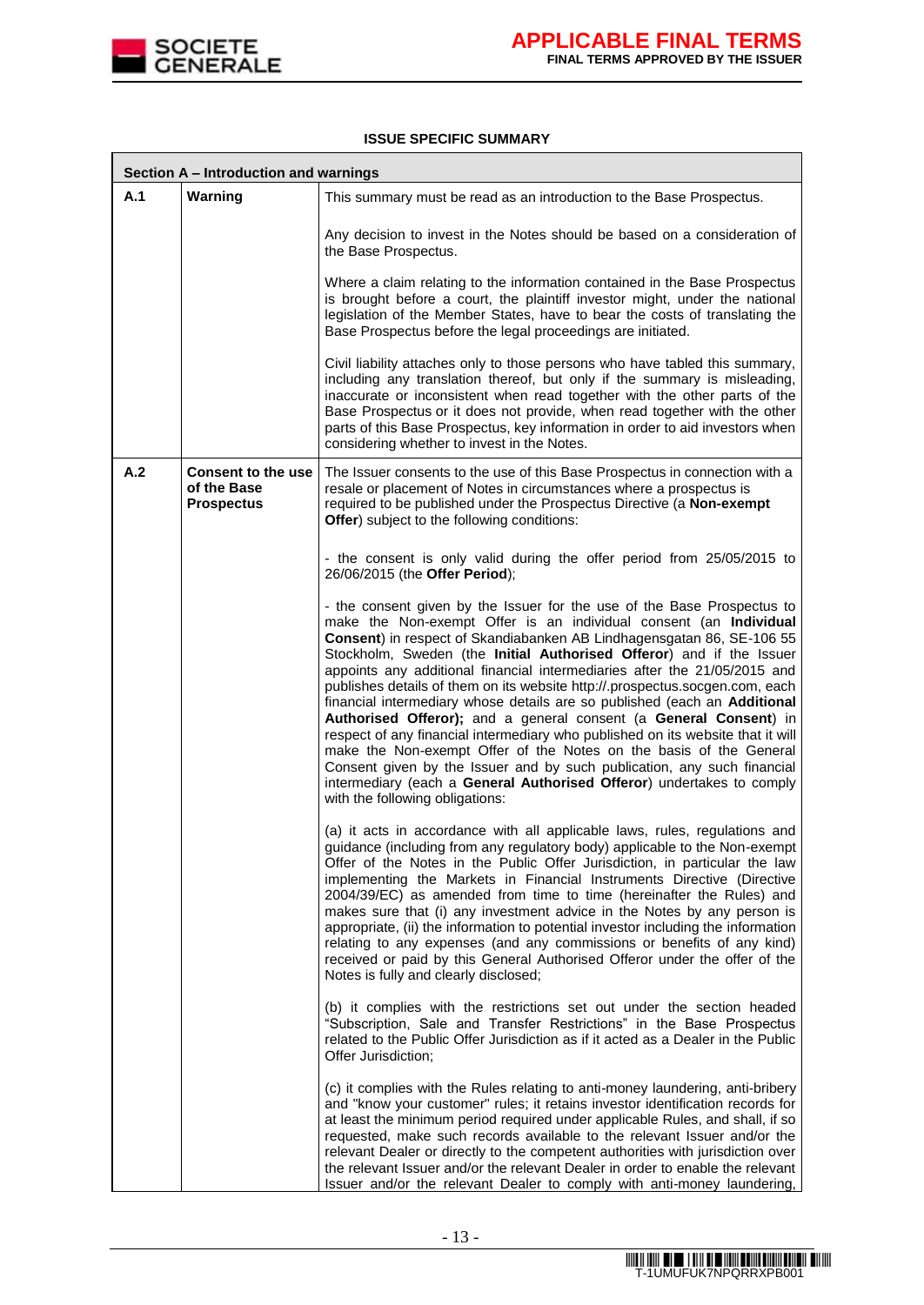

|  | anti-bribery and "know your customer" rules applying to the relevant Issuer<br>and/or the relevant Dealer;                                                                                                                                                                                                                                                                                                                                 |
|--|--------------------------------------------------------------------------------------------------------------------------------------------------------------------------------------------------------------------------------------------------------------------------------------------------------------------------------------------------------------------------------------------------------------------------------------------|
|  | (d) it does not, directly or indirectly, cause the Issuer or the relevant Dealers<br>to breach any Rule or any requirement to obtain or make any filing,<br>authorisation or consent in any jurisdiction;                                                                                                                                                                                                                                  |
|  | (e) it commits itself to indemnify the relevant Issuer, the Guarantor (if<br>applicable) and the relevant Dealer, Société Générale and each of its<br>affiliates for any damage, loss, expense, claim, request or loss and fees<br>(including reasonably fees from law firms) incurred by one of its entities<br>because of, or in relation with, the non-respect by this General Authorised<br>Offeror of any of these obligations above: |
|  | (f) it acknowledges that its commitment to respect the obligations above is<br>governed by English law and agrees that any related dispute be brought<br>before the English courts.                                                                                                                                                                                                                                                        |
|  | Any General Authorised Offeror who wishes to use the Base<br>Prospectus for an Non-Exempt Offer of Notes in accordance with this<br>General Consent and the related conditions is required, during the<br>time of the relevant Offer Period, to publish on its website that it uses<br>the Base Prospectus for such Non-exempt Offer in accordance with<br>this General Consent and the related conditions.                                |
|  | - the consent only extends to the use of this Base Prospectus to make Non-<br>exempt Offers of the Notes in Sweden.                                                                                                                                                                                                                                                                                                                        |
|  | The information relating to the conditions of the Non-exempt Offer<br>shall be provided to the investors by any Initial Authorised Offeror and<br>any General Authorised Offeror where the offer will be made.                                                                                                                                                                                                                             |

|            | Section B - Issuer and Guarantor                                                                                                                                                                                                                                                                                            |                                                                                                                                                                                                                                                                                                                                                                                                                                                                                                                                      |
|------------|-----------------------------------------------------------------------------------------------------------------------------------------------------------------------------------------------------------------------------------------------------------------------------------------------------------------------------|--------------------------------------------------------------------------------------------------------------------------------------------------------------------------------------------------------------------------------------------------------------------------------------------------------------------------------------------------------------------------------------------------------------------------------------------------------------------------------------------------------------------------------------|
| B.1        | Legal and<br>commercial name<br>of the issuer                                                                                                                                                                                                                                                                               | SG Issuer (or the Issuer)                                                                                                                                                                                                                                                                                                                                                                                                                                                                                                            |
| B.2        | Domicile, legal<br>Domicile: 33, boulevard Prince Henri, L-1724 Luxembourg, Luxembourg.<br>form, legislation<br>and country of<br>Legal form: Public limited liability company (société anonyme).<br>incorporation<br>Legislation under which the Issuer operates: Luxembourg law.<br>Country of incorporation: Luxembourg. |                                                                                                                                                                                                                                                                                                                                                                                                                                                                                                                                      |
| B.4b       | Known trends<br>affecting the issuer<br>and the industries<br>in which it operates                                                                                                                                                                                                                                          | The Issuer expects to continue its activity in accordance with its corporate<br>objects over the course of 2015.                                                                                                                                                                                                                                                                                                                                                                                                                     |
| B.5        | Description of the<br>Issuer's group and<br>the issuer's<br>position within the<br>group                                                                                                                                                                                                                                    | The Group offers a wide range of advisory services and tailored financial<br>solutions to individual customers, large corporate and institutional investors.<br>The Group relies on three complementary core businesses:<br>• French Retail Banking;<br>• International Retail Banking, Financial Services and Insurance and<br>• Corporate and Investment Banking, Private Banking, Asset and Wealth<br>Management and Securities Services.<br>The Issuer is a subsidiary of the Société Générale Group and has no<br>subsidiaries. |
| <b>B.9</b> | <b>Figure of profit</b><br>forecast or<br>estimate of the                                                                                                                                                                                                                                                                   | Not applicable. The Issuer does not make any figure of profit forecast or<br>estimate.                                                                                                                                                                                                                                                                                                                                                                                                                                               |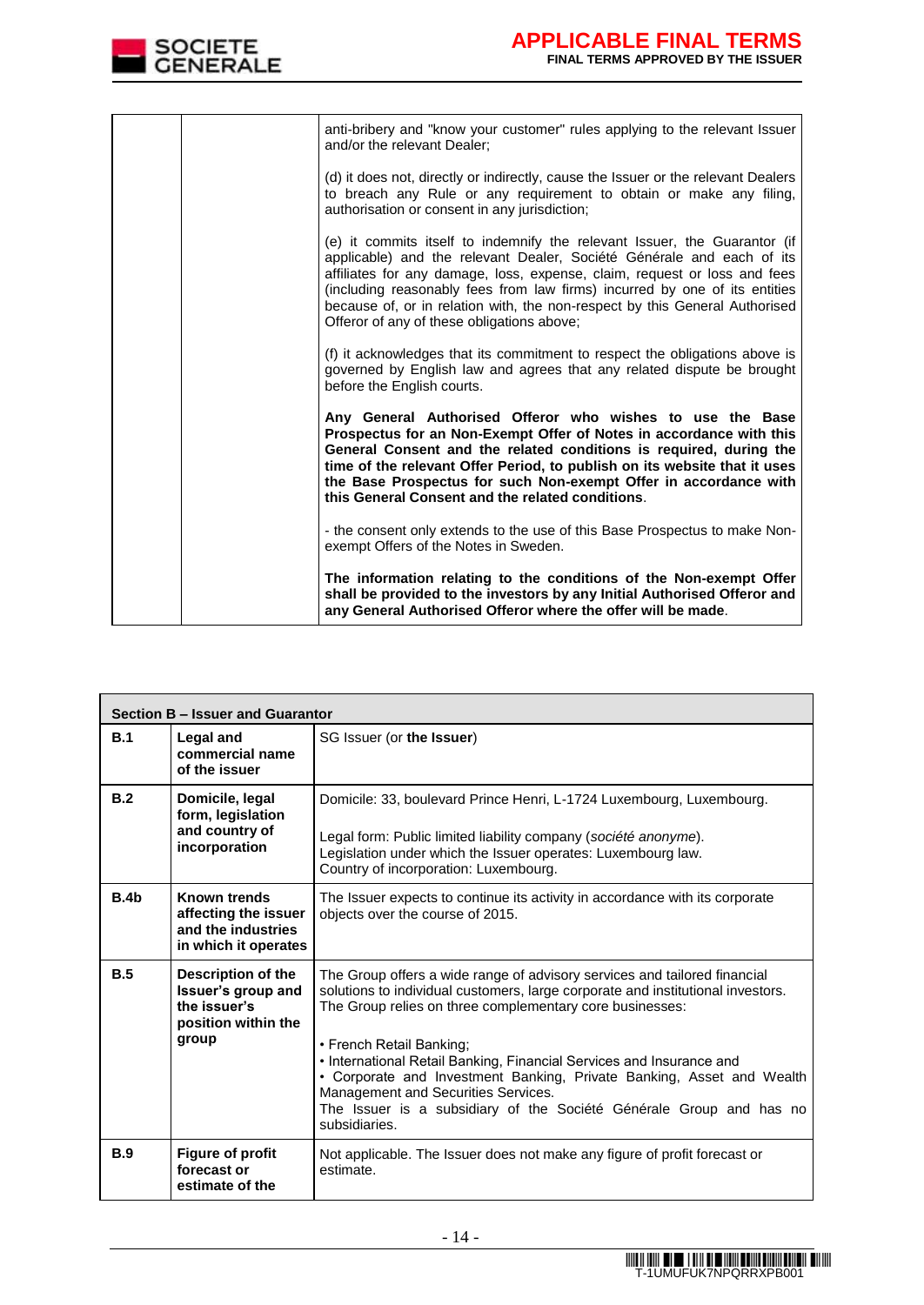

|             | issuer                                                                                                                                                         |                                                                                                                                                                                                                                                                                                                                                                               |                 |                 |                                 |         |
|-------------|----------------------------------------------------------------------------------------------------------------------------------------------------------------|-------------------------------------------------------------------------------------------------------------------------------------------------------------------------------------------------------------------------------------------------------------------------------------------------------------------------------------------------------------------------------|-----------------|-----------------|---------------------------------|---------|
| <b>B.10</b> | Nature of any<br>qualifications in<br>the audit report on<br>the historical<br>financial<br>information                                                        | Not applicable. The audit reports do not include any qualification.                                                                                                                                                                                                                                                                                                           |                 |                 |                                 |         |
| <b>B.12</b> | <b>Selected historical</b>                                                                                                                                     |                                                                                                                                                                                                                                                                                                                                                                               |                 |                 |                                 |         |
|             | key financial<br>information<br>regarding the                                                                                                                  | (in K $\varepsilon$ )                                                                                                                                                                                                                                                                                                                                                         | 30 June<br>2014 | 30 June<br>2013 | 31 December 31 December<br>2013 | 2012    |
|             | <b>issuer</b>                                                                                                                                                  | <b>Operating</b><br><b>Revenues</b>                                                                                                                                                                                                                                                                                                                                           | 60795           | 31 483          | 109 588                         | 6805    |
|             |                                                                                                                                                                | Profit<br>from<br>operations                                                                                                                                                                                                                                                                                                                                                  | 193             | 212             | 482                             | 5 2 3 3 |
|             |                                                                                                                                                                | Profit<br>from<br>continuing<br>operations                                                                                                                                                                                                                                                                                                                                    | 193             | 212             | 482                             | 5 2 3 3 |
|             |                                                                                                                                                                | <b>Total Assets</b>                                                                                                                                                                                                                                                                                                                                                           | 33 747 468      | 10 048 495      | 21 349 619                      | 447 087 |
|             | <b>No Material</b><br>adverse change in<br>the prospects of<br>the issuer since the<br>date of its last<br>published audited<br>financial<br><b>statements</b> | There has been no material adverse change in the prospects of the Issuer<br>since 31 December 2013.                                                                                                                                                                                                                                                                           |                 |                 |                                 |         |
|             | Significant<br>changes in the<br>financial or trading<br>position<br>subsequent to the<br>period covered by<br>the historical<br>financial<br>information      | Not Applicable. There has been no significant change in the Issuer's financial<br>or trading position of the Issuer since 30 June 2014.                                                                                                                                                                                                                                       |                 |                 |                                 |         |
| <b>B.13</b> | <b>Recent events</b><br>particular to the<br>issuer which are to<br>a material extent<br>relevant to the<br>evaluation of the<br><b>Issuer's solvency</b>      | Not Applicable. There has been no recent event particular to the Issuer which<br>is to a material extent relevant to the evaluation of the Issuer's solvency.                                                                                                                                                                                                                 |                 |                 |                                 |         |
| <b>B.14</b> | <b>Statement as to</b><br>whether the issuer<br>is dependent upon<br>other entities<br>within the group                                                        | See Element B.5 above for the Issuers' position within the Group.<br>SG Issuer is dependent upon Société Générale Bank & Trust within the Group.                                                                                                                                                                                                                              |                 |                 |                                 |         |
| <b>B.15</b> | Description of the<br>issuer's principal<br>activities                                                                                                         | The principal activity of SG Issuer is raising finance by the issuance of debt<br>securities designed to be placed to institutional customers or retail customers<br>through the distributors associated with Société Générale. The financing<br>obtained through the issuance of such debt securities is then lent to Société<br>Générale and to other members of the Group. |                 |                 |                                 |         |
| <b>B.16</b> | To the extent<br>known to the                                                                                                                                  | SG Issuer is a 100 per cent. owned subsidiary of Société Générale Bank &<br>Trust S.A. which is itself a 100 per cent. owned subsidiary of Société Générale                                                                                                                                                                                                                   |                 |                 |                                 |         |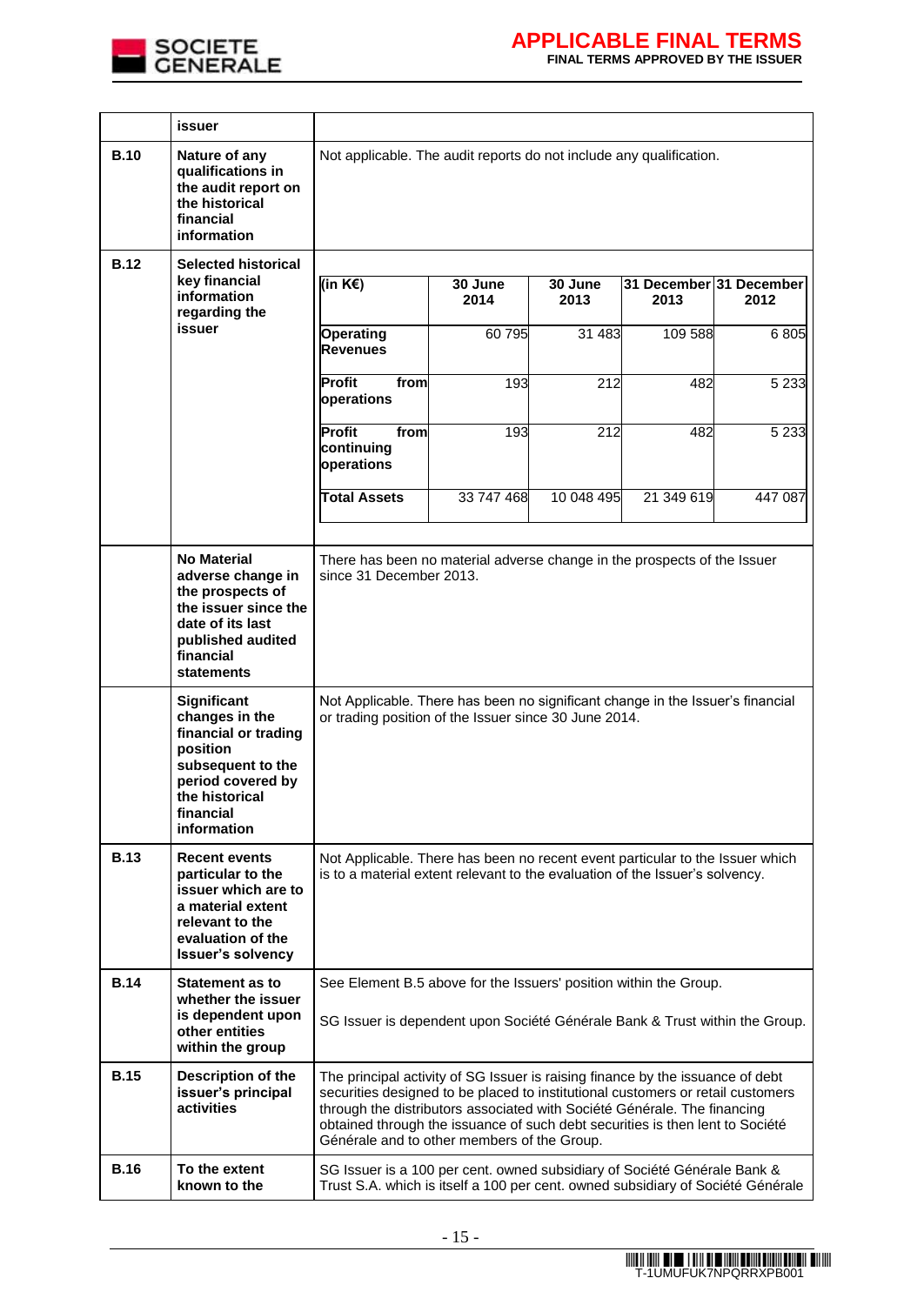

|             | issuer, whether the<br>issuer is directly or<br>indirectly owned or<br>controlled and by<br>whom, and nature<br>of such control                 | and is a fully consolidated company.                                                                                                                                                                                                                                                                                                                                                                                                                                                                                                                                                                                                                                                                                                                                                                                                                                                                                                                                                                                                                                                                                                                                                                                                                                                                                                                                                                                                                                                                                                                                                                                                                                                                                                                                                                                                                                                                                                                                                                                                                                                                                                                                                                                                                                                                                                                                                                                                                                                                                                                                                                                                                                                                                                                                                                                                                                                                                                                                                                                                                                                                                                                                               |
|-------------|-------------------------------------------------------------------------------------------------------------------------------------------------|------------------------------------------------------------------------------------------------------------------------------------------------------------------------------------------------------------------------------------------------------------------------------------------------------------------------------------------------------------------------------------------------------------------------------------------------------------------------------------------------------------------------------------------------------------------------------------------------------------------------------------------------------------------------------------------------------------------------------------------------------------------------------------------------------------------------------------------------------------------------------------------------------------------------------------------------------------------------------------------------------------------------------------------------------------------------------------------------------------------------------------------------------------------------------------------------------------------------------------------------------------------------------------------------------------------------------------------------------------------------------------------------------------------------------------------------------------------------------------------------------------------------------------------------------------------------------------------------------------------------------------------------------------------------------------------------------------------------------------------------------------------------------------------------------------------------------------------------------------------------------------------------------------------------------------------------------------------------------------------------------------------------------------------------------------------------------------------------------------------------------------------------------------------------------------------------------------------------------------------------------------------------------------------------------------------------------------------------------------------------------------------------------------------------------------------------------------------------------------------------------------------------------------------------------------------------------------------------------------------------------------------------------------------------------------------------------------------------------------------------------------------------------------------------------------------------------------------------------------------------------------------------------------------------------------------------------------------------------------------------------------------------------------------------------------------------------------------------------------------------------------------------------------------------------------|
| <b>B.18</b> | <b>Nature and scope</b><br>of the guarantee                                                                                                     | The Notes are unconditionally and irrevocably guaranteed by Société<br>Générale (the Guarantor) pursuant to the Guarantee dated 28 October 2014.<br>The Guarantee constitutes a direct, unconditional, unsecured and general<br>obligation of the Guarantor and ranks and will rank pari passu with all other<br>existing and future direct, unconditional, unsecured and general obligations of<br>the Guarantor, including those in respect of deposits.                                                                                                                                                                                                                                                                                                                                                                                                                                                                                                                                                                                                                                                                                                                                                                                                                                                                                                                                                                                                                                                                                                                                                                                                                                                                                                                                                                                                                                                                                                                                                                                                                                                                                                                                                                                                                                                                                                                                                                                                                                                                                                                                                                                                                                                                                                                                                                                                                                                                                                                                                                                                                                                                                                                         |
| <b>B.19</b> | <b>Information about</b><br>the quarantor as if<br>it were the issuer<br>of the same type of<br>security that is<br>subject of the<br>guarantee | The information about Société Générale as if it were the Issuer of the same<br>type of Notes that is subject of the Guarantee is set out in accordance with<br>Elements B.19 / B.1, B.19 / B.2, B.19 / B.4b, B.19 / B.5, B.19 / B.9, B.19 /<br>B.10, B.19 / B.12, B.19 / B.13, B.19 / B.14, B.19 / B.15, B.19 / B.16 below,<br>respectively:<br>B.19/ B.1: Société Générale<br>B.19/ B.2: Domicile: 29, boulevard Haussmann, 75009 Paris, France. Legal<br>form: Public limited liability company (société anonyme). Legislation under<br>which the Issuer operates: French law. Country of incorporation: France.<br>B.19/ B.4b:<br>2014 was another challenging year for the economy, with global activity<br>posting only moderate growth that varied by region. This trend is expected to<br>carry over into 2015, which is shaping up to deliver a weaker-than-expected<br>global economic recovery amid myriad uncertainties both on the geopolitical<br>front and on the commodity and forex markets.<br>The euro zone is struggling to return to more dynamic growth, thus slowing the<br>reduction of public deficits. Interest rates should remain at record lows, but the<br>deflationary risk should be kept under control by the intervention of the ECB<br>which has announced the implementation of a more accommodative monetary<br>policy and the use of its balance sheet to support growth. The depreciation of<br>the euro and falling oil prices should help boost exports and stimulate domestic<br>demand. The US economy should stay on a positive track and the Fed is<br>expected to begin tightening its monetary policy mid-year. Emerging countries<br>have entered a phase of more moderate growth, in particular China. Russia's<br>economy is struggling with the consequences of the Ukrainian crisis coupled<br>with the drop in commodity prices.<br>From a regulatory standpoint, 2014 saw the implementation of the Banking<br>Union. The European Central Bank took the helm of the Single Supervisory<br>Mechanism, overseeing some 130 euro zone banks, with the aim of<br>strengthening the banking system, restoring the confidence of economic<br>operators, harmonising banking supervision rules and reducing the link<br>between banks and their national authorities.<br>In terms of regulatory ratios, the Group can already meet the new<br>requirements.<br><b>B.19/ B.5:</b><br>The Group offers a wide range of advisory services and tailored financial<br>solutions to individual customers, large corporate and institutional investors.<br>The Group relies on three complementary core businesses:<br>• French Retail Banking;<br>• International Retail Banking, Financial Services and Insurance and<br>• Corporate and Investment Banking, Private Banking, Asset and Wealth<br>Management and Securities Services.<br>Société Générale is the parent company of the Société Générale Group.<br><b>B.19/ B.9:</b><br>Not Applicable. The Issuer does not make any figure of profit forecast or<br>estimate.<br><b>B.19/B.10:</b><br>Not applicable. The audit report does not include any qualification.<br>B.19/B.12: |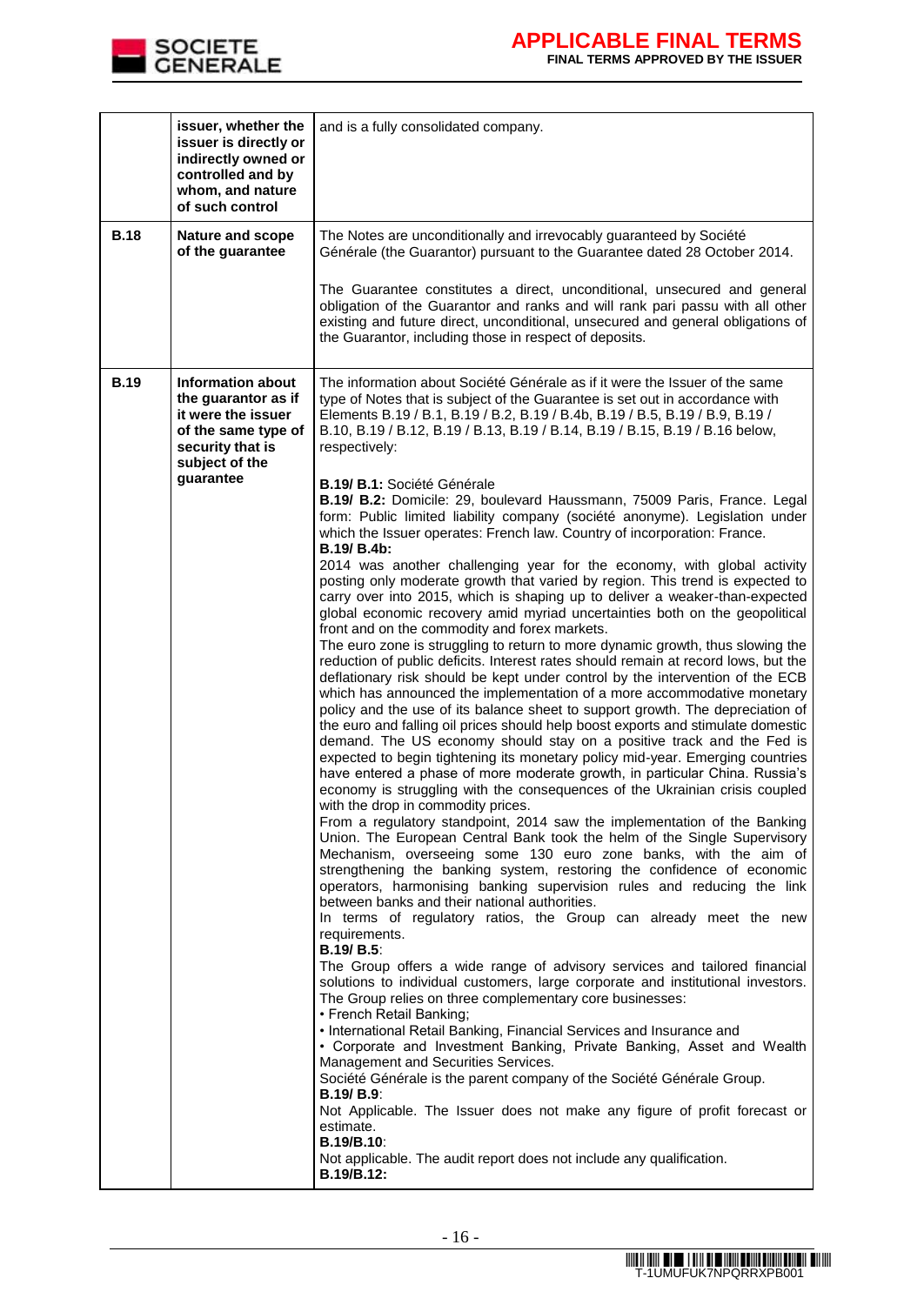

 $\top$ 

٦

| Results (in EUR M)                                                                                                                     | 23,561<br>4,578<br>2,991 | 22,433<br>2,336 |  |
|----------------------------------------------------------------------------------------------------------------------------------------|--------------------------|-----------------|--|
| Net Banking Income<br>Operating income<br>Net income before non<br>controlling interests<br>Net income<br><b>French Retail Banking</b> |                          |                 |  |
|                                                                                                                                        |                          |                 |  |
|                                                                                                                                        |                          |                 |  |
|                                                                                                                                        |                          | 2,394           |  |
|                                                                                                                                        | 2,692                    | 2,044           |  |
|                                                                                                                                        | 1,205                    | 1,196           |  |
| Retail<br>International<br>Banking &<br>Financial<br><b>Services</b>                                                                   | 381                      | 983             |  |
| Banking<br>Global<br>and<br><b>Investor Solutions</b>                                                                                  | 1,918                    | 1,206           |  |
| Corporate Centre                                                                                                                       | (812)                    | (1, 341)        |  |
| Net cost of risk                                                                                                                       | (2,967)                  | (4,050)         |  |
| Cost/income ratio (2)                                                                                                                  | 67.7%                    | 67.0%           |  |
| ROE after tax (3)                                                                                                                      | 5.3%                     | 4.1%            |  |
| Tier 1 Ratio                                                                                                                           | 12.6%                    | 11.8%           |  |
| Activity (in EUR bn)                                                                                                                   |                          |                 |  |
| Total<br>assets<br>and<br>liabilities                                                                                                  | 1,308.2                  | 1,214.2         |  |
| <b>Customer loans</b>                                                                                                                  | 344.4                    | 332.7           |  |
| Customer deposits                                                                                                                      | 349.7                    | 334.2           |  |
| Equity (in billions of<br>euros)                                                                                                       |                          |                 |  |
| shareholders'<br>Group<br>equity                                                                                                       | 55.2                     | 50.9            |  |
| Total<br>consolidated<br>equity                                                                                                        | 58.8                     | 54.0            |  |
| <b>Cash flow statements</b><br>(in billions of euros)                                                                                  |                          |                 |  |
| Net inflow (outflow) in<br>cash<br>and<br>cash<br>equivalents                                                                          | (10, 183)                | (981)           |  |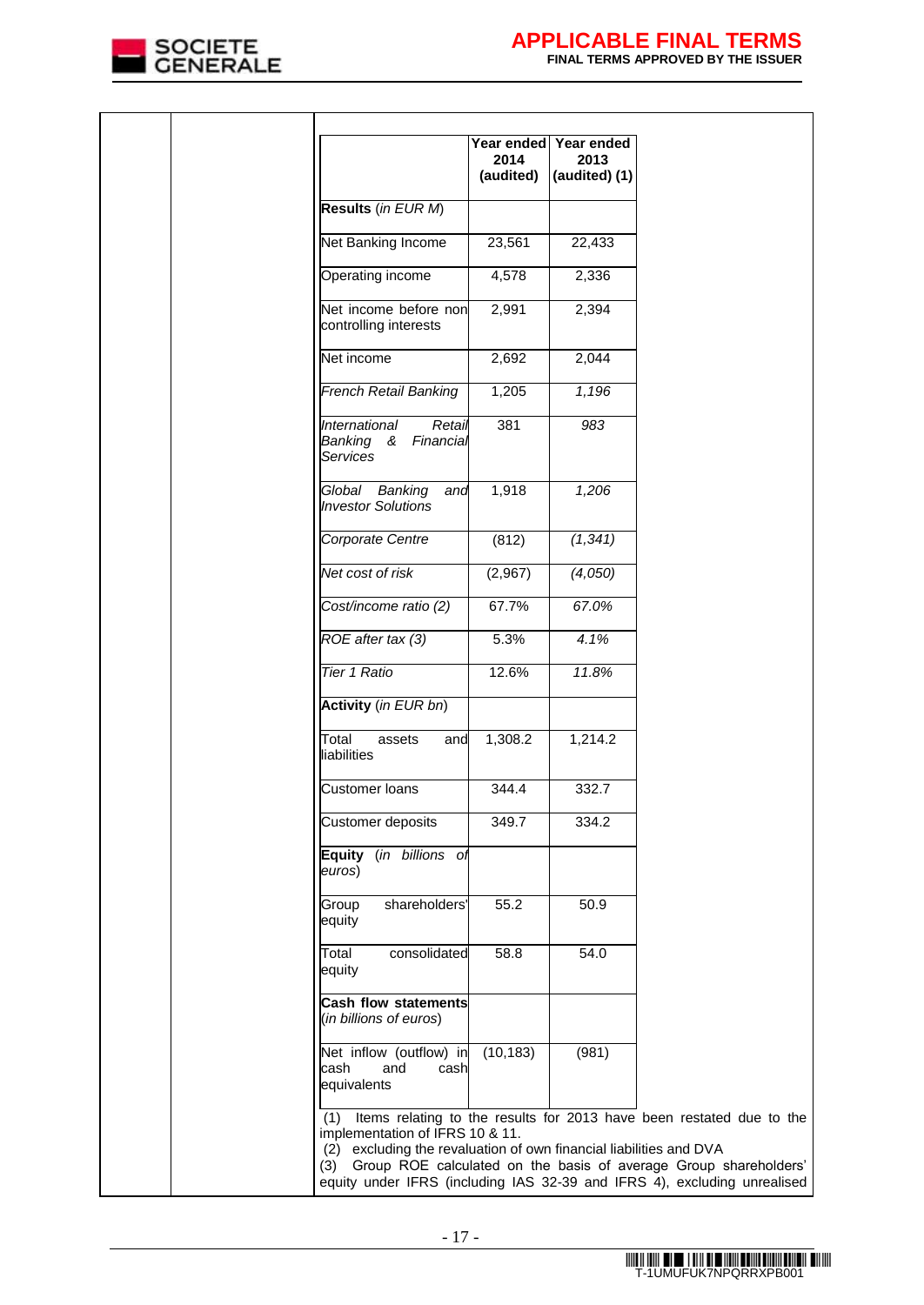

 $\top$ 

 $\overline{\phantom{a}}$ 

 $\mathsf{r}$ 

 $\overline{a}$ 

|  | capital losses and gains except for translation reserves, deeply subordinated<br>notes, undated subordinated notes and after deduction of interest payable to<br>holders of these notes.                                                                                                     |
|--|----------------------------------------------------------------------------------------------------------------------------------------------------------------------------------------------------------------------------------------------------------------------------------------------|
|  | There has been no material adverse change in the prospects of the Issuer<br>since 31 December 2014.                                                                                                                                                                                          |
|  | Not Applicable. There has been no significant change in the Issuer's financial<br>or trading position of the Issuer since 31 December 2014.<br><b>B.19/B.13:</b>                                                                                                                             |
|  | Not Applicable. There has been no recent events particular to the Issuer which<br>is to a material extent relevant to the evaluation of the Issuer's solvency.<br><b>B.19/ B.14:</b>                                                                                                         |
|  | See Element B.5 above for the Issuer's position within the Group.<br>Société Générale is the ultimate holding company of the Group. However,<br>Société Générale operates its own business; it does not act as a simple<br>holding company vis-à-vis its subsidiaries.<br><b>B.19/ B.15:</b> |
|  | See Element B.19/ B.5 above.<br>B.19/B.16:                                                                                                                                                                                                                                                   |
|  | Not Applicable. To its knowledge, Société Générale is not owned or controlled,<br>directly or indirectly (under French law) by another entity.                                                                                                                                               |

|     | <b>Section C - Securities</b>                                                                                                                                    |                                                                                                                                                                                                                                                        |  |  |  |
|-----|------------------------------------------------------------------------------------------------------------------------------------------------------------------|--------------------------------------------------------------------------------------------------------------------------------------------------------------------------------------------------------------------------------------------------------|--|--|--|
| C.1 | Type and the class<br>of the securities<br>being offered<br>and/or admitted to<br>trading, including<br>any security<br>identification<br>number                 | The Notes are derivative instruments indexed on share.<br>ISIN code: SE0007131586<br>Common Code: 123490274                                                                                                                                            |  |  |  |
| C.2 | <b>Currency of the</b><br>securities issue                                                                                                                       | <b>SEK</b>                                                                                                                                                                                                                                             |  |  |  |
| C.5 | <b>Description of any</b><br>restrictions on the<br>free transferability<br>of the securities                                                                    | There is no restriction on the free transferability of the Notes, subject to selling<br>and transfer restrictions which may apply in certain jurisdictions.                                                                                            |  |  |  |
| C.8 | <b>Rights attached to</b><br>the securities,<br>including ranking<br>and limitations to<br>those rights and<br>procedures for the<br>exercise of those<br>rights | <b>Rights attached to the securities:</b>                                                                                                                                                                                                              |  |  |  |
|     |                                                                                                                                                                  | Unless the Notes are previously redeemed, the Notes will entitle each holder<br>of the Notes (a Noteholder) to receive a redemption amount which may be<br>lower than, equal to or higher than the amount initially invested (see Element<br>$C.18$ ). |  |  |  |
|     |                                                                                                                                                                  | A Noteholder will be entitled to claim the immediate and due payment of any<br>sum in case:                                                                                                                                                            |  |  |  |
|     |                                                                                                                                                                  | - the Issuer fails to pay or to perform its other obligations under the Notes<br>- the Guarantor fails to perform its obligations under the Guarantee or in the<br>event that the guarantee of Société Générale stops being valid;                     |  |  |  |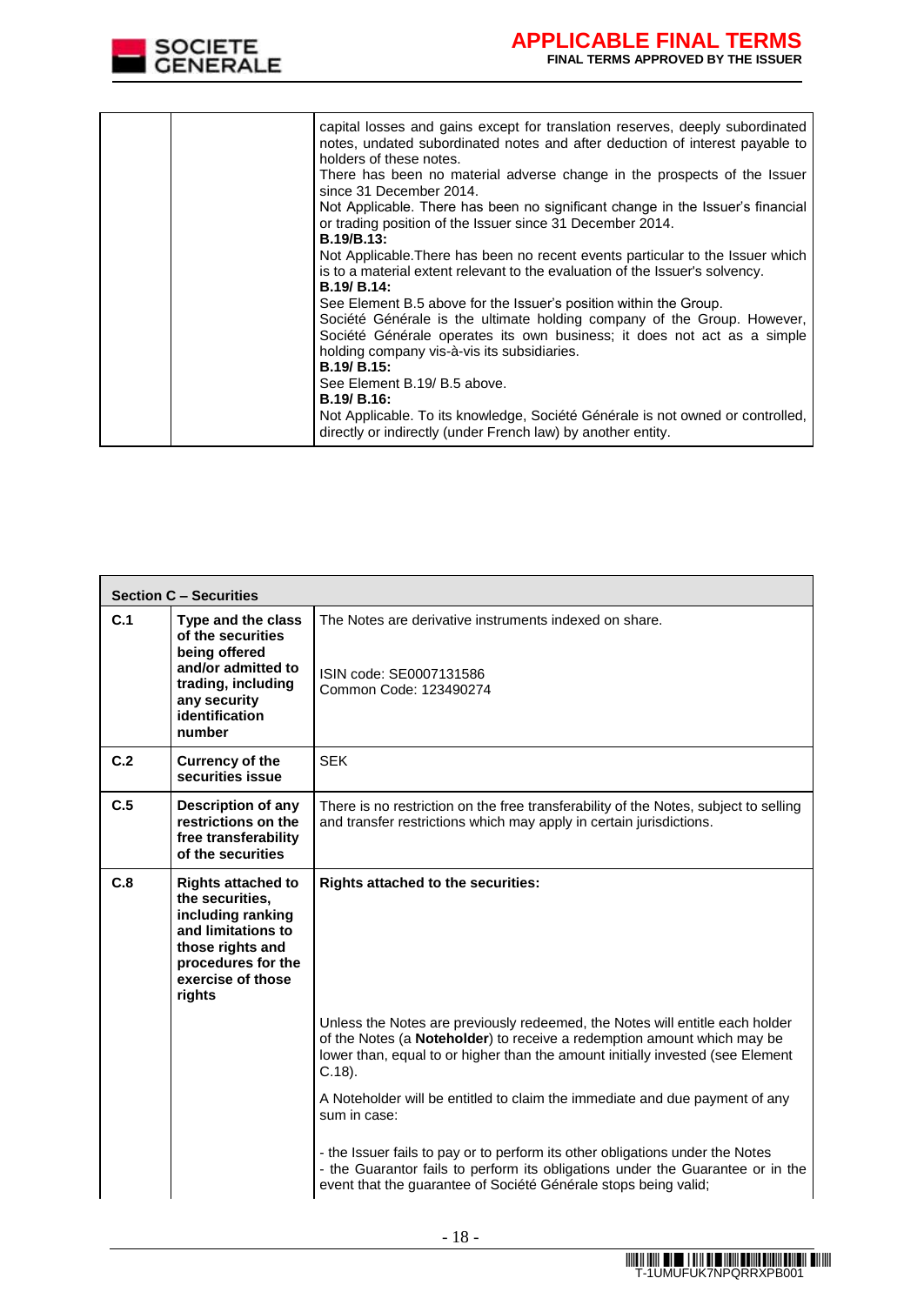| C.11 | <b>Whether the</b><br>securities offered<br>are or will be the<br>object of an | Application will be made for the Notes to be admitted to trading on the Nasdaq<br>OMX Stockholm AB, Sweden.                                                                                                                                                                                                                                                                                                                                                                                                                                                                                                                                                                                                                                                                                                                                                                                                                                                                                                                                                                                                                                                                                                                                                                                                                                                                                                                                                                                                                                                                                                                                                                                                                                                                                        |
|------|--------------------------------------------------------------------------------|----------------------------------------------------------------------------------------------------------------------------------------------------------------------------------------------------------------------------------------------------------------------------------------------------------------------------------------------------------------------------------------------------------------------------------------------------------------------------------------------------------------------------------------------------------------------------------------------------------------------------------------------------------------------------------------------------------------------------------------------------------------------------------------------------------------------------------------------------------------------------------------------------------------------------------------------------------------------------------------------------------------------------------------------------------------------------------------------------------------------------------------------------------------------------------------------------------------------------------------------------------------------------------------------------------------------------------------------------------------------------------------------------------------------------------------------------------------------------------------------------------------------------------------------------------------------------------------------------------------------------------------------------------------------------------------------------------------------------------------------------------------------------------------------------|
|      |                                                                                | The Notes and any non-contractual obligations arising out of or in connection<br>with the Notes will be governed by, and shall be construed in accordance with<br>Swedish law.                                                                                                                                                                                                                                                                                                                                                                                                                                                                                                                                                                                                                                                                                                                                                                                                                                                                                                                                                                                                                                                                                                                                                                                                                                                                                                                                                                                                                                                                                                                                                                                                                     |
|      |                                                                                | All payments in respect of Notes, Receipts and Coupons or under the<br>Guarantee shall be made free and clear of, and without withholding or<br>deduction for or on account of, any present or future taxes, duties,<br>assessments or governmental charges of whatever nature imposed, levied,<br>collected, withheld or assessed by or on behalf of any Tax Jurisdiction unless<br>such withholding or deduction is required by law.<br>In the event that any amounts are required to be deducted or withheld for, or<br>on behalf of, any Tax Jurisdiction, the relevant Issuer or, as the case may be,<br>the Guarantor shall (except in certain circumstances), to the fullest extent<br>permitted by law, pay such additional amount as may be necessary, in order<br>that each Noteholder, Receiptholder or Couponholder, after deduction or<br>withholding of such taxes, duties, assessments or governmental charges, will<br>receive the full amount then due and payable.<br><b>Governing law</b>                                                                                                                                                                                                                                                                                                                                                                                                                                                                                                                                                                                                                                                                                                                                                                                       |
|      |                                                                                | - In the case of a payment default by the Issuer, Noteholders shall not be<br>entitled to take any steps or proceedings to procure the winding-up,<br>administration or liquidation (or any other analogous proceeding) of the Issuer.<br>Nevertheless, Noteholders will continue to be able to claim against the<br>Guarantor in respect of any unpaid amount<br><b>Taxation</b>                                                                                                                                                                                                                                                                                                                                                                                                                                                                                                                                                                                                                                                                                                                                                                                                                                                                                                                                                                                                                                                                                                                                                                                                                                                                                                                                                                                                                  |
|      |                                                                                | - The Issuer accepts the exclusive competence of the courts of England in<br>benefit of the Noteholders in relation to any dispute against the Issuer but<br>accepts that such Noteholders may bring their action before any other<br>competent court.<br>Ranking:<br>The Notes will be direct, unconditional, unsecured and unsubordinated<br>obligations of the Issuer and will rank equally with all other outstanding direct,<br>unconditional, unsecured and unsubordinated obligations of the Issuer,<br>present and future.<br>Limitations to rights attached to the securities:<br>- in the case of adjustments affecting the underlying instrument(s), the Issuer<br>may amend the terms and conditions or in the case of the occurrence of<br>extraordinary events affecting the underlying instrument(s), the Issuer may<br>substitute the underlying instrument(s) by new underlying instrument(s),<br>monetise all or part of the due amounts until the maturity date of the Notes,<br>postpone the maturity date of the Notes, redeem early the Notes on the basis<br>of the market value of these Notes, or deduct from any due amount the<br>increase cost of hedging, and in each case without the consent of the<br>Noteholders:<br>- the Issuer may redeem early the Notes on the basis of the market value of<br>these Notes for tax or regulatory reasons and if the proportion between the<br>outstanding Notes and the number of Notes initially issued is lower than 10%;<br>- the rights to payment of principal and interest will be prescribed within a<br>period of ten years (in the case of principal) and five years (in the case of<br>interest) from the date on which the payment of these amounts has become<br>due for the first time and has remained unpaid. |
|      |                                                                                | - of insolvency or bankruptcy proceeding(s) affecting the Issuer.<br>The Noteholders' consent shall have to be obtained to amend the contractual<br>terms of the Notes pursuant to the provisions of an agency agreement, made<br>available to a Noteholder upon request to the Issuer.                                                                                                                                                                                                                                                                                                                                                                                                                                                                                                                                                                                                                                                                                                                                                                                                                                                                                                                                                                                                                                                                                                                                                                                                                                                                                                                                                                                                                                                                                                            |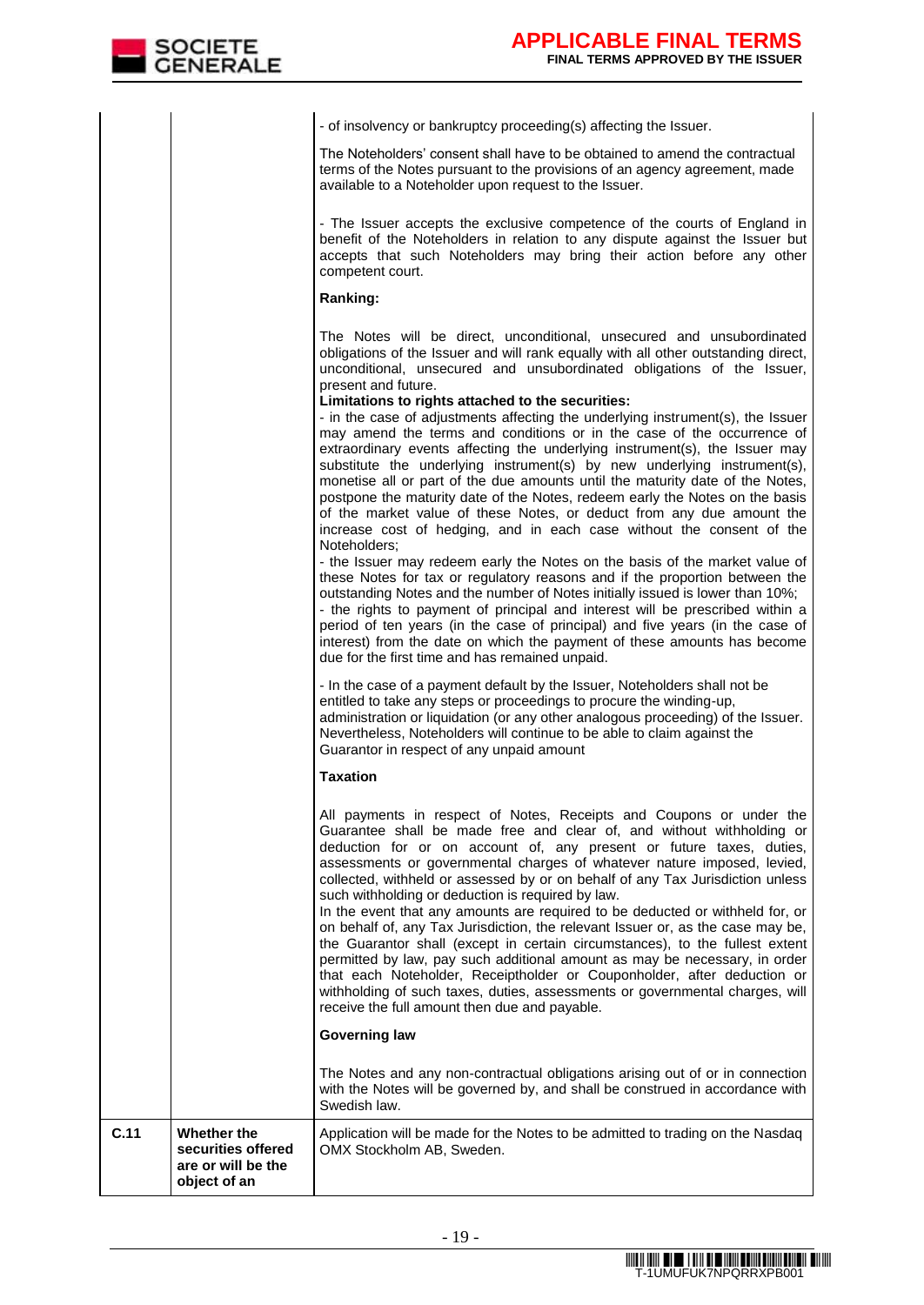

|      | application for<br>admission to<br>trading, with a view<br>to their distribution<br>in a regulated<br>market or other<br>equivalent markets<br>with indication of<br>the markets in<br>question |                                                                                                                                                                                                                                                                                                                                                                                                                                                                                                                                                                                                                                                            |                                                                                |  |
|------|-------------------------------------------------------------------------------------------------------------------------------------------------------------------------------------------------|------------------------------------------------------------------------------------------------------------------------------------------------------------------------------------------------------------------------------------------------------------------------------------------------------------------------------------------------------------------------------------------------------------------------------------------------------------------------------------------------------------------------------------------------------------------------------------------------------------------------------------------------------------|--------------------------------------------------------------------------------|--|
| C.15 | How the value of<br>the investment is<br>affected by the<br>value of the<br>underlying<br>instrument(s)                                                                                         | The value of the Notes, the payment of a coupon amount on a relevant interest<br>payment date to a Noteholder, the payment of an automatic early redemption<br>amount on a relevant automatic early redemption date and the payment of a<br>redemption amount to a Noteholder on the maturity date will depend on the<br>performance of the underlying asset(s), on the relevant valuation date(s).<br>The value of the Notes is linked to the positive or negative performance of one<br>or several underlying instrument(s) within the basket. The amounts to be paid<br>are determined on the basis of the condition which is satisfied (or not) if the |                                                                                |  |
|      |                                                                                                                                                                                                 | to a predefined barrier performance.                                                                                                                                                                                                                                                                                                                                                                                                                                                                                                                                                                                                                       | performance of one or several underlying instrument(s) is higher than or equal |  |
| C.16 | The maturity date<br>and the final<br>reference date                                                                                                                                            | The maturity date of the Notes will be 20/07/2020, and the final reference date<br>will be the last valuation date.                                                                                                                                                                                                                                                                                                                                                                                                                                                                                                                                        |                                                                                |  |
|      |                                                                                                                                                                                                 | The maturity date may be modified pursuant to the provisions of Element C.8<br>above and Element C.18 below.                                                                                                                                                                                                                                                                                                                                                                                                                                                                                                                                               |                                                                                |  |
| C.17 | <b>Settlement</b><br>procedure of the<br>derivative<br>securities                                                                                                                               | Cash delivery                                                                                                                                                                                                                                                                                                                                                                                                                                                                                                                                                                                                                                              |                                                                                |  |
| C.18 | How the return on<br>Unless previously redeemed, the return on the derivative securities will take<br>derivative<br>place as follows:<br>securities takes                                       |                                                                                                                                                                                                                                                                                                                                                                                                                                                                                                                                                                                                                                                            |                                                                                |  |
|      | place                                                                                                                                                                                           | Specified Denomination: SEK 10 000                                                                                                                                                                                                                                                                                                                                                                                                                                                                                                                                                                                                                         |                                                                                |  |
|      |                                                                                                                                                                                                 | <b>Structured Interest Amount(s)</b><br>Unless previously redeemed, on each<br>Interest Payment Date(i) (i from 1 to<br>5), the Issuer shall pay to the<br>Noteholders, for each Note, an<br>amount determined by the Calculation<br>Agent as follows:                                                                                                                                                                                                                                                                                                                                                                                                     |                                                                                |  |
|      |                                                                                                                                                                                                 | Scenario 1:<br>If on Valuation Date(i),<br>WorstPerformance(i) is lower than -<br>10%, then:                                                                                                                                                                                                                                                                                                                                                                                                                                                                                                                                                               |                                                                                |  |
|      |                                                                                                                                                                                                 | Structured Interest Amount(i) =<br>Specified Denomination x 6.0%                                                                                                                                                                                                                                                                                                                                                                                                                                                                                                                                                                                           |                                                                                |  |
|      |                                                                                                                                                                                                 | Scenario 2:<br>If on Valuation Date(i),<br>WorstPerformance(i) is higher than or<br>equal to -10%, then:                                                                                                                                                                                                                                                                                                                                                                                                                                                                                                                                                   |                                                                                |  |
|      |                                                                                                                                                                                                 | Structured Interest Amount(i) = 0<br>(zero)                                                                                                                                                                                                                                                                                                                                                                                                                                                                                                                                                                                                                |                                                                                |  |
|      |                                                                                                                                                                                                 | <b>Specified Period(s)/Interest</b><br><b>Payment Date(s):</b><br>(DD/MM/YYYY)                                                                                                                                                                                                                                                                                                                                                                                                                                                                                                                                                                             | Interest Payment<br>Date(i)                                                    |  |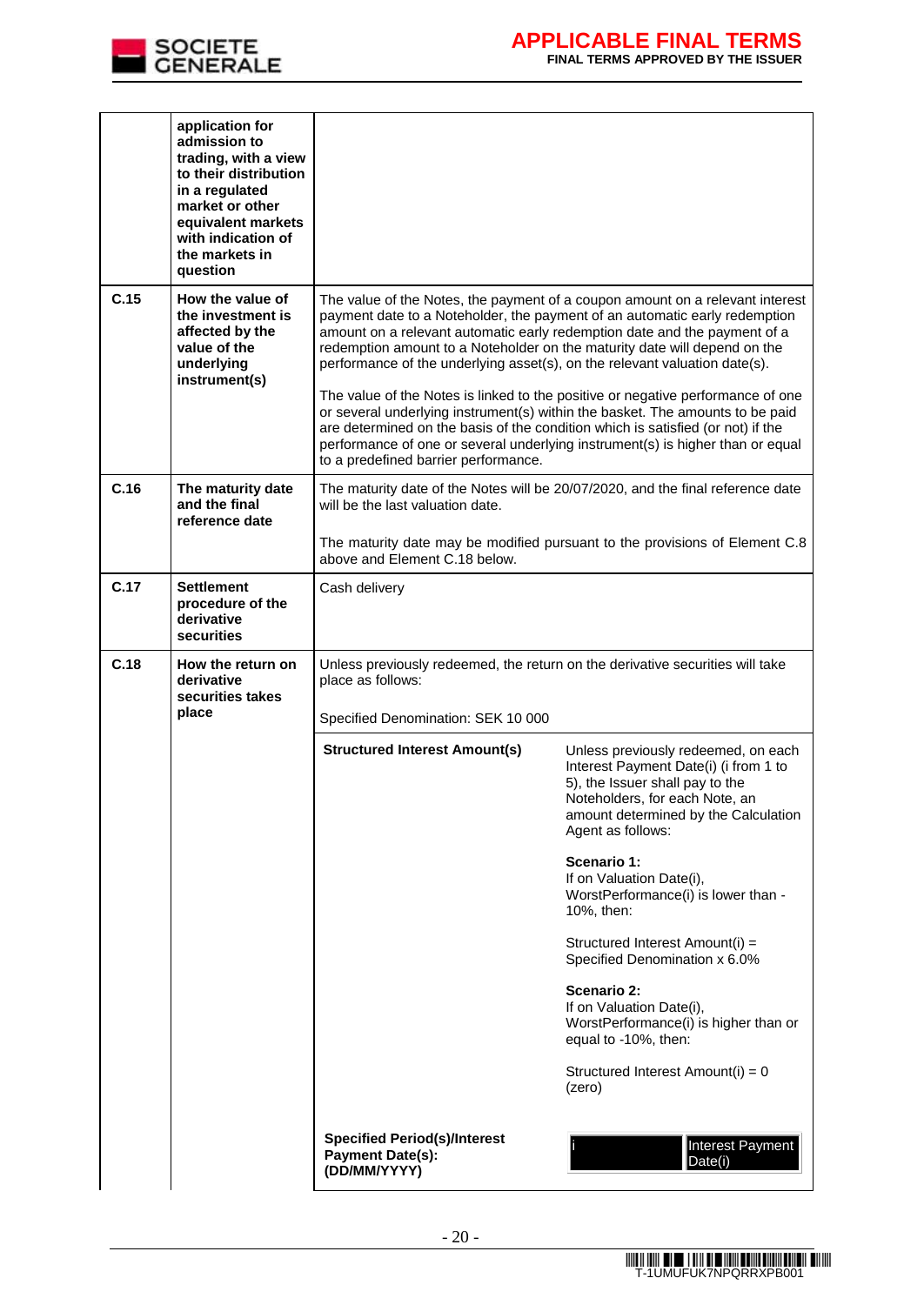

| 1<br>20/07/2016<br>$\overline{c}$<br>20/07/2017<br>3<br>20/07/2018<br>4<br>20/07/2019<br>5<br>20/07/2020<br><b>Automatic Early Redemption</b><br>Unless previously redeemed, if an<br>Amount(s):<br>Automatic Early Redemption Event<br>has occurred, then the Issuer shall<br>redeem early the Notes on Automatic<br>Early Redemption Date(i) (i from 1 to<br>4) in accordance with the following<br>provisions in respect of each Note:<br>Automatic Early Redemption<br>Amount(i) = Specified Denomination $x$<br>[100% + CouponLevel x i]<br><b>Automatic Early Redemption</b><br>Date(s):<br>Redemption<br>(DD/MM/YYYY)<br>Date(i)<br>20/07/2016<br>1<br>$\overline{c}$<br>20/07/2017<br>3<br>20/07/2018<br>4<br>20/07/2019<br><b>Final Redemption Amount:</b><br>Unless previously redeemed, the<br>Issuer shall redeem the Notes on the<br>Maturity Date, in accordance with the<br>following provisions in respect of each<br>Note:<br><b>Scenario 1:</b><br>If on Valuation Date(5),<br>WorstPerformance(5) is higher than or<br>equal to -10%, then:<br>Final Redemption Amount = Specified<br>Denomination x [100% +<br>CouponLevel x 5]<br>Scenario 2:<br>If on Valuation Date(5),<br>WorstPerformance(5) is lower than -<br>10% and WorstPerformance(5) is<br>higher than or equal to -40%, then:<br>Final Redemption Amount = Specified<br>Denomination x 100%<br>Scenario 3:<br>If on Valuation Date(5),<br>WorstPerformance(5) is lower than -<br>40%, then:<br>Final Redemption Amount = Specified<br>Denomination<br>$[100\%]$<br>x<br>WorstPerformance(5)]<br>Definitions relating to date(s): |  |                        |
|-------------------------------------------------------------------------------------------------------------------------------------------------------------------------------------------------------------------------------------------------------------------------------------------------------------------------------------------------------------------------------------------------------------------------------------------------------------------------------------------------------------------------------------------------------------------------------------------------------------------------------------------------------------------------------------------------------------------------------------------------------------------------------------------------------------------------------------------------------------------------------------------------------------------------------------------------------------------------------------------------------------------------------------------------------------------------------------------------------------------------------------------------------------------------------------------------------------------------------------------------------------------------------------------------------------------------------------------------------------------------------------------------------------------------------------------------------------------------------------------------------------------------------------------------------------------------------------------------------------------|--|------------------------|
|                                                                                                                                                                                                                                                                                                                                                                                                                                                                                                                                                                                                                                                                                                                                                                                                                                                                                                                                                                                                                                                                                                                                                                                                                                                                                                                                                                                                                                                                                                                                                                                                                   |  |                        |
|                                                                                                                                                                                                                                                                                                                                                                                                                                                                                                                                                                                                                                                                                                                                                                                                                                                                                                                                                                                                                                                                                                                                                                                                                                                                                                                                                                                                                                                                                                                                                                                                                   |  |                        |
|                                                                                                                                                                                                                                                                                                                                                                                                                                                                                                                                                                                                                                                                                                                                                                                                                                                                                                                                                                                                                                                                                                                                                                                                                                                                                                                                                                                                                                                                                                                                                                                                                   |  |                        |
|                                                                                                                                                                                                                                                                                                                                                                                                                                                                                                                                                                                                                                                                                                                                                                                                                                                                                                                                                                                                                                                                                                                                                                                                                                                                                                                                                                                                                                                                                                                                                                                                                   |  |                        |
|                                                                                                                                                                                                                                                                                                                                                                                                                                                                                                                                                                                                                                                                                                                                                                                                                                                                                                                                                                                                                                                                                                                                                                                                                                                                                                                                                                                                                                                                                                                                                                                                                   |  |                        |
|                                                                                                                                                                                                                                                                                                                                                                                                                                                                                                                                                                                                                                                                                                                                                                                                                                                                                                                                                                                                                                                                                                                                                                                                                                                                                                                                                                                                                                                                                                                                                                                                                   |  |                        |
|                                                                                                                                                                                                                                                                                                                                                                                                                                                                                                                                                                                                                                                                                                                                                                                                                                                                                                                                                                                                                                                                                                                                                                                                                                                                                                                                                                                                                                                                                                                                                                                                                   |  | <b>Automatic Early</b> |
|                                                                                                                                                                                                                                                                                                                                                                                                                                                                                                                                                                                                                                                                                                                                                                                                                                                                                                                                                                                                                                                                                                                                                                                                                                                                                                                                                                                                                                                                                                                                                                                                                   |  |                        |
|                                                                                                                                                                                                                                                                                                                                                                                                                                                                                                                                                                                                                                                                                                                                                                                                                                                                                                                                                                                                                                                                                                                                                                                                                                                                                                                                                                                                                                                                                                                                                                                                                   |  |                        |
|                                                                                                                                                                                                                                                                                                                                                                                                                                                                                                                                                                                                                                                                                                                                                                                                                                                                                                                                                                                                                                                                                                                                                                                                                                                                                                                                                                                                                                                                                                                                                                                                                   |  |                        |
|                                                                                                                                                                                                                                                                                                                                                                                                                                                                                                                                                                                                                                                                                                                                                                                                                                                                                                                                                                                                                                                                                                                                                                                                                                                                                                                                                                                                                                                                                                                                                                                                                   |  |                        |
|                                                                                                                                                                                                                                                                                                                                                                                                                                                                                                                                                                                                                                                                                                                                                                                                                                                                                                                                                                                                                                                                                                                                                                                                                                                                                                                                                                                                                                                                                                                                                                                                                   |  |                        |
|                                                                                                                                                                                                                                                                                                                                                                                                                                                                                                                                                                                                                                                                                                                                                                                                                                                                                                                                                                                                                                                                                                                                                                                                                                                                                                                                                                                                                                                                                                                                                                                                                   |  |                        |
|                                                                                                                                                                                                                                                                                                                                                                                                                                                                                                                                                                                                                                                                                                                                                                                                                                                                                                                                                                                                                                                                                                                                                                                                                                                                                                                                                                                                                                                                                                                                                                                                                   |  | +                      |
|                                                                                                                                                                                                                                                                                                                                                                                                                                                                                                                                                                                                                                                                                                                                                                                                                                                                                                                                                                                                                                                                                                                                                                                                                                                                                                                                                                                                                                                                                                                                                                                                                   |  |                        |
| <b>Valuation Date(0):</b><br>02/07/2015                                                                                                                                                                                                                                                                                                                                                                                                                                                                                                                                                                                                                                                                                                                                                                                                                                                                                                                                                                                                                                                                                                                                                                                                                                                                                                                                                                                                                                                                                                                                                                           |  |                        |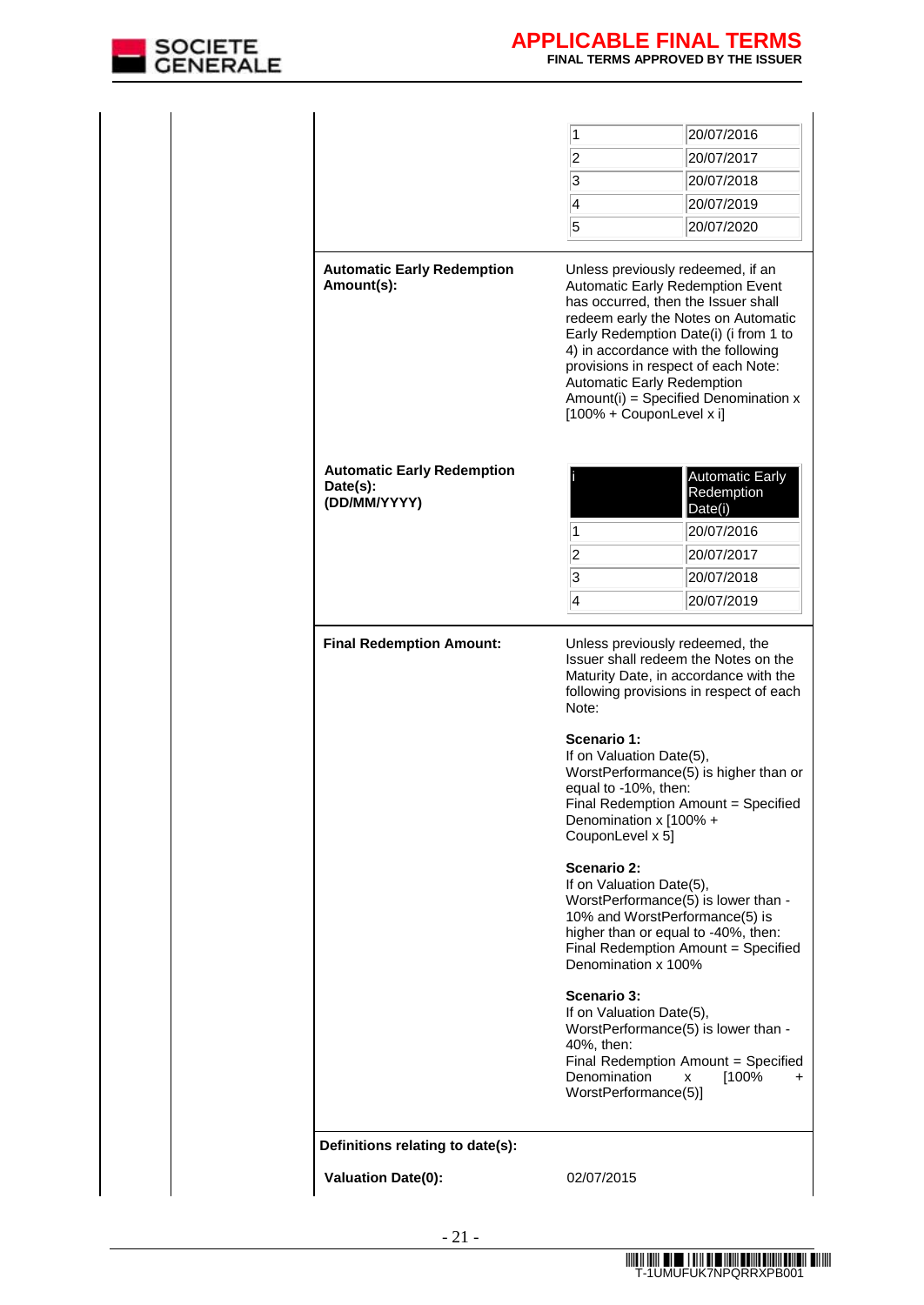

|      |                                                                                                | (DD/MM/YYYY)                                                                                                                                                                                                    |                |                                                                                                                                                                                       |                                                                                                                                                               |                   |  |
|------|------------------------------------------------------------------------------------------------|-----------------------------------------------------------------------------------------------------------------------------------------------------------------------------------------------------------------|----------------|---------------------------------------------------------------------------------------------------------------------------------------------------------------------------------------|---------------------------------------------------------------------------------------------------------------------------------------------------------------|-------------------|--|
|      |                                                                                                | <b>Valuation Date(i);</b>                                                                                                                                                                                       |                |                                                                                                                                                                                       |                                                                                                                                                               | Valuation Date(i) |  |
|      |                                                                                                | (i from 1 to 5)<br>(DD/MM/YYYY)                                                                                                                                                                                 |                |                                                                                                                                                                                       |                                                                                                                                                               | 02/07/2016        |  |
|      |                                                                                                |                                                                                                                                                                                                                 |                |                                                                                                                                                                                       | $\overline{\mathbf{c}}$                                                                                                                                       | 02/07/2017        |  |
|      |                                                                                                |                                                                                                                                                                                                                 |                |                                                                                                                                                                                       | 3                                                                                                                                                             | 02/07/2018        |  |
|      |                                                                                                |                                                                                                                                                                                                                 |                |                                                                                                                                                                                       | 4                                                                                                                                                             | 02/07/2019        |  |
|      |                                                                                                |                                                                                                                                                                                                                 |                |                                                                                                                                                                                       | 5                                                                                                                                                             | 02/07/2020        |  |
|      |                                                                                                |                                                                                                                                                                                                                 |                | Definitions relating to the Product: Applicable, subject to the provisions<br>Additional<br>the<br>Terms<br>οf<br>and<br>Conditions relating to Formulae                              |                                                                                                                                                               |                   |  |
|      |                                                                                                | WorstPerformance(i)<br>(i from 1 to 5)                                                                                                                                                                          |                |                                                                                                                                                                                       | means the Minimum, for k from 1 to 4,<br>of Performance(i, k), as defined in<br>Condition 4.6 of the Additional Terms<br>and Conditions relating to Formulae. |                   |  |
|      |                                                                                                | Performance(i,k)<br>(i from 1 to 5)<br>(k from 1 to 4)                                                                                                                                                          |                |                                                                                                                                                                                       | means (S(i, k) / S(0, k)) - 100%, as<br>defined in Condition 4.1 of the<br>Terms and Conditions<br>Additional<br>relating to Formulae.                        |                   |  |
|      |                                                                                                | S(i,k)<br>(i from $0$ to $5$ )<br>(k from 1 to 4)                                                                                                                                                               |                | means in respect of any Valuation<br>Date(i) the Closing Price of the<br>Underlying(k), as defined in Condition<br>4.0 of the Additional Terms and<br>Conditions relating to Formulae |                                                                                                                                                               |                   |  |
|      |                                                                                                | CouponLevel                                                                                                                                                                                                     |                | Indicatively 11.0% with a minimum of<br>8.0%. Final CouponLevel will be<br>confirmed at the latest on Valuation<br>$Date(0)$ .                                                        |                                                                                                                                                               |                   |  |
|      |                                                                                                | Automatic Early Redemption Event is deemed to have occurred, as<br>determined by the Calculation Agent,<br>if on a Valuation Date(i) (i from 1 to 4),<br>WorstPerformance(i) is higher than or<br>equal to -10% |                |                                                                                                                                                                                       |                                                                                                                                                               |                   |  |
| C.19 | The final reference<br>price of the<br>underlying                                              | See Element C.18 above.<br>Final reference price: the value of the underlying instrument(s) on the relevant                                                                                                     |                |                                                                                                                                                                                       |                                                                                                                                                               |                   |  |
|      |                                                                                                | valuation date(s) for the redemption, subject to the occurrence of certain<br>extraordinary events and adjustments affecting such underlying instrument(s).                                                     |                |                                                                                                                                                                                       |                                                                                                                                                               |                   |  |
| C.20 | Type of the<br>underlying and<br>where the<br>information on the<br>underlying can be<br>found | The type of underlying is: share.<br>Information about the underlying is available on the following website(s), if any,<br>or upon simple request to Société Générale.                                          |                |                                                                                                                                                                                       |                                                                                                                                                               |                   |  |
|      |                                                                                                | lk                                                                                                                                                                                                              | Company        | Bloomberg                                                                                                                                                                             | Exchange                                                                                                                                                      | Website           |  |
|      |                                                                                                | 1                                                                                                                                                                                                               | <b>SSAB AB</b> | <b>Ticker</b><br><b>SSABA SS</b>                                                                                                                                                      | Stockholm<br><b>Stock</b><br>Exchange                                                                                                                         | www.ssab.se       |  |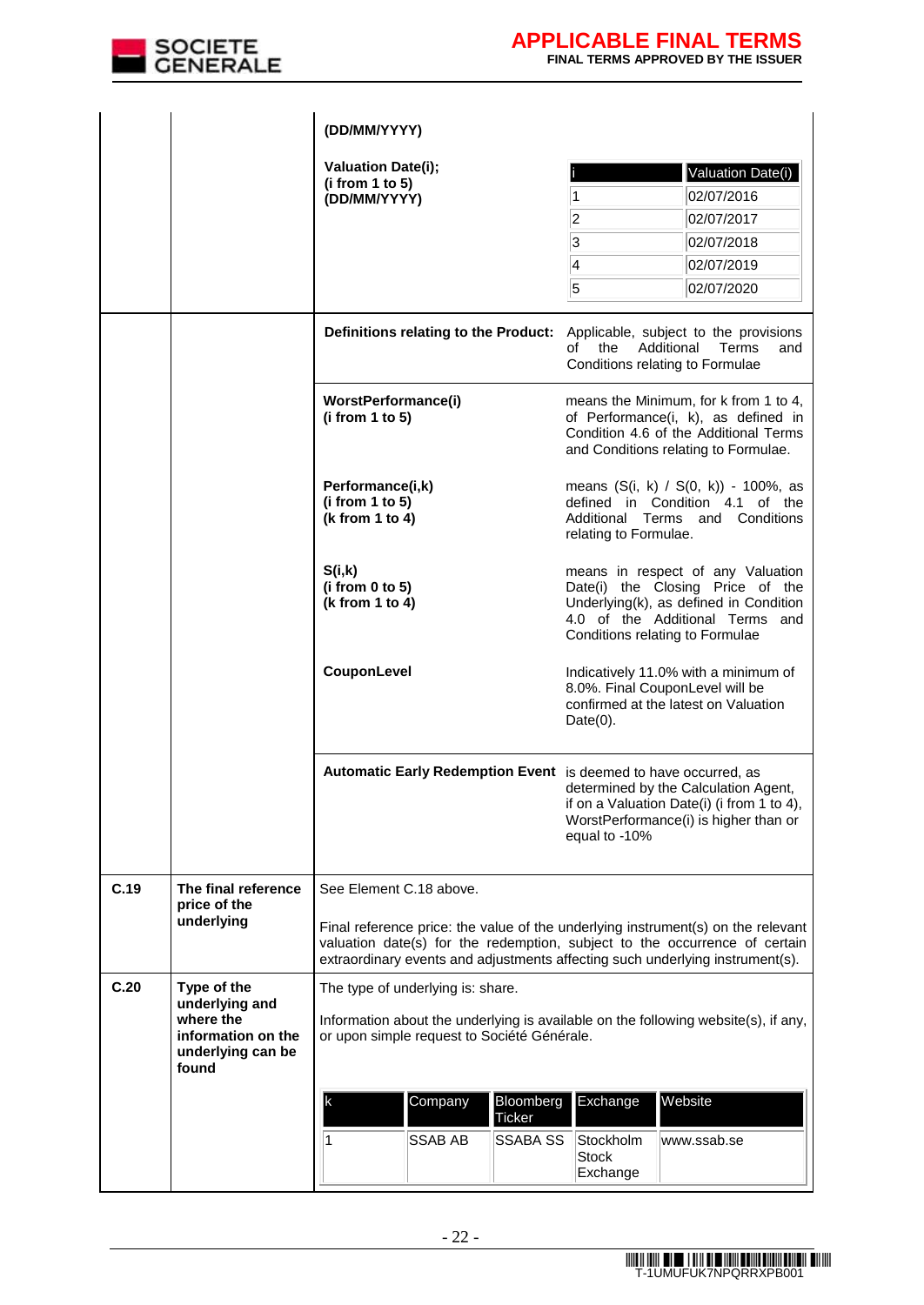

 $\blacksquare$ 

### **APPLICABLE FINAL TERMS FINAL TERMS APPROVED BY THE ISSUER**

 $\overline{\phantom{0}}$ 

| 2  | Nordea<br>Bank AB                | <b>NDA SS</b>   | Stockholm<br>Stock<br>Exchange | www.nordea.com      |
|----|----------------------------------|-----------------|--------------------------------|---------------------|
| 3  | AstraZeneca AZN SS<br><b>PLC</b> |                 | Stockholm<br>Stock<br>Exchange | www.astrazeneca.com |
| 14 | Electrolux<br>ΙAΒ                | <b>ELUXB SS</b> | Stockholm<br>Stock<br>Exchange | www.electrolux.com  |

|     | <b>Section D - Risks</b>                           |                                                                                                                                                                                                                                                                                                                                                                                                                                                                                                                                                           |  |  |  |
|-----|----------------------------------------------------|-----------------------------------------------------------------------------------------------------------------------------------------------------------------------------------------------------------------------------------------------------------------------------------------------------------------------------------------------------------------------------------------------------------------------------------------------------------------------------------------------------------------------------------------------------------|--|--|--|
| D.2 | Key information on<br>the key risks that           | The Group is exposed to the risks inherent in its core businesses.                                                                                                                                                                                                                                                                                                                                                                                                                                                                                        |  |  |  |
|     | are specific to the<br>issuer and the<br>quarantor | The Group's risk management focuses on the following main categories of<br>risks, any of which could materially adversely affect the Group's business,<br>results of operations and financial condition:                                                                                                                                                                                                                                                                                                                                                  |  |  |  |
|     |                                                    | Credit and counterparty risk (including country risk): risk of losses arising<br>from the inability of the Group's customers, issuers or other counterparties to<br>meet their financial commitments. Credit risk includes counterparty risk linked<br>to market transactions (replacement risk) and as well as securitisation<br>activities.                                                                                                                                                                                                             |  |  |  |
|     |                                                    | <b>Market risk:</b> risk of a loss of value on financial instruments arising from<br>changes in market parameters, volatility of these parameters and correlations<br>between them.                                                                                                                                                                                                                                                                                                                                                                       |  |  |  |
|     |                                                    | Operational risks: risk of losses or sanctions due to inadequacies or failures<br>in internal procedures or systems, human error or external events;                                                                                                                                                                                                                                                                                                                                                                                                      |  |  |  |
|     |                                                    | Structural interest and exchange rate risk: risk of loss or of write-downs in<br>the Group's assets arising from variations in interest or exchange rates.                                                                                                                                                                                                                                                                                                                                                                                                |  |  |  |
|     |                                                    | Liquidity risk: risk of the Group not being able to meet its cash or collateral<br>requirements as they arise and at a reasonable cost.                                                                                                                                                                                                                                                                                                                                                                                                                   |  |  |  |
|     |                                                    | The Guarantee constitutes a general and unsecured contractual obligation of<br>the Guarantor and no other person, any payments on the Notes are also<br>dependent on the creditworthiness of the Guarantor.                                                                                                                                                                                                                                                                                                                                               |  |  |  |
|     |                                                    | Prospective investors in Notes benefiting from the Guarantee should note that<br>in case of payment default of an Issuer the entitlement of the Noteholder will<br>be limited to the sums obtained by making a claim under the Guarantee, and<br>the relevant provisions of the Guarantee and they shall have no right to<br>institute any proceeding, judicial or otherwise, or otherwise assert a claim<br>against the Issuer and, in relation to Secured Notes only, from the sums<br>obtained following enforcement of the relevant Pledge Agreement. |  |  |  |
|     |                                                    | The Guarantee is a payment guarantee only and not a guarantee of the<br>performance by the relevant Issuer or any of its other obligations under the<br>Notes benefiting from the Guarantee.                                                                                                                                                                                                                                                                                                                                                              |  |  |  |
|     |                                                    | The Guarantee may cover only part of the relevant Issuer's payment<br>obligations under the relevant Series of Notes. In such a case, Noteholders<br>may retain the risk that payments under the Guarantee are less than the<br>amounts due by the Issuer under the Notes.                                                                                                                                                                                                                                                                                |  |  |  |
|     |                                                    | Société Générale will act as issuer under the Programme, as the Guarantor of<br>the Notes issued by the Issuer and also as provider of hedging instruments to<br>the Issuer. As a result, investors will be exposed not only to the credit risk of                                                                                                                                                                                                                                                                                                        |  |  |  |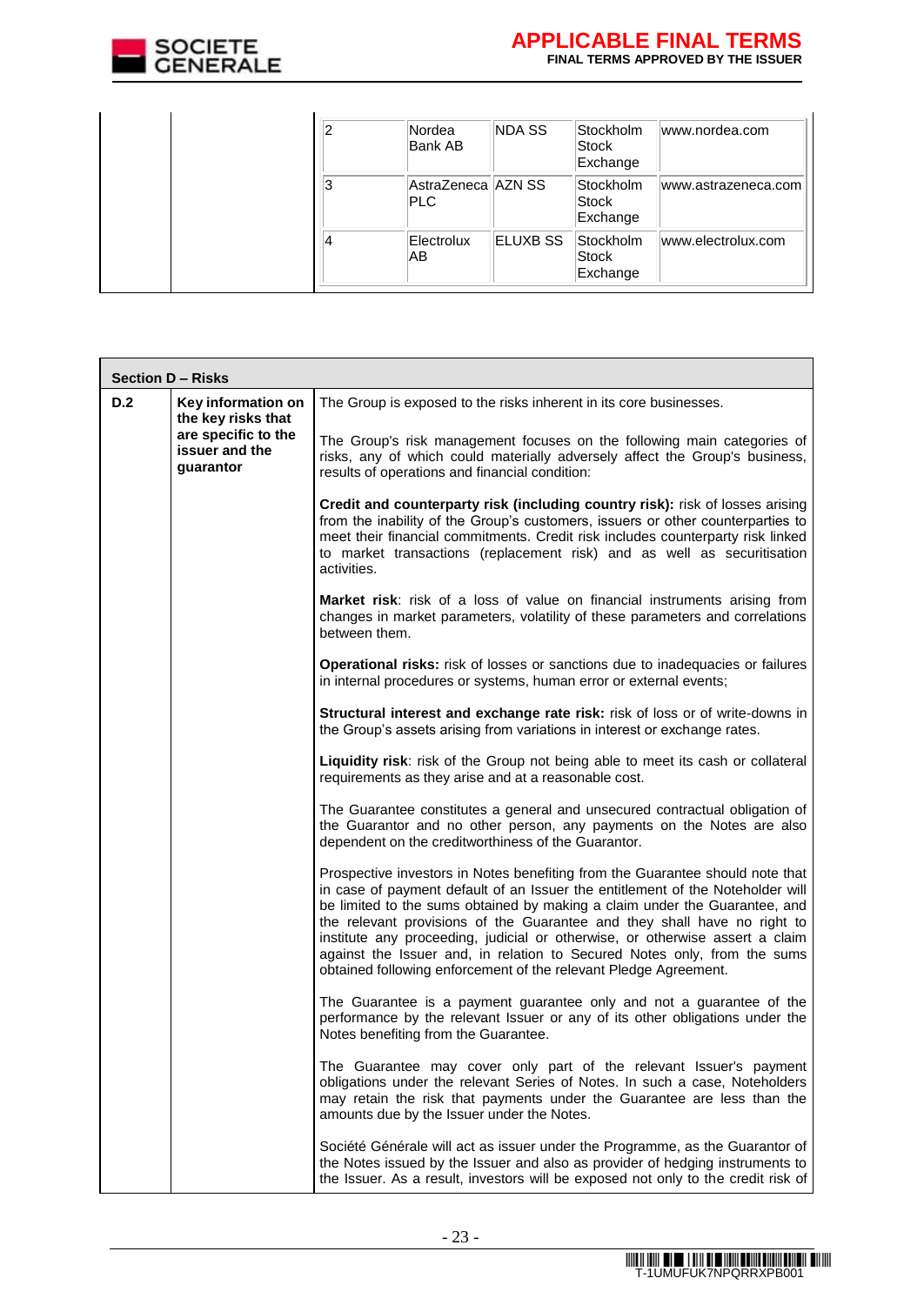

|     |                                                                                                          | the Guarantor but also operational risks arising from the lack of independence<br>of the Guarantor, in assuming its duties and obligations as the Guarantor and<br>provider of the hedging instruments.                                                                                                                                                                                                                                                                                                                                                                                                                                                                                                                                                                                                                                                |
|-----|----------------------------------------------------------------------------------------------------------|--------------------------------------------------------------------------------------------------------------------------------------------------------------------------------------------------------------------------------------------------------------------------------------------------------------------------------------------------------------------------------------------------------------------------------------------------------------------------------------------------------------------------------------------------------------------------------------------------------------------------------------------------------------------------------------------------------------------------------------------------------------------------------------------------------------------------------------------------------|
|     |                                                                                                          | The potential conflicts of interests and operational risks arising from such lack<br>of independence are in part intended to be mitigated by the fact that different<br>divisions within the Guarantor will be responsible for implementing the<br>Guarantee and providing the hedging instruments and that each division is run<br>as a separate operational unit, segregated by Chinese walls (information<br>barriers) and run by different management teams.                                                                                                                                                                                                                                                                                                                                                                                       |
|     |                                                                                                          | The Issuer and the Guarantor and any of their subsidiaries and/or their<br>affiliates, in connection with their other business activities, may possess or<br>acquire material information about the underlying assets. Such activities and<br>information may cause consequences adverse to Noteholders.                                                                                                                                                                                                                                                                                                                                                                                                                                                                                                                                               |
|     |                                                                                                          | The Issuer and the Guarantor and any of their subsidiaries and/or their<br>affiliates may act in other capacities with regard to the Notes, such as market<br>maker, calculation agent or agent. Therefore, a potential conflict of interests<br>may arise.                                                                                                                                                                                                                                                                                                                                                                                                                                                                                                                                                                                            |
|     |                                                                                                          | In connection with the offering of the Notes, the Issuer and the Guarantor<br>and/or their affiliates may enter into one or more hedging transaction(s) with<br>respect to a reference asset(s) or related derivatives, which may affect the<br>market price, liquidity or value of the Notes.                                                                                                                                                                                                                                                                                                                                                                                                                                                                                                                                                         |
| D.6 | Key information on<br>the key risks that<br>are specific to the<br>securities and risk<br>warning to the | The Notes may provide for an automatic early redemption linked to a specific<br>event. Therefore, this may prevent the Noteholders from benefitting from the<br>performance of the underlying instrument(s) over the whole period initially<br>envisaged.                                                                                                                                                                                                                                                                                                                                                                                                                                                                                                                                                                                              |
|     | effect that<br>investors may lose<br>the value of their<br>entire investment<br>or part of it            | The terms and conditions of the Notes may include provisions under which<br>upon the occurrence of certain market disruptions delays in the settlement of<br>the Notes may be incurred or certain modifications be made. Moreover, in<br>case of occurrence of events affecting the underlying instrument(s), the terms<br>and conditions of the Notes allow the Issuer to substitute the underlying<br>instrument(s) by new underlying instrument(s), cease the exposure to the<br>underlying asset(s) and apply a reference rate to the proceeds so obtained<br>until the maturity date of the Notes, postpone the maturity date of the Notes,<br>early redeem the Notes on the basis of the market value of these Notes, or<br>deduct from any due amount the increase cost of hedging, and in each case<br>without the consent of the Noteholders. |
|     |                                                                                                          | Payments (whether in respect of principal and/or interest and whether at<br>maturity or otherwise) on the Notes are calculated by reference to certain<br>underlying(s), the return of the Notes is based on changes in the value of the<br>underlying(s), which may fluctuate. Potential investors should be aware that<br>these Notes may be volatile and that they may receive no interest and may<br>lose all or a substantial portion of their principal.                                                                                                                                                                                                                                                                                                                                                                                         |
|     |                                                                                                          | During the lifetime of the Notes, the market value of these Notes may be lower<br>than the invested capital. Furthermore, an insolvency of the Issuer and/or the<br>Guarantor may cause a total loss of the invested capital.                                                                                                                                                                                                                                                                                                                                                                                                                                                                                                                                                                                                                          |
|     |                                                                                                          | The attention of the investors is drawn to the fact that they could sustain<br>an entire or a partial loss of their investment.                                                                                                                                                                                                                                                                                                                                                                                                                                                                                                                                                                                                                                                                                                                        |

| <b>Section E - Offer</b> |                                                        |                                                                                                                                                                  |  |
|--------------------------|--------------------------------------------------------|------------------------------------------------------------------------------------------------------------------------------------------------------------------|--|
| E.2.b                    | <b>Reasons for the</b><br>offer and use of<br>proceeds | The net proceeds from each issue of Notes will be applied for the general<br>financing purposes of the Société Générale Group, which include making a<br>profit. |  |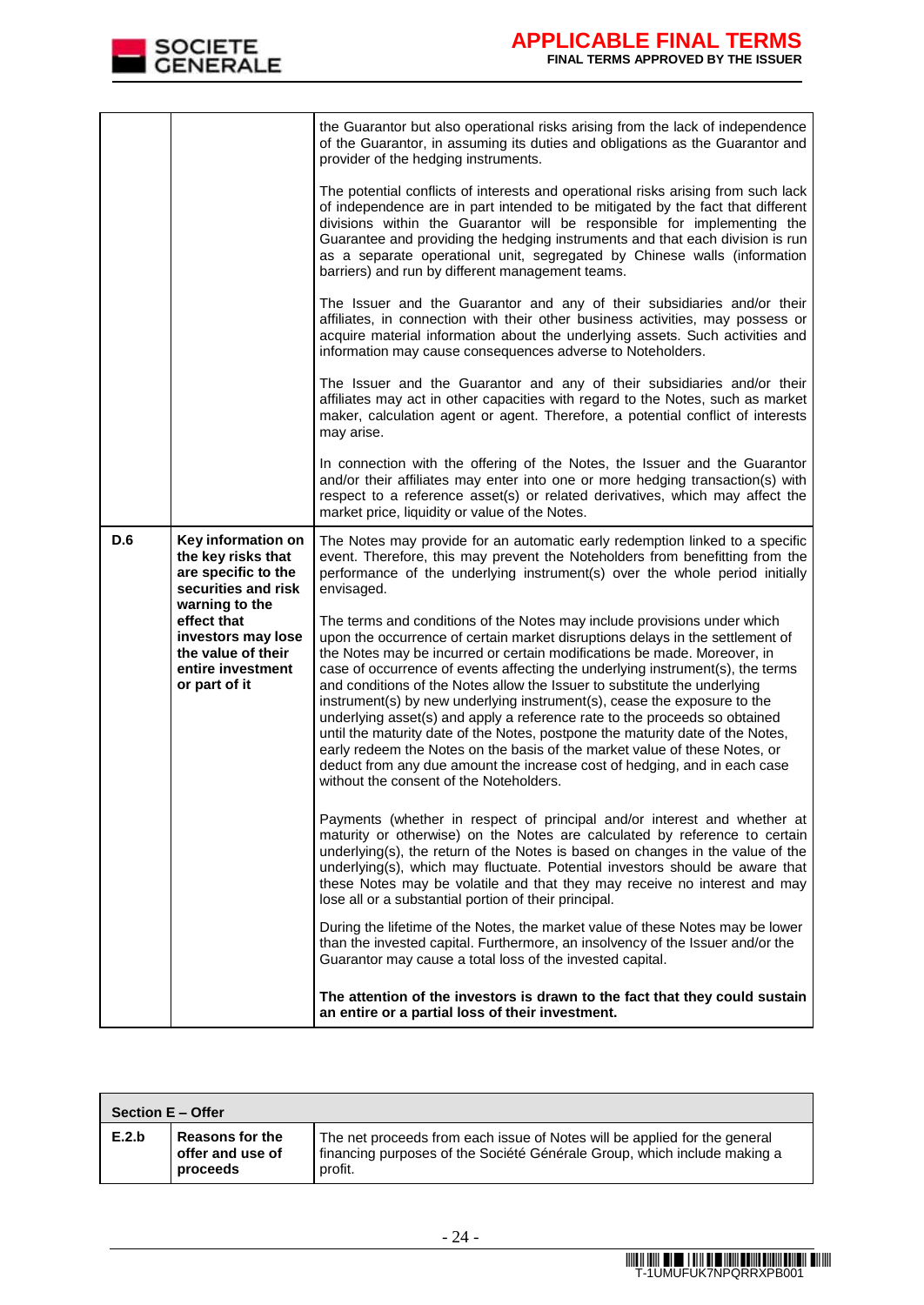

| E.3 | <b>Description of the</b><br>terms and                                                                                   | Public Offer Jurisdiction(s): Sweden                                                                                                                                                                                                                                                                                                                                                                                                                |
|-----|--------------------------------------------------------------------------------------------------------------------------|-----------------------------------------------------------------------------------------------------------------------------------------------------------------------------------------------------------------------------------------------------------------------------------------------------------------------------------------------------------------------------------------------------------------------------------------------------|
|     | conditions of the<br>offer                                                                                               | Offer Period: from: 25/05/2015 to 26/06/2015                                                                                                                                                                                                                                                                                                                                                                                                        |
|     |                                                                                                                          | Offer Price: The Notes will be offered at the Issue Price increased by fees, if<br>any, as mentioned below.                                                                                                                                                                                                                                                                                                                                         |
|     |                                                                                                                          | Conditions to which the offer is subject: Offers of the Notes are conditional<br>on their issue and, on any additional conditions set out in the standard terms of<br>business of the financial intermediaries, notified to investors by such relevant<br>financial intermediaries.                                                                                                                                                                 |
|     |                                                                                                                          | The Issuer reserves the right to close the Offer Period prior to its stated expiry<br>for any reason.<br>The Issuer reserves the right to withdraw the offer and cancel the issuance of                                                                                                                                                                                                                                                             |
|     |                                                                                                                          | the Notes for any reason at any time on or prior to the Issue Date. For the<br>avoidance of doubt, if any application has been made by a potential investor<br>and the Issuer exercises such right, no potential investor shall be entitled to<br>subscribe or otherwise acquire the Notes.<br>In each case, a notice to the investors on the early termination or the<br>withdrawal, as applicable, will be published on the website of the Issuer |
|     |                                                                                                                          | (http://prospectus.socgen.com).                                                                                                                                                                                                                                                                                                                                                                                                                     |
| E.4 | <b>Description of any</b><br>interest that is<br>material to the<br>issue/offer<br>including<br>conflicting<br>interests | Save for any fees payable to the dealer, so far as the Issuer is aware, no<br>person involved in the issue of the Notes has an interest material to the offer.                                                                                                                                                                                                                                                                                      |
| E.7 | <b>Estimated</b><br>expenses charged<br>to the investor by<br>the Issuer or the<br>offeror                               | The expenses charged to the investor will be up to 2% of Issue Price per Note,<br>paid by the purchaser to Skandiabanken AB or an agent appointed by<br>Skandiabanken AB.                                                                                                                                                                                                                                                                           |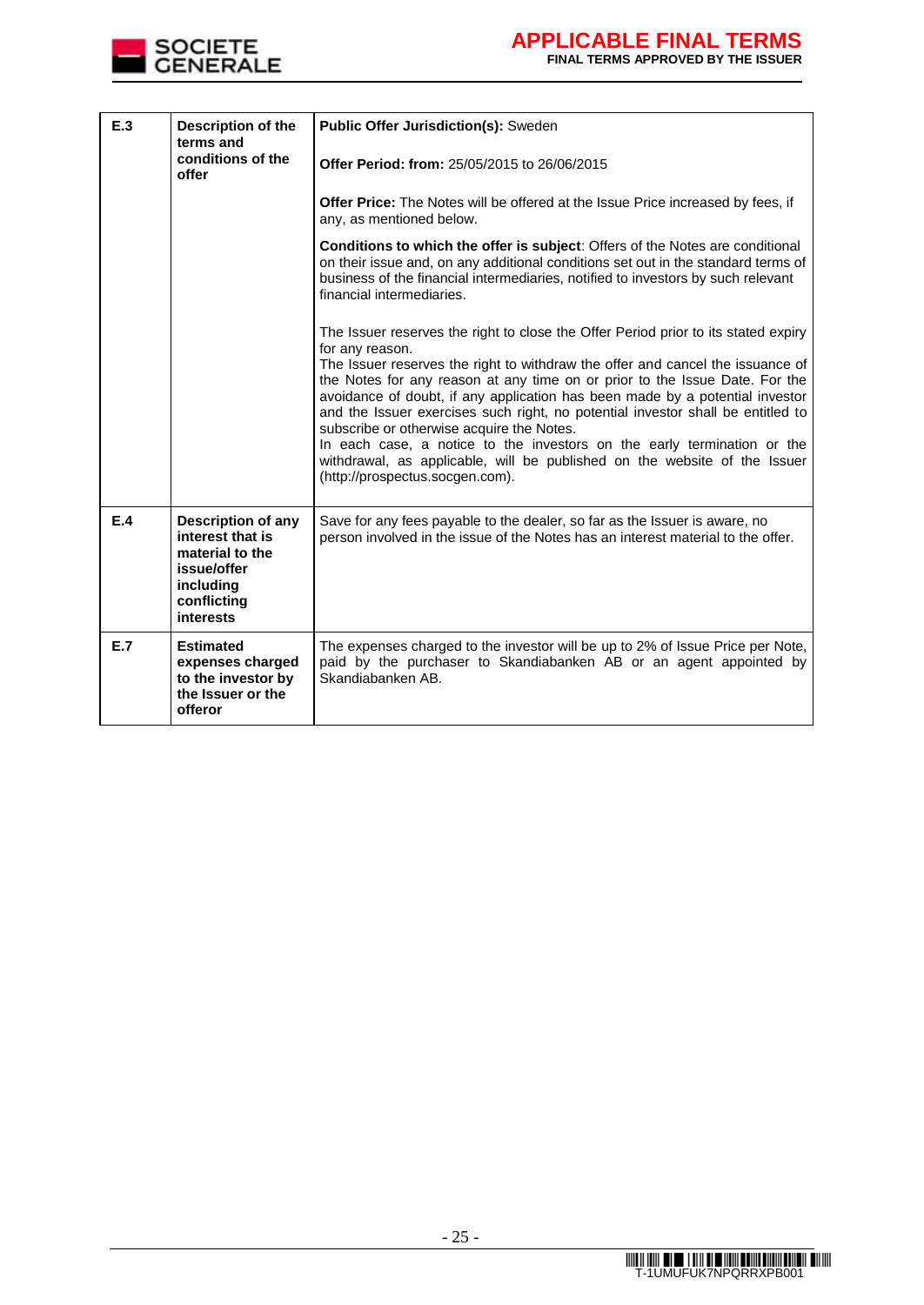

٦

## **EMISSIONSSPECIFIK SAMMANFATTNING**

|     | Avsnitt A - Introduktion och varningar                         |                                                                                                                                                                                                                                                                                                                                                                                                                                                                                                                                                                                                                                                                 |  |  |
|-----|----------------------------------------------------------------|-----------------------------------------------------------------------------------------------------------------------------------------------------------------------------------------------------------------------------------------------------------------------------------------------------------------------------------------------------------------------------------------------------------------------------------------------------------------------------------------------------------------------------------------------------------------------------------------------------------------------------------------------------------------|--|--|
| A.1 | Varning                                                        | måste<br>Denna<br>sammanfattning<br>läsas<br>introduktion<br>till<br>som<br>en<br>Grundprospektet.                                                                                                                                                                                                                                                                                                                                                                                                                                                                                                                                                              |  |  |
|     |                                                                | Varje beslut att investera i Obligationerna ska baseras på ett<br>övervägande av Grundprospektet.                                                                                                                                                                                                                                                                                                                                                                                                                                                                                                                                                               |  |  |
|     |                                                                | Om ett krav med bäring på informationen i Grundprospektet framställs i<br>domstol, kan den kärande investeraren, enligt nationell lagstiftning i<br>Medlemsstaterna, vara tvungen att bära kostnaden för att översätta<br>Grundprospektet innan den juridiska processen påbörjas.<br>Civilrättsligt ansvar uppkommer endast för de personer som har tagit                                                                                                                                                                                                                                                                                                       |  |  |
|     |                                                                | fram denna sammanfattning, inklusive varje översättning härav, men<br>endast om sammanfattningen är vilseledande, felaktig eller oförenlig när<br>den läses tillsammans med övriga delar av Grundprospektet eller om<br>den inte tillhandahåller, när den läses tillsammans med övriga delar av<br>Grundprospektet, nyckelinformation för att hjälpa investerare när de<br>överväger huruvida de ska investera i Obligationerna.                                                                                                                                                                                                                                |  |  |
| A.2 | <b>Samtycke</b><br>till<br>användning<br>av<br>Grundprospektet | Emittenten samtycker till användningen av detta Grundprospekt i<br>samband med en återförsäljning eller placering av Obligationer under<br>där<br>omständigheter<br>ett<br>prospekt<br>ska<br>offentliggöras<br>enligt<br>Prospektdirektivet (ett Icke-undantaget Erbjudande), med förbehåll för<br>följande villkor:                                                                                                                                                                                                                                                                                                                                           |  |  |
|     |                                                                | - samtycket är endast giltigt under erbjudandeperioden från 25/05/2015<br>till 26/06/2015 (Erbjudandeperioden);                                                                                                                                                                                                                                                                                                                                                                                                                                                                                                                                                 |  |  |
|     |                                                                | - samtycket lämnat av Emittenten för användningen av Grundprospektet<br>för att lämna ett Icke-undantaget Erbjudande är ett individuellt samtycke<br>(ett Individuellt Samtycke) för Skandiabanken AB, Lindhagensgatan<br>86, 106 55 Stockholm (Initial Auktoriserad Erbjudare) och om<br>Emittenten utser ytterligare finansiella mellanhänder efter 21/05/2015<br>offentliggör<br>på<br>och<br>uppgifter<br>om<br>dessa<br>sin<br>webbplats<br>http://.prospectus.socgen.com, varje finansiell mellanhand vars uppgifter<br>offentliggörs på detta sätt (var och en, en Ytterligare Auktoriserad<br>Erbjudare);                                               |  |  |
|     |                                                                | - samtycket som Emittenten gett till användandet av Grundprospektet för<br>att göra ett Icke-Undantaget Erbjudande är ett generellt samtycke (ett<br>Generellt Samtycke) avseende varje finansiell mellanhand som<br>offentliggör på sin webbplats att den kommer att lämna ett Icke-<br>undantaget Erbjudande avseende Obligationerna på basis av det<br>Generella Samtycket lämnat av Emittenten och genom sådant<br>offentliggörande, varje sådan finansiell mellanhand (var och en, en<br>Generellt Auktoriserad Erbjudare) åtar sig att efterleva följande<br>förpliktelser:<br>(a) den agerar i enlighet med alla tillämpliga lagar, regler, föreskrifter |  |  |
|     |                                                                | och vägledningar (inklusive från varje tillsynsorgan med behörighet<br>över det Icke-undantagna Erbjudandet av Obligationerna i<br>Jurisdiktionen<br>för<br>Erbjudandet<br>till<br>Allmänheten,<br>särskilt<br>lagstiftningen som implementerar Direktivet om Marknader för<br>Finansiella Instrument (Direktiv 2004/39/EG) så som ändrat från tid<br>till annan (nedan Reglerna) och säkerställer att (i) varje<br>investeringsrådgivning avseende Obligationerna av varje person är                                                                                                                                                                           |  |  |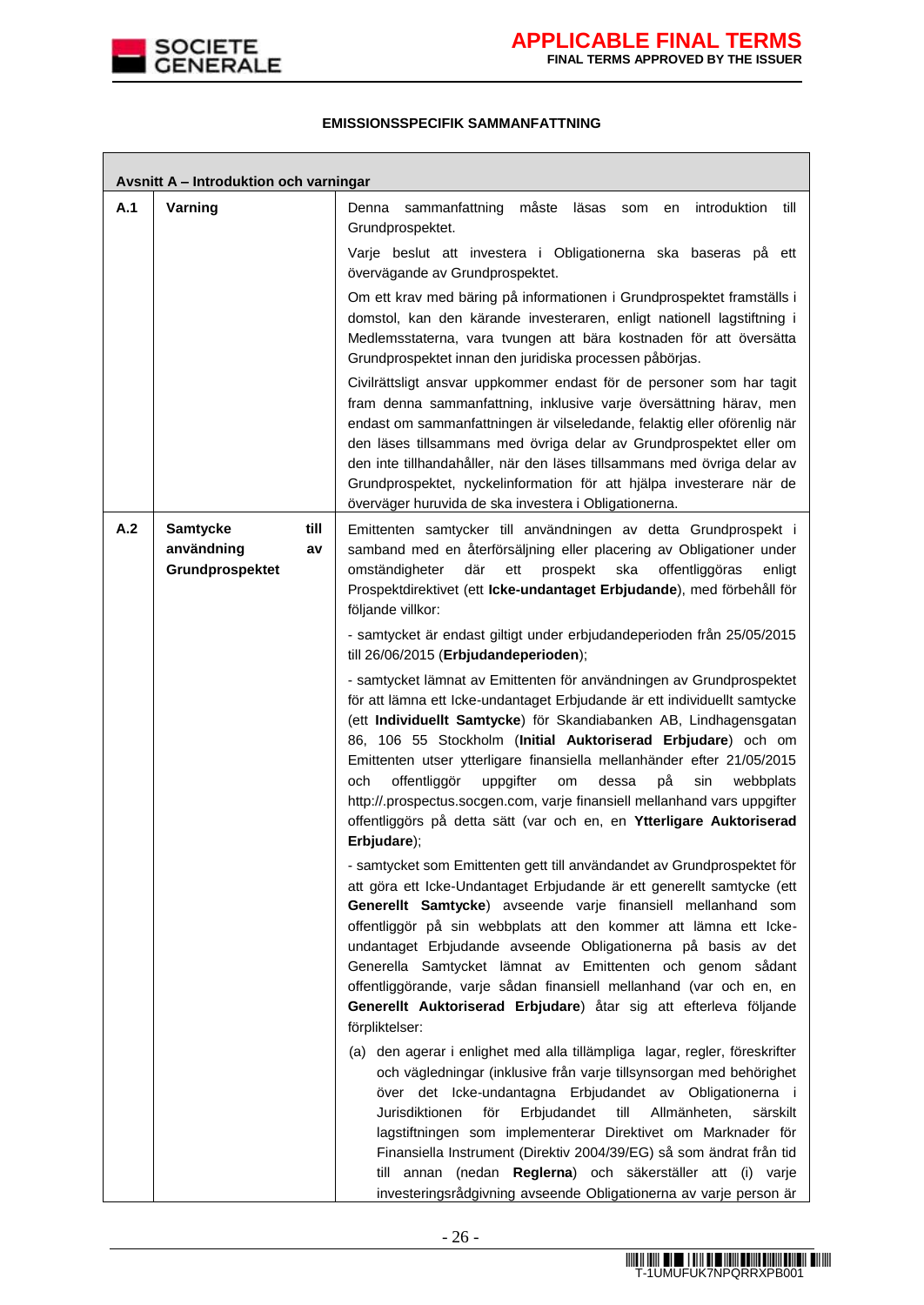| lämplig, (ii) informationen till potentiella investerare, inklusive<br>informationen avseende varje utgift (och varje courtage eller fördel<br>av varje slag) mottagen eller betald av denne Generellt<br>Auktoriserade Erbjudare under erbjudandet av Obligationerna är<br>fullt och tydligt presenterat;<br>(b) den efterlever restriktionerna som anges i avsnittet med rubriken<br>"Subscription, Sale and Transfer Restrictions" i Grundprospektet<br>avseende Jurisdiktionen för Erbjudande till Allmänheten som om<br>denne agerade som Återförsäljare i Jurisdiktionen för Erbjudandet                                                                                                                                                                           |
|--------------------------------------------------------------------------------------------------------------------------------------------------------------------------------------------------------------------------------------------------------------------------------------------------------------------------------------------------------------------------------------------------------------------------------------------------------------------------------------------------------------------------------------------------------------------------------------------------------------------------------------------------------------------------------------------------------------------------------------------------------------------------|
| till Allmänheten;<br>den efterlever Reglerna avseende regler mot penningtvätt, mot<br>(c)<br>och<br>kundkännedom;<br>behåller<br>mutor<br>den<br>om<br>investeraridentitetsuppgifter under i vart fall den minimiperiod som<br>krävs under tillämpliga Regler, och ska, om så begärs, göra sådana<br>uppgifter tillgängliga för den relevanta Emittenten och/eller den<br>relevanta Återförsäljaren eller direkt till behöriga myndigheter med<br>jurisdiktion över den relevanta Emittenten och/eller relevanta<br>Återförsäljaren för att möjliggöra för den relevanta Emittenten<br>och/eller relevanta Återförsäljaren att efterleva regler mot<br>penningtvätt, mot mutor och om kundkännedom tillämpliga på den<br>relevanta Emittenten och/eller Återförsäljaren; |
| (d) den föranleder inte, direkt eller indirekt, Emittenten eller de<br>relevanta Återförsäljarna att överträda någon Regel eller något krav<br>att erhålla eller göra något ingivande, auktorisation eller samtycke i<br>någon jurisdiktion;                                                                                                                                                                                                                                                                                                                                                                                                                                                                                                                             |
| (e) den förbinder sig att hålla den relevanta Emittenten, Garanten (om<br>tillämpligt) och den relevanta Återförsäljaren, Société Générale och<br>varje av dess närstående företag skadeslösa för varje skada,<br>förlust, utgift, krav, begäran eller förlust och arvoden (inklusive<br>skäliga arvoden för advokatbyråer) som åsamkats någon av dess<br>enheter på grund av eller i samband med, icke-efterlevnad av<br>denna Generellt Auktoriserade Erbjudare av någon av dessa<br>förpliktelser ovan;                                                                                                                                                                                                                                                               |
| den bekräftar att dess åtagande att respektera förpliktelserna ovan<br>(f)<br>är underkastat engelsk rätt och godtar att varje tvist förknippad<br>därmed kan föras vid engelsk domstol.                                                                                                                                                                                                                                                                                                                                                                                                                                                                                                                                                                                 |
| Varje Generellt Auktoriserad Erbjudare som önskar använda<br>Grundprospektet för ett Icke-undantaget Erbjudande i enlighet med<br>detta Generella Samtycke och de därmed förknippade villkoren,<br>måste, under tiden för den relevanta Erbjudandeperioden,<br>offentliggöra på sin webbplats att den använder Grundprospektet<br>för sådant Icke-undantaget Erbjudande i enlighet med detta<br>Generella Samtycke och de därmed förknippade villkoren.                                                                                                                                                                                                                                                                                                                  |
| - Samtycket omfattar endast användningen av detta Grundprospekt för<br>att lämna Icke-undantagna Erbjudanden i Sverige.                                                                                                                                                                                                                                                                                                                                                                                                                                                                                                                                                                                                                                                  |
| Informationen avseende villkoren för<br>det<br>Icke-undantagna<br>Erbjudandet ska tillhandahållas investerare av varje Initial<br>Auktoriserad Erbjudare och varje Generell Auktoriserad Erbjudare<br>där erbjudandet kommer att lämnas.                                                                                                                                                                                                                                                                                                                                                                                                                                                                                                                                 |

SOCIETE<br>GENERALE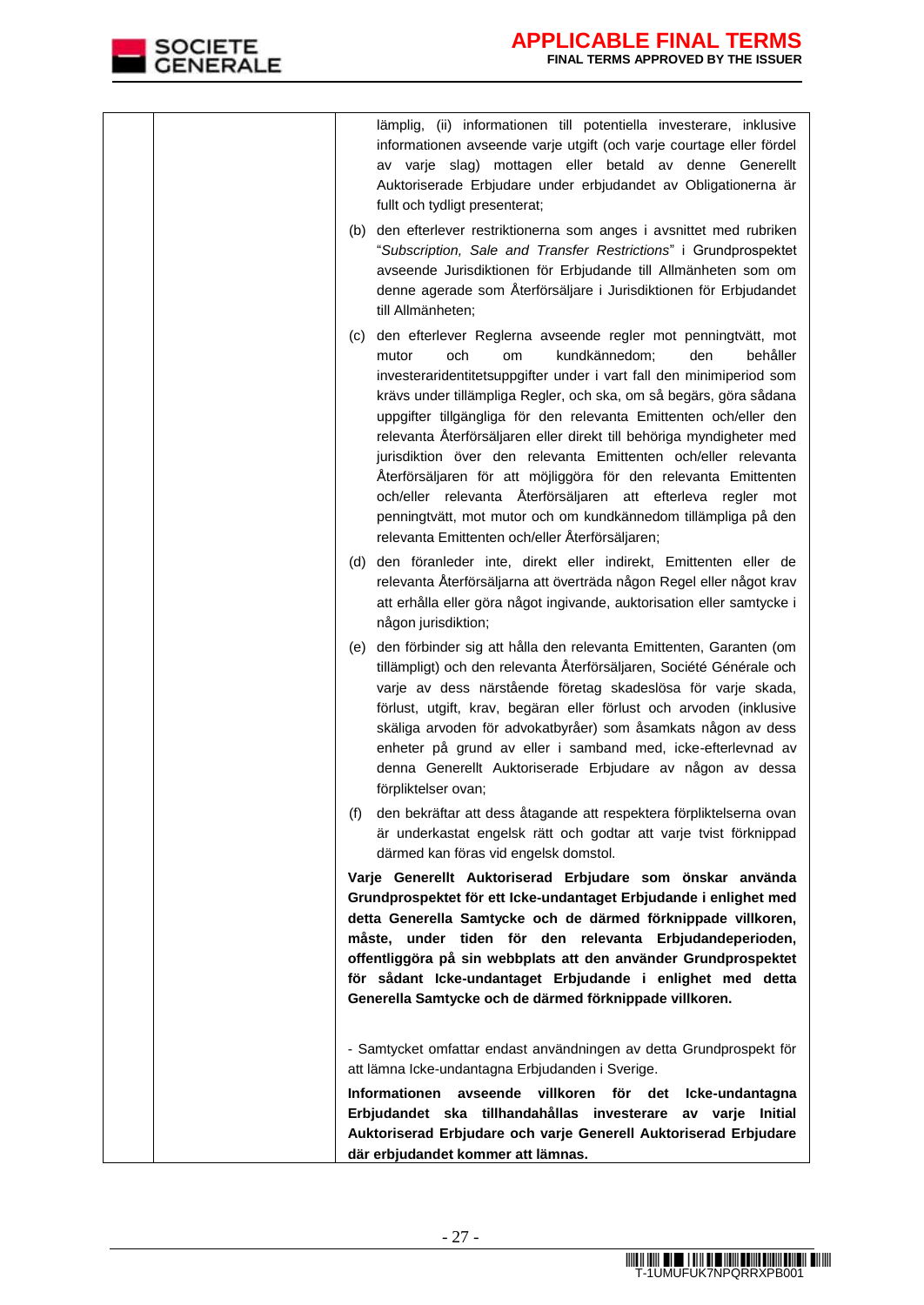

|             | <b>Avsnitt B - Emittent och Garant</b>                                                                                     |                                                                                                                                                                                                                                                                                                                                                                                                                                                                                                                                                                                                                                                                                                                         |                              |            |            |         |
|-------------|----------------------------------------------------------------------------------------------------------------------------|-------------------------------------------------------------------------------------------------------------------------------------------------------------------------------------------------------------------------------------------------------------------------------------------------------------------------------------------------------------------------------------------------------------------------------------------------------------------------------------------------------------------------------------------------------------------------------------------------------------------------------------------------------------------------------------------------------------------------|------------------------------|------------|------------|---------|
| B.1         | <b>Juridiskt</b><br>och<br>kommersiellt<br>namn<br>för emittenten                                                          |                                                                                                                                                                                                                                                                                                                                                                                                                                                                                                                                                                                                                                                                                                                         | SG Issuer (eller Emittenten) |            |            |         |
| B.2         | Säte, juridisk form,<br>lagstiftning och land<br>för bildande                                                              | Säte: 33, boulevard du Prince Henri, L-1724 Luxemburg, Luxemburg.<br>Juridisk form: Publikt aktiebolag (société anonyme).<br>Lagstiftning under vilken Emittenten agerar: luxemburgsk rätt.<br>Land för bildande: Luxemburg.                                                                                                                                                                                                                                                                                                                                                                                                                                                                                            |                              |            |            |         |
| B.4b        | Kända trender som<br>påverkar<br>emittenten<br>och den bransch inom<br>vilken den agerar                                   | Emittenten förväntar sig att fortsätta sina aktiviteter i enlighet med dess<br>verksamhetsföremål under år 2015.                                                                                                                                                                                                                                                                                                                                                                                                                                                                                                                                                                                                        |                              |            |            |         |
| B.5         | <b>Beskrivning</b><br>av<br>emittentens<br>koncern<br>och<br>emittentens<br>position<br>inom<br>koncernen                  | Koncernen erbjuder en bred uppsättning av rådgivningstjänster och<br>skräddarsydda finansiella lösningar för individuella kunder, stora företag<br>institutionella<br>och<br>investerare.<br>Koncernen förlitar<br>sig<br>рå<br>tre<br>kärnverksamheter som kompletterar varandra:<br>Fransk bankverksamhet för privatkunder,<br>$\bullet$<br>Internationell bankverksamhet för privatkunder, finansiella<br>$\bullet$<br>tjänster och försäkring samt<br>Företags- och investmentbankverksamhet, Private Banking,<br>$\bullet$<br>tillgångs-<br>förmögenhetsförvaltning<br>och<br>och<br>Värdepapperstjänster.<br>Emittenten är ett dotterföretag inom Société Générale-Koncernen och<br>har inte några dotterföretag. |                              |            |            |         |
| <b>B.9</b>  | <b>Siffra</b><br>avseende<br>resultatprognos<br>eller<br>-uppskattning<br>för<br>emittenten                                | tillämplig. Emittenten<br>lämnar<br>inte<br>någon<br>siffra<br>avseende<br>Ej.<br>resultatprognos eller -uppskattning.                                                                                                                                                                                                                                                                                                                                                                                                                                                                                                                                                                                                  |                              |            |            |         |
| <b>B.10</b> | Karaktären<br>av<br>anmärkningar<br>j.<br>revisionsberättelsen<br>den<br>för<br>historiska<br>finansiella<br>informationen | Ej tillämplig. Revisionsberättelsen innehåller inte någon anmärkning.                                                                                                                                                                                                                                                                                                                                                                                                                                                                                                                                                                                                                                                   |                              |            |            |         |
| <b>B.12</b> | <b>Utvald</b><br>historisk                                                                                                 |                                                                                                                                                                                                                                                                                                                                                                                                                                                                                                                                                                                                                                                                                                                         |                              |            |            |         |
|             | finansiell<br>nyckelinformation för<br><b>Emittenten</b>                                                                   | (i tusental, €)<br>30 juni<br>30 juni<br>31<br>31<br>december<br>2014<br>2013<br>december<br>2013<br>2012                                                                                                                                                                                                                                                                                                                                                                                                                                                                                                                                                                                                               |                              |            |            |         |
|             |                                                                                                                            | Rörelseintäkter                                                                                                                                                                                                                                                                                                                                                                                                                                                                                                                                                                                                                                                                                                         | 60795                        | 31 483     | 109 588    | 6805    |
|             |                                                                                                                            | Vinst<br>från<br>verksamheter                                                                                                                                                                                                                                                                                                                                                                                                                                                                                                                                                                                                                                                                                           | 193                          | 212        | 482        | 5 2 3 3 |
|             |                                                                                                                            | från<br>Vinst<br>kvarvarande<br>verksamheter                                                                                                                                                                                                                                                                                                                                                                                                                                                                                                                                                                                                                                                                            | 193                          | 212        | 482        | 5 2 3 3 |
|             |                                                                                                                            | <b>Totala</b><br>tillgångar                                                                                                                                                                                                                                                                                                                                                                                                                                                                                                                                                                                                                                                                                             | 33 747 468                   | 10 048 495 | 21 349 619 | 447 087 |
|             | <b>Betydande</b><br>negativ                                                                                                | Ej tillämplig. Det har inte inträffat någon betydande negativ förändring i                                                                                                                                                                                                                                                                                                                                                                                                                                                                                                                                                                                                                                              |                              |            |            |         |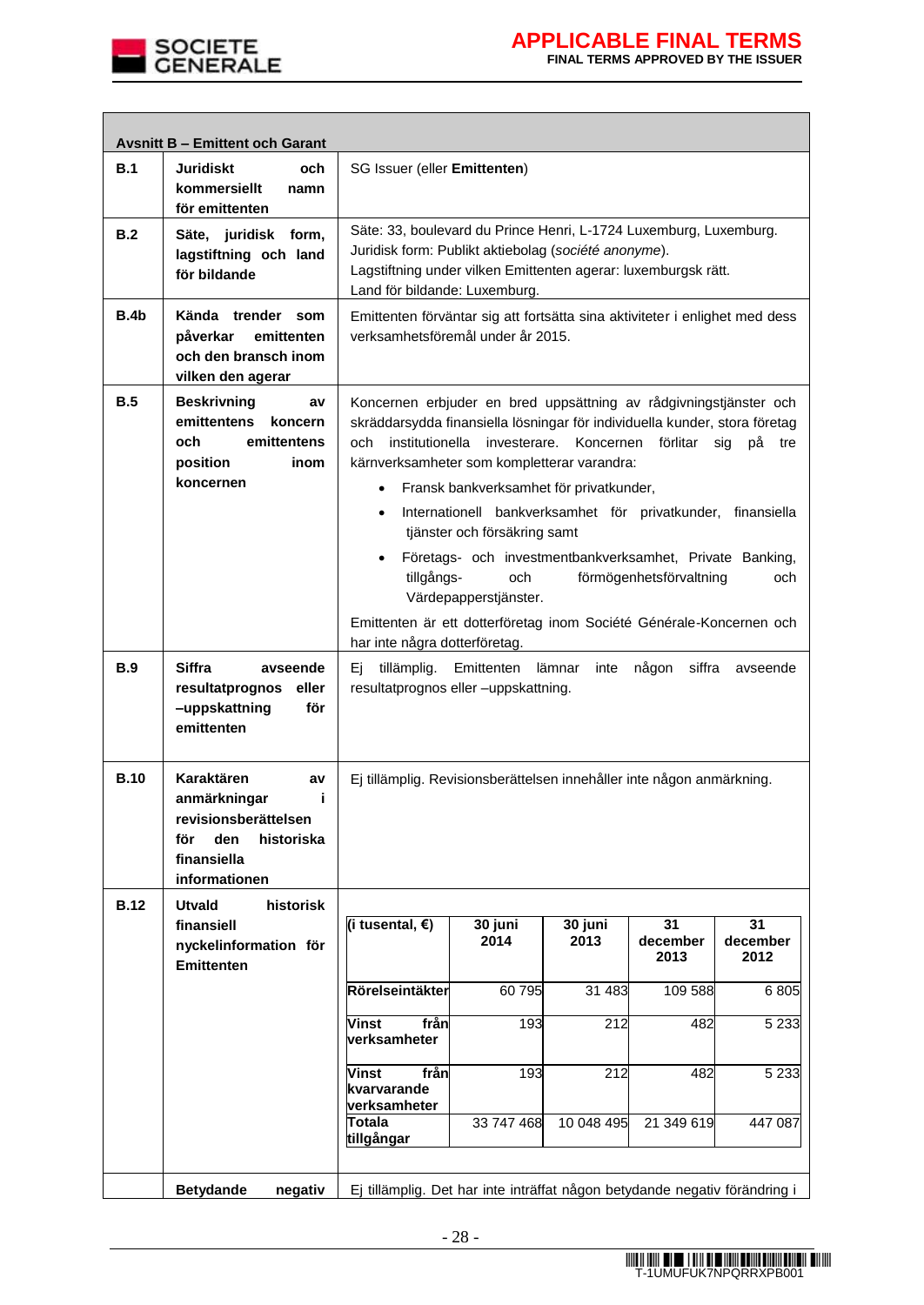

|             | förändring i utsikterna<br>för emittenten sedan<br>dagen för dess senast<br>offentliggjorda<br>reviderade<br>räkenskaper                                                                       | utsikterna för Emittenten sedan 31 december 2013.                                                                                                                                                                                                                                                                                                                                                                                                                   |
|-------------|------------------------------------------------------------------------------------------------------------------------------------------------------------------------------------------------|---------------------------------------------------------------------------------------------------------------------------------------------------------------------------------------------------------------------------------------------------------------------------------------------------------------------------------------------------------------------------------------------------------------------------------------------------------------------|
|             | Väsentliga<br>förändringar<br>т<br>emittentens<br>finansiella<br>eller<br>handelsposition efter<br>perioden som täcks<br>den<br>historiska<br>av<br>finansiella<br>informationen               | Ej tillämplig. Det har inte inträffat någon väsentlig ändring i Emittentens<br>finansiella position eller handelsposition efter 30 juni 2014.                                                                                                                                                                                                                                                                                                                       |
| <b>B.13</b> | inträffade<br><b>Nyligen</b><br>händelser beträffande<br>emittenten som är i<br>väsentlig hänseende<br>relevanta<br>för<br>utvärderingen<br>av<br>emittentens solvens                          | Ej tillämpligt. Det har inte varit några nyligen inträffande händelser<br>beträffande Emittenten som är i väsentligt hänseende relevanta för<br>utvärderingen av Emittentens solvens.                                                                                                                                                                                                                                                                               |
| <b>B.14</b> | <b>Uttalande</b><br>huruvida<br>emittenten<br>är<br>beroende<br>andra<br>av<br>företag<br>inom<br>koncernen                                                                                    | Se Punkt B.5 ovan för Emittentens position inom Koncernen.<br>SG Issuer är beroende av Société Générale Bank & Trust inom<br>Koncernen.                                                                                                                                                                                                                                                                                                                             |
| <b>B.15</b> | <b>Beskrivning</b><br>av<br>emittentens<br>huvudsakliga<br>verksamhet                                                                                                                          | Den huvudsakliga verksamheten för SG Issuer är att ta upp finansiering<br>genom emission av skuldvärdepapper avsedda att placeras hos<br>institutionella kunder eller privatkunder genom distributörer som<br>samarbetar med Société Générale. Finansieringen som erhålls genom<br>emissioner av sådana skuldvärdepapper lånas sedan vidare till Société<br>Générale och till andra medlemmar i Koncernen.                                                          |
| <b>B.16</b> | I den mån det är känt<br>för<br>emittenten,<br>huruvida<br>emittenten<br>kontrolleras,<br>direkt<br>eller indirekt, och av<br>vem samt beskrivning<br>karaktären<br>av<br>av<br>sådan kontroll | SG Issuer är ett 100 procent ägt dotterföretag till Société Générale Bank<br>& Trust S.A. som i sin tur är ett 100 procent ägt dotterföretag till Société<br>Générale och är ett fullt konsoliderat bolag.                                                                                                                                                                                                                                                          |
| <b>B.18</b> | <b>Garantins</b><br>och<br>art<br>omfattning                                                                                                                                                   | Obligationerna är ovillkorligen och oåterkalleligen garanterade av<br>Société Générale (Garanten) enligt Garantin daterad 28 oktober 2014.<br>Garantin utgör en direkt, ovillkorad, icke-säkerställd och allmän<br>förpliktelse för Garanten och rangordnas och kommer att rangordnas<br>lika med alla övriga existerande och framtida direkta, ovillkorade, icke-<br>säkerställda och allmänna förpliktelser för Garanten, inklusive de som<br>avser insättningar. |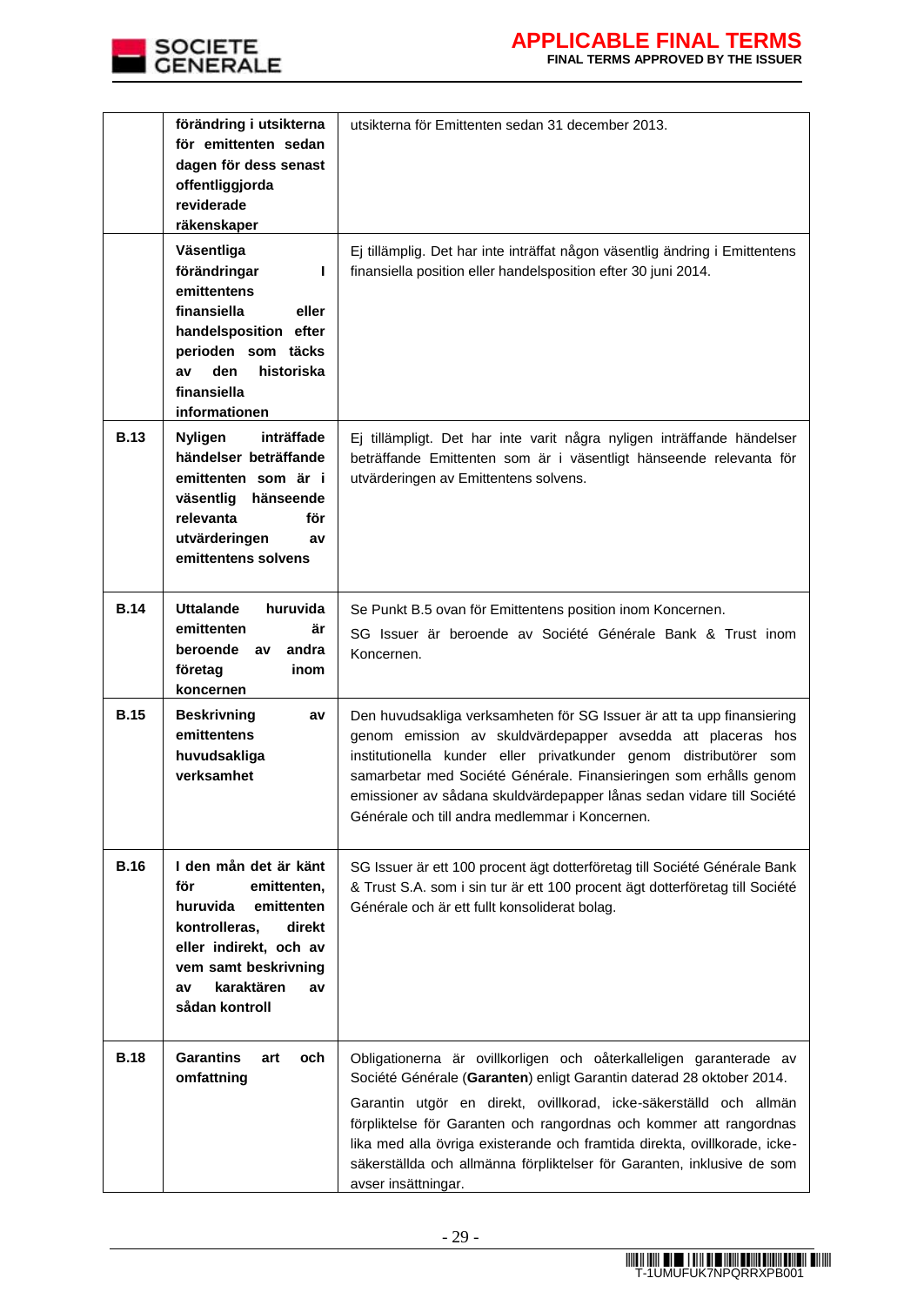

| <b>B.19</b> | Information<br>om<br>garanten som om den<br>emittenten<br>var<br>a٧<br>samma<br>typ<br>a۷<br>värdepapper<br>som<br>omfattas av garantin | Informationen om Société Générale som om den var Emittent av samma<br>typ av Obligationer som omfattas av Garantin anges i enlighet med<br>respektive Punkt B.19 / B.1, B.19 / B.2, B.19 / B.4b, B.19 / B.5, B.19 /<br>B.9, B.19 / B.10, B.19 / B.12, B.19 / B.13, B.19 / B.14, B.19 / B.15 och<br>B.19 / B.16 nedan:                                                                                                                                                                                                                                                                                                                                                                                                                                                                                                                                                                                                                                                          |
|-------------|-----------------------------------------------------------------------------------------------------------------------------------------|--------------------------------------------------------------------------------------------------------------------------------------------------------------------------------------------------------------------------------------------------------------------------------------------------------------------------------------------------------------------------------------------------------------------------------------------------------------------------------------------------------------------------------------------------------------------------------------------------------------------------------------------------------------------------------------------------------------------------------------------------------------------------------------------------------------------------------------------------------------------------------------------------------------------------------------------------------------------------------|
|             |                                                                                                                                         | B.19/ B.1: Société Générale<br>$B.19/B.2$ :                                                                                                                                                                                                                                                                                                                                                                                                                                                                                                                                                                                                                                                                                                                                                                                                                                                                                                                                    |
|             |                                                                                                                                         | Säte: 29, boulevard Haussmann, 75009 Paris, Frankrike.                                                                                                                                                                                                                                                                                                                                                                                                                                                                                                                                                                                                                                                                                                                                                                                                                                                                                                                         |
|             |                                                                                                                                         | Juridisk form: Publikt aktiebolag (société anonyme).                                                                                                                                                                                                                                                                                                                                                                                                                                                                                                                                                                                                                                                                                                                                                                                                                                                                                                                           |
|             |                                                                                                                                         | Lagstiftning under vilken Emittenten agerar: fransk rätt.                                                                                                                                                                                                                                                                                                                                                                                                                                                                                                                                                                                                                                                                                                                                                                                                                                                                                                                      |
|             |                                                                                                                                         | Land för bildande: Frankrike.<br>B.19/ B.4b:                                                                                                                                                                                                                                                                                                                                                                                                                                                                                                                                                                                                                                                                                                                                                                                                                                                                                                                                   |
|             |                                                                                                                                         | 2014 var ytterligare ett utmanande år för ekonomin, med global aktivitet<br>som endast medförde en måttlig ökning som varierade från region till<br>region. Denna trend förväntas fortsätta under 2015, som kommer leda<br>till en ekonomisk återhämtning som är svagare än förväntat med<br>både<br>det<br>osäkerheter<br>inom<br>geopolitiska<br>området<br>och<br>рá<br>råvarumarknaden samt på marknaden för utländsk valuta. Eurozonen<br>kämpar med att återgå till en mer dynamisk tillväxt och dämpa<br>minskningen i offentliga underskott. Räntorna bör ligga kvar på<br>rekordlåga nivåer, men deflationsrisken bör hållas under kontroll genom<br>ett ingripande av ECB som har meddelat att de kommer genomföra en<br>ackommoderande penningpolitik och användning<br>av sin<br>mer<br>balansräkning för att stödja tillväxten. Eurons minskade värde och de<br>fallande oljepriserna bör hjälpa till att öka exporten och stimulera den<br>inhemska efterfrågan. |
|             |                                                                                                                                         | Den amerikanska ekonomin bör stanna på ett positivt spår och Fed<br>förväntas strama åt sin penningpolitiska policy vid halvårsskiftet.<br>Tillväxtländerna har gått in i en fas av en mer måttlig tillväxt, i synnerhet<br>Kina. Rysslands ekonomi brottas med konsekvenserna av krisen i<br>Ukraina<br>tillsammans<br>med<br>nedgången<br>i.<br>råvarupriserna.<br>ett regulatoriskt perspektiv<br>såg 2014 genomförandet av<br>Ur<br>Europeiska<br>Centralbanken<br>bankunionen.<br>tog<br>rodret<br>den<br>tör<br>gemensamma tillsynsmekanismen och övervakar cirka 130 banker inom<br>euroområdet, med syfte att stärka banksystemet, återställa förtroendet<br>hos de ekonomiska aktörerna, harmonisera tillsynsreglerna för banker<br>och minska relationen mellan banker och deras nationella myndigheter.<br>När det gäller regulatoriska förhållanden kan Koncernen redan uppfylla<br>de nya kraven.<br>B.19/ B.5:                                                   |
|             |                                                                                                                                         | Koncernen erbjuder en bred uppsättning av rådgivningstjänster och<br>skräddarsydda finansiella lösningar för individuella kunder, stora företag<br>institutionella<br>investerare.<br>Koncernen<br>och<br>förlitar<br>sig<br>рă<br>tre<br>kärnverksamheter som kompletterar varandra:                                                                                                                                                                                                                                                                                                                                                                                                                                                                                                                                                                                                                                                                                          |
|             |                                                                                                                                         | · Fransk bankverksamhet för privatkunder,                                                                                                                                                                                                                                                                                                                                                                                                                                                                                                                                                                                                                                                                                                                                                                                                                                                                                                                                      |
|             |                                                                                                                                         | · Internationell bankverksamhet för privatkunder, finansiella tjänster och<br>försäkring, samt                                                                                                                                                                                                                                                                                                                                                                                                                                                                                                                                                                                                                                                                                                                                                                                                                                                                                 |
|             |                                                                                                                                         | · Företags- och investmentbankverksamhet, Private Banking, tillgångs-<br>och förmögenhetsförvaltning och Värdepapperstjänster.                                                                                                                                                                                                                                                                                                                                                                                                                                                                                                                                                                                                                                                                                                                                                                                                                                                 |
|             |                                                                                                                                         | Société Générale är moderbolag i Société Générale-Koncernen.                                                                                                                                                                                                                                                                                                                                                                                                                                                                                                                                                                                                                                                                                                                                                                                                                                                                                                                   |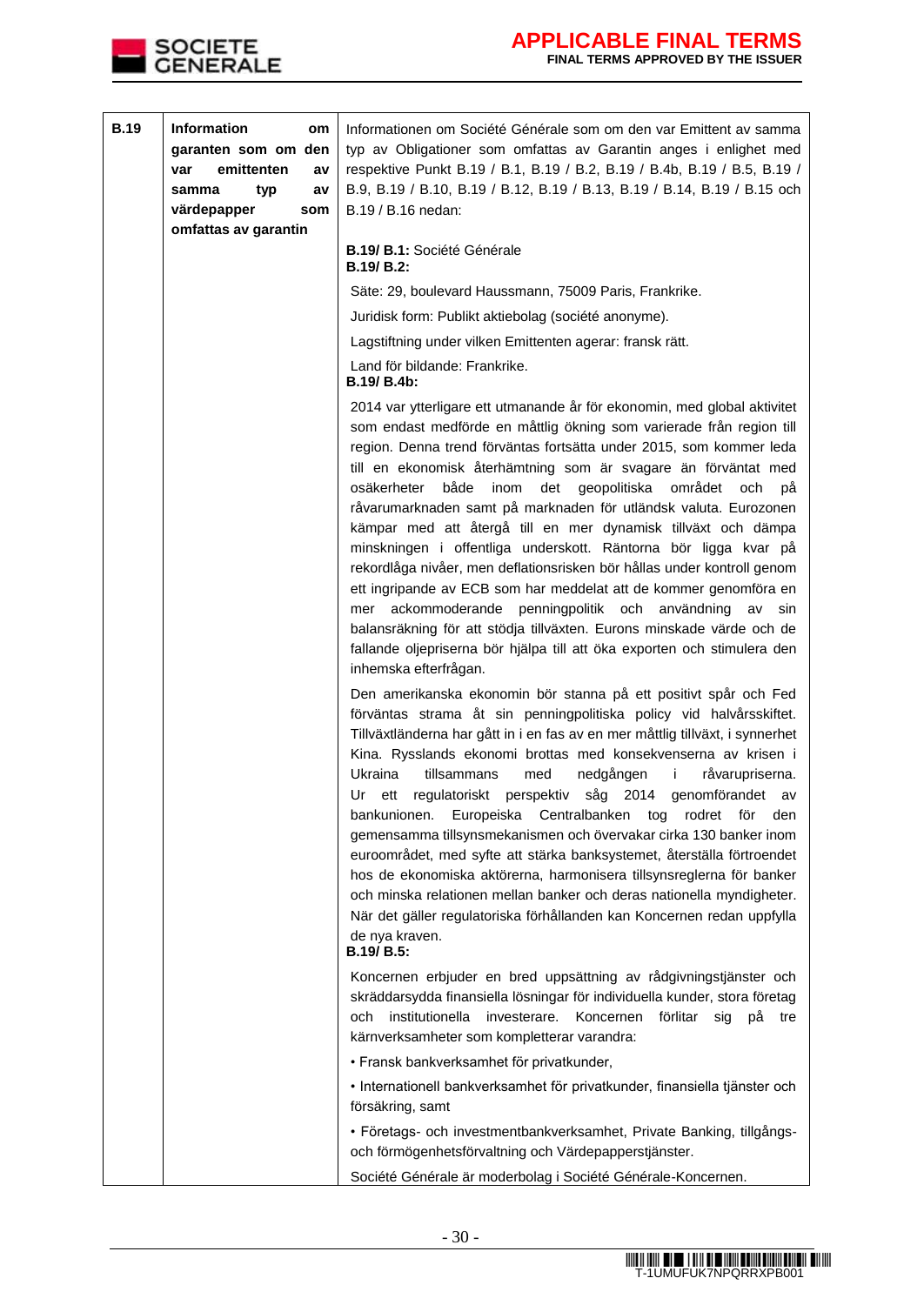

| B.19/ B.9:                                                                          |                     |                             |
|-------------------------------------------------------------------------------------|---------------------|-----------------------------|
| tillämplig.<br>Emittenten<br>Ei.<br>resultatprognos eller-uppskattning.             | lämnar<br>inte      | någon<br>siffra<br>avseende |
| B.19/B.10:                                                                          |                     |                             |
| Ej tillämplig. Revisionsberättelsen innehåller inte någon anmärkning.<br>B.19/B.12: |                     |                             |
| År som slutade<br>År som slutade                                                    |                     |                             |
|                                                                                     | 2014<br>(reviderat) | 2013<br>(reviderat) (1)     |
|                                                                                     |                     |                             |
| Rörelseintäkter<br>miljoner EUR)                                                    |                     |                             |
| Nettobankintäkter                                                                   | 23 561              | 22 4 33                     |
| Rörelseintäkter                                                                     | 4578                | 2 3 3 6                     |
| Nettoinkomst<br>före<br>okontrollerande<br>intressen                                | 2 9 9 1             | 2 3 9 4                     |
| Nettoinkomst                                                                        | 2 6 9 2             | 2 0 4 4                     |
| Fransk<br>bankverksamhet<br>för<br>privatkunder                                     | 1 205               | 1 1 9 6                     |
| Internationella<br>bank-<br>och finansiella tjänster<br>för privatkunder            | 381                 | 983                         |
| Globala<br>bank-<br>och                                                             | 1918                | 1 2 0 6                     |
| investerarlösningar                                                                 |                     |                             |
| Företagscenter                                                                      | (812)               | (1341)                      |
| Nettokostnad för risk                                                               | (2967)              | (4050)                      |
| Kostnad/inkomst ratio<br>(2)                                                        | 67,7%               | 67,0%                       |
| ROE efter skatt (3)                                                                 | 5,3%                | 4,1%                        |
| Tier 1 Ratio                                                                        | 12,6%               | 11,8%                       |
| Balansräkningsposter<br>(i miljarder EUR)                                           |                     |                             |
| Totala tillgångar<br>och<br>förpliktelser                                           | 1 308,2             | 1 2 1 4 , 2                 |
| Kundlån                                                                             | 344,4               | 332,7                       |
| Kundinsättningar                                                                    | 349,7               | 334,2                       |
| kapital<br>Eget<br>(<br>miljarder EUR)                                              |                     |                             |
| Eget<br>kapital<br>(Koncernens<br>aktieägare)                                       | 55,2                | 50,9                        |
| Totalt konsoliderat eget<br>kapital                                                 | 58,8                | 54,0                        |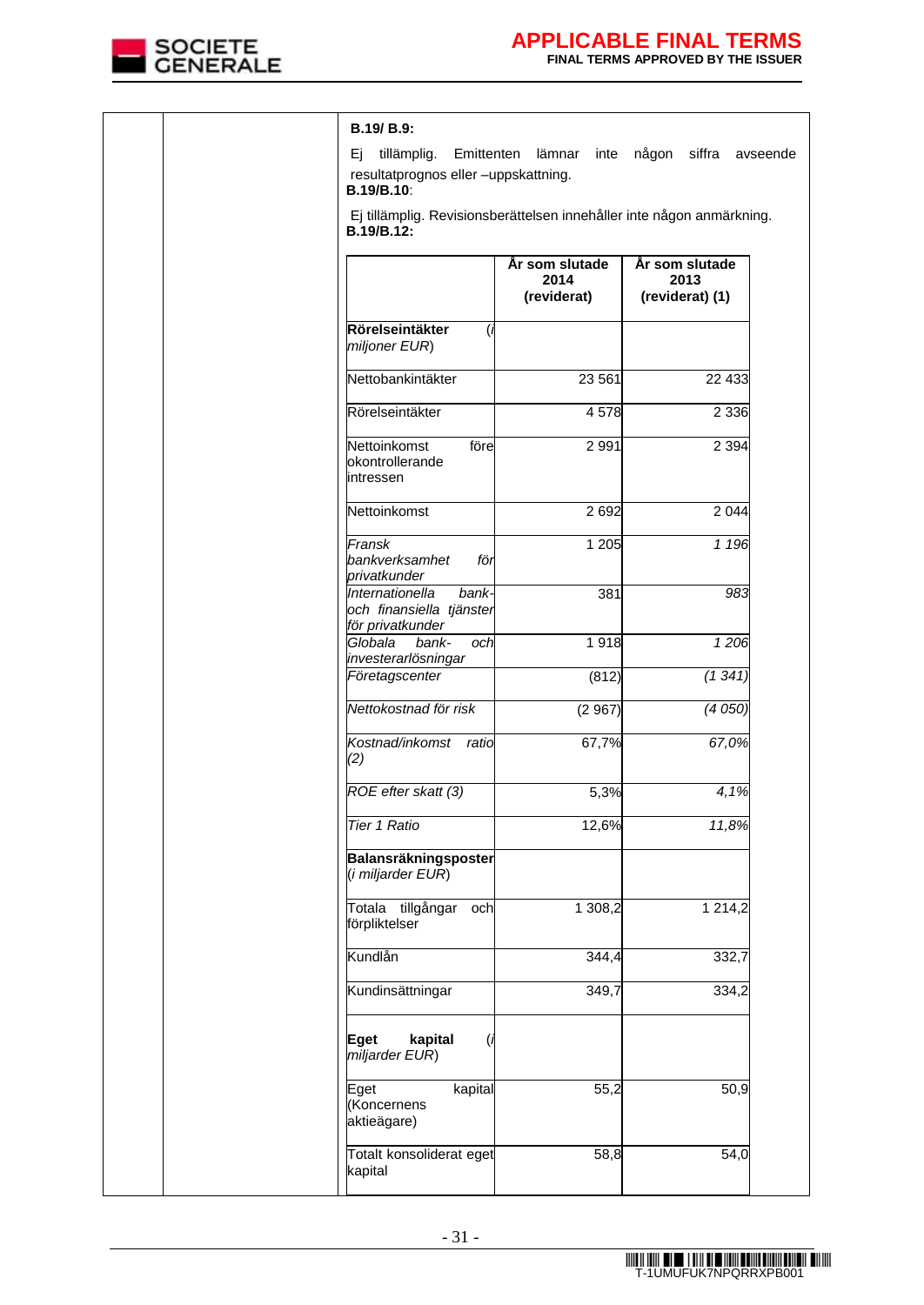

 $\mathbf{r}$ 

|  | Kassaflödesposter (A<br>miljarder EUR)                                    |         |                                                                                                                                                                                                                                                                                                    |
|--|---------------------------------------------------------------------------|---------|----------------------------------------------------------------------------------------------------------------------------------------------------------------------------------------------------------------------------------------------------------------------------------------------------|
|  | Nettoinflöde (utflöde) i                                                  | (10183) | (981)                                                                                                                                                                                                                                                                                              |
|  | likvida<br>medel<br>och                                                   |         |                                                                                                                                                                                                                                                                                                    |
|  | motsvarande                                                               |         |                                                                                                                                                                                                                                                                                                    |
|  | 10 och 11.                                                                |         | (1) Uppgifter för 2013 har ändrats till följd av implementeringen av IFRS                                                                                                                                                                                                                          |
|  | skuldvärdesjustering.                                                     |         | (2) Exklusive omvärderingen av egna finansiella åtaganden och                                                                                                                                                                                                                                      |
|  |                                                                           |         | (3) Koncernens avkastning på eget kapital beräknas på basis av<br>genomsnittet av Koncernens aktieägares egna kapital under IFRS                                                                                                                                                                   |
|  |                                                                           |         | (inklusive IAS 32-39 och IFRS 4), och exkluderar orealiserade<br>kapitalförluster och inkomster bortsett från omräkningsreserver, kraftigt<br>efterställda obligationer, odaterade efterställda obligationer och efter<br>avdrag för ränta som ska betalas till innehavarna av dessa obligationer. |
|  | Emittenten sedan 31 december 2014.                                        |         | Det har inte inträffat någon betydande negativ förändring i utsikterna för                                                                                                                                                                                                                         |
|  | position eller handelsposition sedan 31 december 2014.                    |         | Det har inte inträffat någon väsentlig ändring i Emittentens finansiella                                                                                                                                                                                                                           |
|  | B.19/B.13:                                                                |         |                                                                                                                                                                                                                                                                                                    |
|  |                                                                           |         | Ej tillämpligt. Det har inte varit några nyligen inträffande händelser<br>beträffande Emittenten som är i väsentligt hänseende relevanta för                                                                                                                                                       |
|  | utvärderingen av Emittentens solvens.<br>B.19/ B.14:                      |         |                                                                                                                                                                                                                                                                                                    |
|  |                                                                           |         | Se Punkt B.5 ovan för Emittentens position inom Koncernen. Société                                                                                                                                                                                                                                 |
|  |                                                                           |         | Générale är det yttersta holdingbolaget för Koncernen. Men Société                                                                                                                                                                                                                                 |
|  |                                                                           |         | Générale bedriver egen verksamhet och agerar inte enbart som ett                                                                                                                                                                                                                                   |
|  | holdingbolag i förhållande till sina dotterbolag.<br>B.19/ B.15:          |         |                                                                                                                                                                                                                                                                                                    |
|  | Se Punkt B.19/ B.5 ovan.<br>B.19/ B.16:                                   |         |                                                                                                                                                                                                                                                                                                    |
|  |                                                                           |         | Ej tillämpligt. Såvitt företaget vet ägs eller kontrolleras Société Générale                                                                                                                                                                                                                       |
|  | inte, direkt eller indirekt (enligt fransk rätt), av något annat företag. |         |                                                                                                                                                                                                                                                                                                    |

|     | Avsnitt C – Värdepapper                                                                                                                                                        |                                                                                                                                                                                                     |
|-----|--------------------------------------------------------------------------------------------------------------------------------------------------------------------------------|-----------------------------------------------------------------------------------------------------------------------------------------------------------------------------------------------------|
| C.1 | Typ och klass<br>värdepapp-<br>av<br>eren<br>som<br>erbjuds<br>och/eller upptas<br>handel,<br>till<br>inklusive<br>varje<br>identifikations-<br>för<br>nummer<br>värdepapperen | Obligationerna är derivatinstrument indexerade mot aktier.<br>ISIN-kod: SE0007131586<br>Common-kod: 123490274                                                                                       |
| C.2 | för<br>Valuta<br>värdepappers-<br>emissionen                                                                                                                                   | <b>SEK</b>                                                                                                                                                                                          |
| C.5 | Beskrivning<br>av<br>varje<br>begränsning av<br>fria<br>den                                                                                                                    | Det finns inte någon begränsning av den fria överlåtbarheten av Obligationerna,<br>med förbehåll för försäljnings- och överlåtelserestriktioner som kan vara<br>tillämpliga i vissa jurisdiktioner. |

J.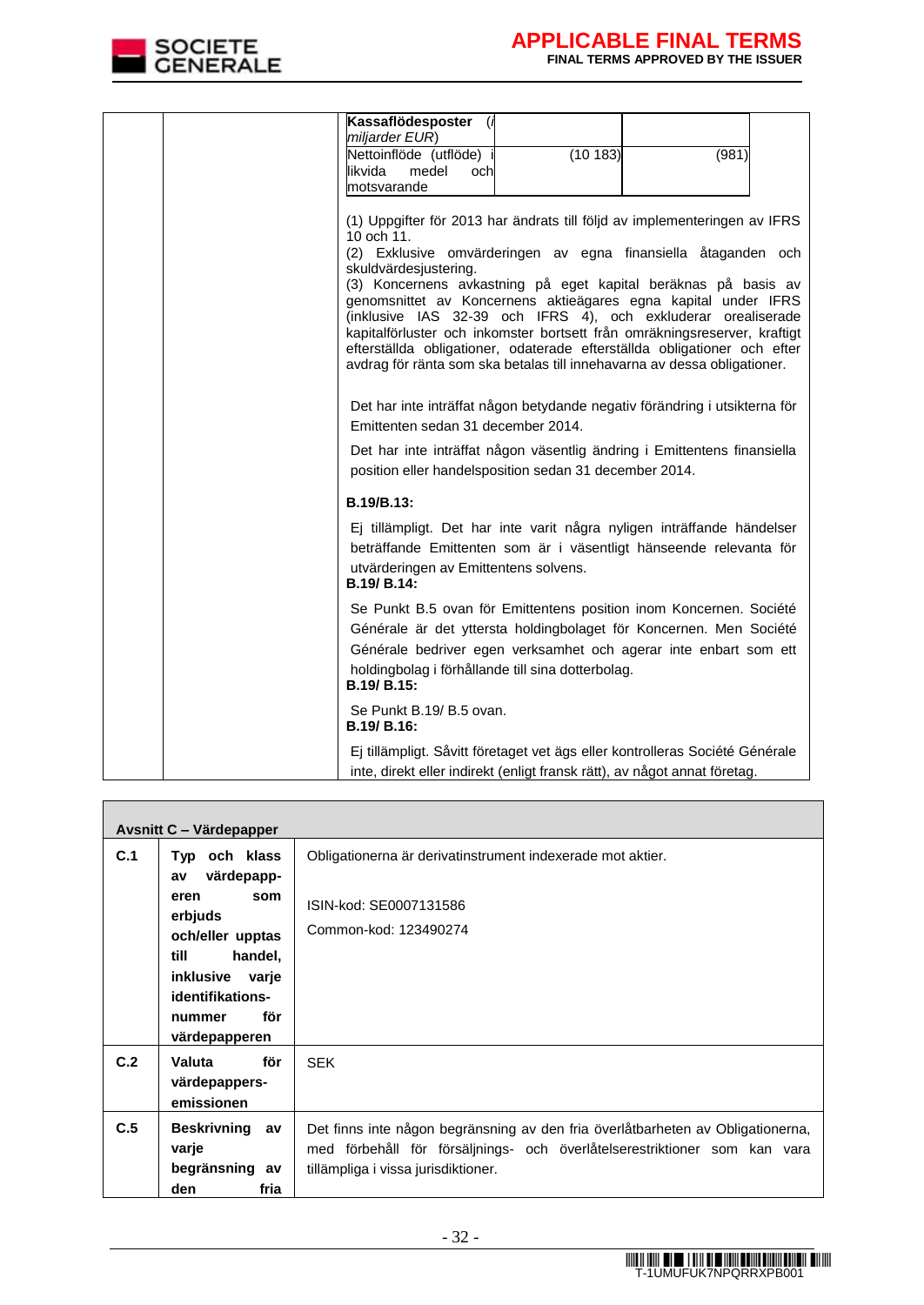

|     | överlåtbar-heten<br>för värdepapp-<br>eren                           |                                                                                                                                                                                                                                                                                                                                                                                                                                                                                                                                                                                                                                                                                                                                               |
|-----|----------------------------------------------------------------------|-----------------------------------------------------------------------------------------------------------------------------------------------------------------------------------------------------------------------------------------------------------------------------------------------------------------------------------------------------------------------------------------------------------------------------------------------------------------------------------------------------------------------------------------------------------------------------------------------------------------------------------------------------------------------------------------------------------------------------------------------|
| C.8 | Rättigheter                                                          | Rättigheter förknippade med värdepapperen:                                                                                                                                                                                                                                                                                                                                                                                                                                                                                                                                                                                                                                                                                                    |
|     | förknippade<br>med värdepapp-<br>eren, inklusive<br>rangordning      | Såvida inte Obligationerna löses in dessförinnan kommer Obligationerna att<br>berättiga varje innehavare av Obligationerna (en Obligationsinnehavare) att<br>erhålla ett inlösenbelopp som kan vara lägre än, lika med eller högre än beloppet<br>som ursprungligen investerades (se Punkt C.18).                                                                                                                                                                                                                                                                                                                                                                                                                                             |
|     | och<br>begräns-<br>ningar av dessa                                   | En Obligationsinnehavare kommer att vara berättigad att kräva den omedelbara<br>och förfallna betalningen av varje belopp om:                                                                                                                                                                                                                                                                                                                                                                                                                                                                                                                                                                                                                 |
|     | rättigheter och<br>förfaranden för<br>att utöva dessa<br>rättigheter | - Emittenten underlåter att betala eller iaktta sina andra förpliktelser under<br>Obligationerna eller i händelse av att garantin från Société Générale upphör att<br>vara giltig;<br>- Garanten underlåter att iaktta sina förpliktelser under Garantin;                                                                                                                                                                                                                                                                                                                                                                                                                                                                                     |
|     |                                                                      | - det inträffar insolvens eller konkursförfarande(n) som påverkar Emittenten.                                                                                                                                                                                                                                                                                                                                                                                                                                                                                                                                                                                                                                                                 |
|     |                                                                      | Obligationsinnehavarnas samtycke måste inhämtas för att ändra de kontraktuella<br>villkoren för Obligationerna enligt villkoren i ett agentavtal, som görs tillgängligt<br>för Obligationsinnehavare på begäran hos Emittenten.                                                                                                                                                                                                                                                                                                                                                                                                                                                                                                               |
|     |                                                                      | - Emittenten accepterar den exklusiva behörigheten för engelska domstolar till<br>förmån för Obligationsinnehavarna avseende varje tvist med Emittenten men<br>accepterar att sådana Obligationsinnehavare kan framställa sina krav vid varje<br>annan behörig domstol.                                                                                                                                                                                                                                                                                                                                                                                                                                                                       |
|     |                                                                      | Rangordning:                                                                                                                                                                                                                                                                                                                                                                                                                                                                                                                                                                                                                                                                                                                                  |
|     |                                                                      | Obligationerna kommer att utgöra direkta, ovillkorade, icke säkerställda och icke<br>efterställda förpliktelser för Emittenten och kommer att rangordnas lika med alla<br>övriga direkta, ovillkorade, icke säkerställda och icke efterställda förpliktelser för<br>Emittenten, nuvarande och framtida.                                                                                                                                                                                                                                                                                                                                                                                                                                       |
|     |                                                                      | Begränsningar av rättigheter förknippade med värdepapperen:                                                                                                                                                                                                                                                                                                                                                                                                                                                                                                                                                                                                                                                                                   |
|     |                                                                      | - I händelse av justeringar som påverkar de(n) underliggande tillgången(arna)<br>kan Emittenten ändra villkoren eller om det inträffar extraordinära händelser som<br>påverkar de(t) underliggande instrumentet(en), kan Emittenten ersätta de(t)<br>underliggande instrumentet(en) med ny(a) underliggande instrumentet(en),<br>likvidera alla eller något belopp som ska förfalla till förfallodagen för<br>senarelägga förfallodagen<br>Obligationerna,<br>för<br>Obligationerna,<br>lösa<br>in<br>Obligationerna i förtid på basis av marknadsvärdet av dessa Obligationer eller<br>dra av från varje belopp som förfaller till betalning den ökade kostnaden för<br>hedgning, i samtliga fall utan samtycke från Obligationsinnehavarna; |
|     |                                                                      | - Emittenten kan lösa in Obligationerna i förtid på basis av marknadsvärdet för<br>dessa Obligationer på grund av skatte- eller regulatoriska skäl och om andelen<br>mellan de utestående Obligationerna och antalet Obligationer som initialt<br>emitterades är lägre än 10 %;                                                                                                                                                                                                                                                                                                                                                                                                                                                               |
|     |                                                                      | - rätten att erhålla betalning av kapitalbelopp och ränta kommer att preskriberas<br>inom en period om tio år (beträffande kapital) och fem år (beträffande ränta) från<br>den dag då betalningen av dessa belopp första gången förföll till betalning och<br>har kvarstått obetalda.                                                                                                                                                                                                                                                                                                                                                                                                                                                         |
|     |                                                                      | - om Emittenten underlåter att betala ska Obligationsinnehavare inte vara<br>berättigade att vidta någon åtgärd eller förfarande för att genomdriva upplösning,<br>administration eller likvidation (eller något annat liknande förfarande) av                                                                                                                                                                                                                                                                                                                                                                                                                                                                                                |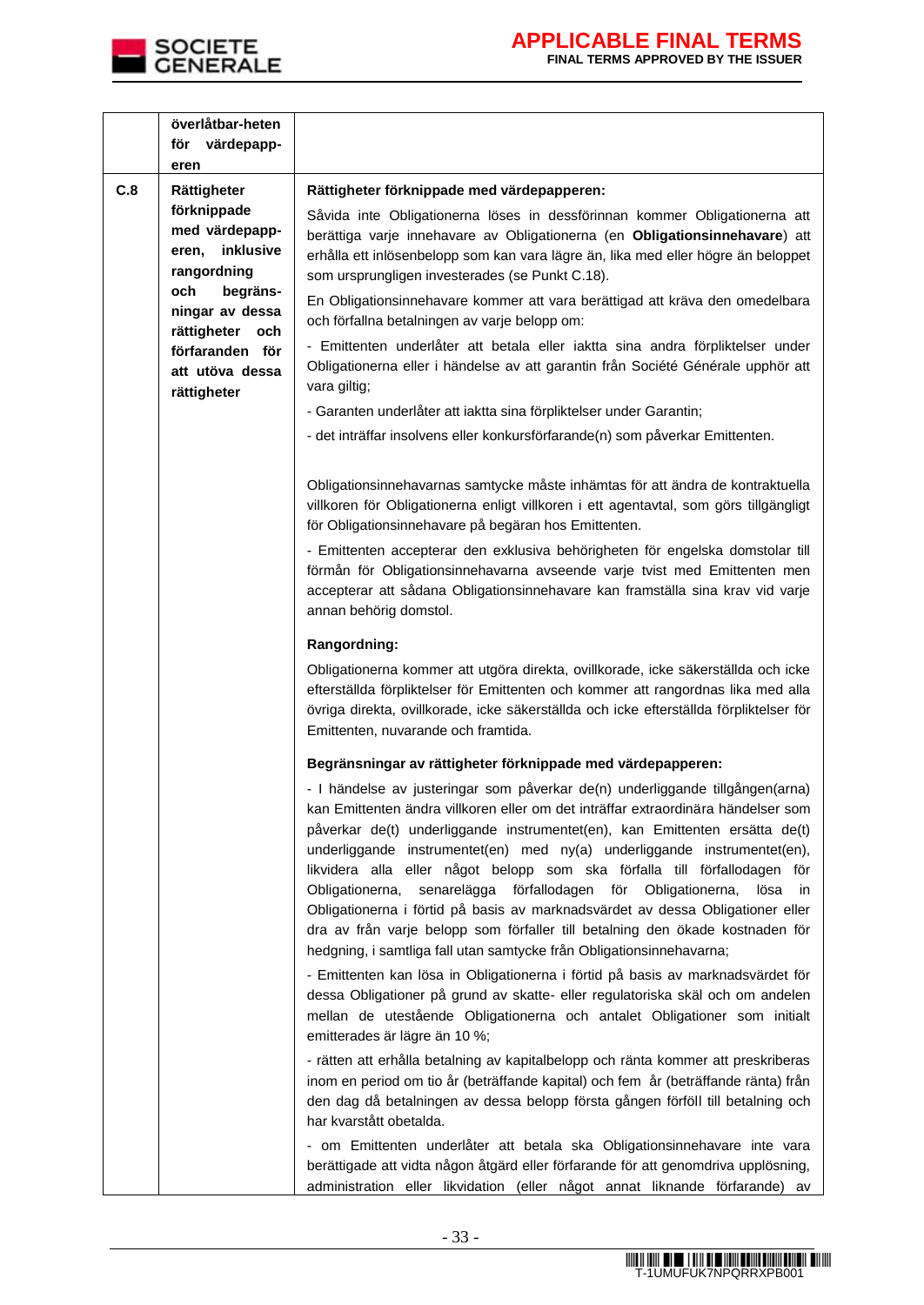

|      |                                                                                                          | Emittenten. Oaktat detta kommer Obligationsinnehavarna att kunna kräva<br>Garanten på varje obetalt belopp.                                                                                                                                                                                                                                                                                                                                                                                                                                                                    |
|------|----------------------------------------------------------------------------------------------------------|--------------------------------------------------------------------------------------------------------------------------------------------------------------------------------------------------------------------------------------------------------------------------------------------------------------------------------------------------------------------------------------------------------------------------------------------------------------------------------------------------------------------------------------------------------------------------------|
|      |                                                                                                          | <b>Beskattning</b>                                                                                                                                                                                                                                                                                                                                                                                                                                                                                                                                                             |
|      |                                                                                                          | Samtliga betalningar avseende Obligationerna, Kvittona och Kupongerna eller<br>under Garantin ska utan innehållande eller avdrag för eller avseende varje<br>nuvarande eller framtida skatter, pålagor, taxeringar eller statliga debiteringar av<br>vad slag det vara må som appliceras, tas ut, uppbärs, innehålls eller taxeras av<br>eller för varje Beskattningsjurisdiktion, såvida inte sådant innehållande eller<br>avdrag krävs enligt lag.                                                                                                                           |
|      |                                                                                                          | Om något belopp måste dras av eller innehållas av eller för någon<br>Beskattningsjurisdiktion, ska den relevanta Emittenten eller, som fallet kan vara,<br>Garanten, (förutom under vissa omständigheter) till den största utsträckningen<br>tillåten enligt lag, betala sådana tillkommande belopp som kan erfordras för att<br>varje Obligationsinnehavare, Kvittoinnehavare, eller Kuponginnehavare, efter<br>avdrag eller innehållande av sådana skatter, pålagor, taxeringar eller statliga<br>debiteringar, ska erhålla det fulla beloppet som förfallit till betalning. |
|      |                                                                                                          | Tillämplig rätt                                                                                                                                                                                                                                                                                                                                                                                                                                                                                                                                                                |
|      |                                                                                                          | Obligationerna och varje icke-kontraktuell förpliktelse som uppstår ur eller i<br>samband med Obligationerna kommer att vara underkastade och ska tolkas i<br>enlighet med svensk rätt.                                                                                                                                                                                                                                                                                                                                                                                        |
| C.11 | <b>Huruvida</b>                                                                                          | Ansökan kommer att göras om att Obligationerna ska tas upp till handel på                                                                                                                                                                                                                                                                                                                                                                                                                                                                                                      |
|      | värdepapperen                                                                                            | Nasdaq OMX Stockholm AB, Sverige.                                                                                                                                                                                                                                                                                                                                                                                                                                                                                                                                              |
|      | erbjuds<br>som<br>kommer att bli                                                                         |                                                                                                                                                                                                                                                                                                                                                                                                                                                                                                                                                                                |
|      | föremål för en                                                                                           |                                                                                                                                                                                                                                                                                                                                                                                                                                                                                                                                                                                |
|      | ansökan<br>om                                                                                            |                                                                                                                                                                                                                                                                                                                                                                                                                                                                                                                                                                                |
|      | upptagande<br>till                                                                                       |                                                                                                                                                                                                                                                                                                                                                                                                                                                                                                                                                                                |
|      | handel<br>med                                                                                            |                                                                                                                                                                                                                                                                                                                                                                                                                                                                                                                                                                                |
|      | avsikten<br>att                                                                                          |                                                                                                                                                                                                                                                                                                                                                                                                                                                                                                                                                                                |
|      | dessa<br>ska                                                                                             |                                                                                                                                                                                                                                                                                                                                                                                                                                                                                                                                                                                |
|      | distribueras<br>рå                                                                                       |                                                                                                                                                                                                                                                                                                                                                                                                                                                                                                                                                                                |
|      | reglerad<br>en<br>marknad<br>eller                                                                       |                                                                                                                                                                                                                                                                                                                                                                                                                                                                                                                                                                                |
|      | andra                                                                                                    |                                                                                                                                                                                                                                                                                                                                                                                                                                                                                                                                                                                |
|      | motsvarande                                                                                              |                                                                                                                                                                                                                                                                                                                                                                                                                                                                                                                                                                                |
|      | marknader med                                                                                            |                                                                                                                                                                                                                                                                                                                                                                                                                                                                                                                                                                                |
|      | indikation<br>av                                                                                         |                                                                                                                                                                                                                                                                                                                                                                                                                                                                                                                                                                                |
|      | marknaderna                                                                                              |                                                                                                                                                                                                                                                                                                                                                                                                                                                                                                                                                                                |
|      | fråga                                                                                                    |                                                                                                                                                                                                                                                                                                                                                                                                                                                                                                                                                                                |
| C.15 | Hur värdet på<br>investeringen<br>påverkas<br>av<br>värdet på de(n)<br>underliggande<br>instrumentet(en) | Värdet på Obligationerna, betalningen av ett kupongbelopp på en relevant<br>räntebetalningsdag<br>till<br>Obligationsinnehavare,<br>en<br>betalningen<br>ett<br>av<br>inlösenbelopp vid automatisk förtida inlösen på en relevant dag för automatisk<br>förtida inlösen och betalningen av ett inlösenbelopp till en Obligationsinnehavare<br>på förfallodagen kommer att bero på utvecklingen för de(n) underliggande<br>tillgången(arna) på de(n) relevanta värderingsdagen(arna).                                                                                           |
|      |                                                                                                          |                                                                                                                                                                                                                                                                                                                                                                                                                                                                                                                                                                                |
|      |                                                                                                          | Värdet på Obligationerna är relaterat till den positiva eller negativa utvecklingen<br>för ett eller flera underliggande instrument i korgen. Beloppet(n) som ska betalas<br>fastställs och baseras på villkoret som är uppfyllt (eller inte) om utvecklingen för<br>ett eller flera underliggande instrument i korgen är högre än eller lika med en<br>förutbestämd utvecklingsbarriär.                                                                                                                                                                                       |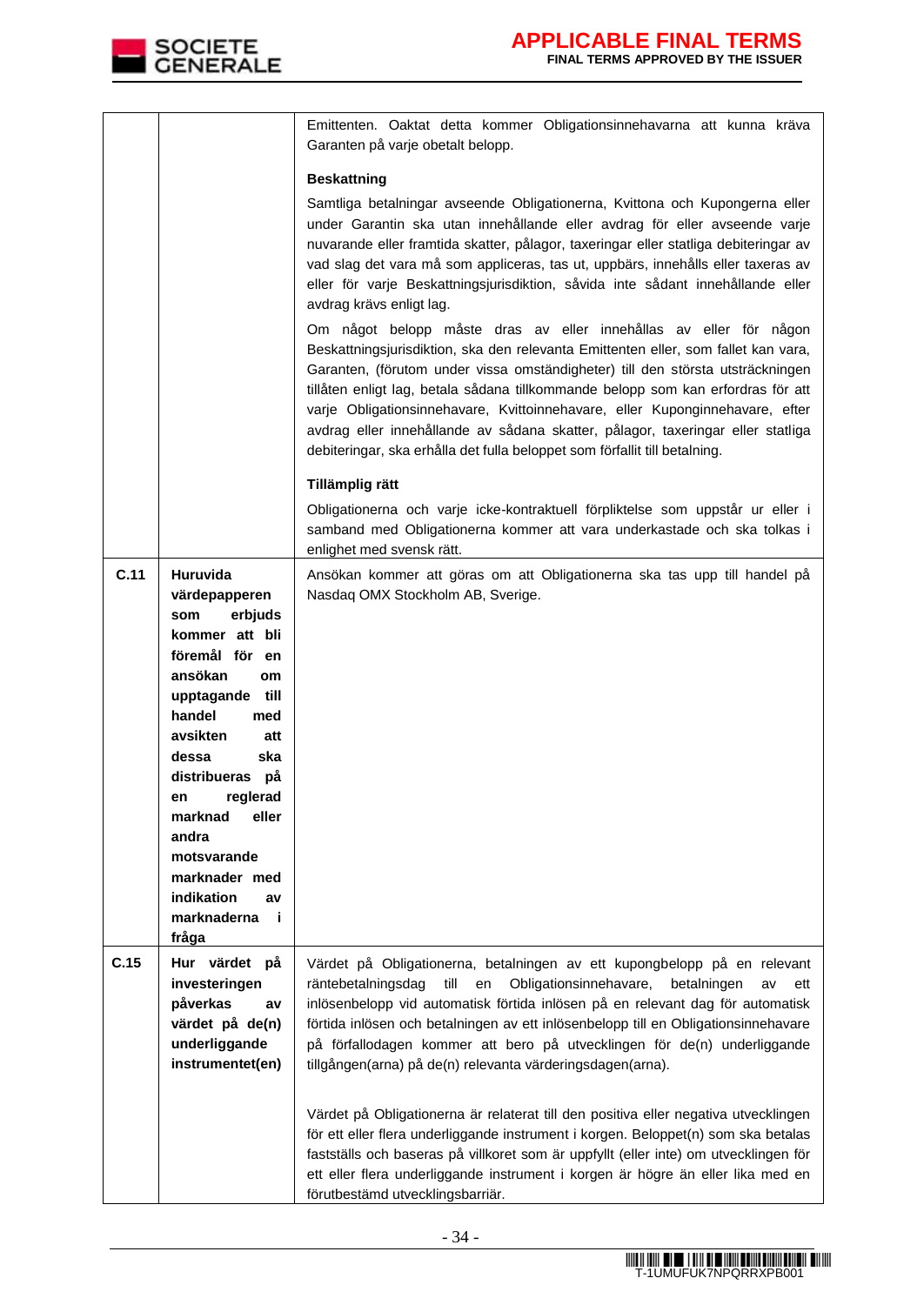

| C.16<br>Förfallodagen<br>och den slutliga<br>referensdagen             |                                                                  | Förfallodagen för Obligationerna kommer att vara 20/07/2020 och den slutliga<br>referensdagen kommer att vara den sista värderingsdagen.                                                                                                                                                                                                                                             |  |
|------------------------------------------------------------------------|------------------------------------------------------------------|--------------------------------------------------------------------------------------------------------------------------------------------------------------------------------------------------------------------------------------------------------------------------------------------------------------------------------------------------------------------------------------|--|
|                                                                        | C.18 nedan.                                                      | Förfallodagen kan modifieras enligt bestämmelserna i Punkt C.8 ovan och Punkt                                                                                                                                                                                                                                                                                                        |  |
| C.17<br>Avvecklingsför-<br>farande<br>för<br>derivat-<br>värdepapperen | Kontant leverans                                                 |                                                                                                                                                                                                                                                                                                                                                                                      |  |
| C.18<br>Hur<br>avkastningen på<br>derivat-<br>värdepapperen            | som följer:<br>Angiven Valör: SEK 10 000                         | Såvida inte dessförinnan inlösta, sker avkastningen på derivatvärdepapperen                                                                                                                                                                                                                                                                                                          |  |
| sker                                                                   | Strukturerat(de) Räntebelopp:                                    | Såvida inte dessförinnan inlösta, ska<br>Emittenten,<br>рå<br>varje<br>Räntebetalningsdag(i) (i från 1 till 5),<br>betala till Obligationsinnehavarna, för<br>varje Obligation, ett belopp fastställt av<br>Beräkningsagenten som följer:<br>Scenario 1:<br>рå<br>Värderingsdag(i),<br>Om.<br>SämstaUtveckling (i) är lägre än -10%,<br>då:<br>Strukturerat Räntebelopp(i) = Angiven |  |
|                                                                        |                                                                  | Valör x 6,0%<br>Scenario 2:<br>Om.<br>Värderingsdag(i),<br>рå<br>SämstaUtveckling(i) är högre än eller lika<br>med -10%, då:<br>Strukturerat Räntebelopp(i) = 0 (noll)                                                                                                                                                                                                               |  |
|                                                                        | Bestämd(a)<br>Period(er)/Räntebetalningsdag(ar):<br>(DD/MM/ÅÅÅÅ) | Räntebetalnings-<br>dag(i)<br>$\vert$<br>20/07/2016<br>$\overline{\mathbf{2}}$<br>20/07/2017<br>3<br>20/07/2018<br>$\overline{4}$<br>20/07/2019<br>5<br>20/07/2020                                                                                                                                                                                                                   |  |
|                                                                        | <b>Automatisk</b><br>Inlösenbelopp<br>vid<br>Förtida Inlösen:    | Såvida inte dessförinnan inlösta, om en<br>Händelse för Automatisk Förtida Inlösen<br>har inträffat, då ska Emittenten lösa in i<br>förtid Obligationerna på Dagen för<br>Automatisk Förtida Inlösen(i) (i från 1 till<br>enlighet<br>med<br>de<br>följande<br>4)<br>bestämmelserna<br>avseende<br>varje<br>Obligation:                                                              |  |
|                                                                        | Dag(ar) för Automatisk Förtida                                   | Inlösenbelopp vid Automatisk Förtida<br>Inlösen(i) = Angiven Valör x $[100\% +$<br>KupongNivå x i]<br>Dag för Automatisk                                                                                                                                                                                                                                                             |  |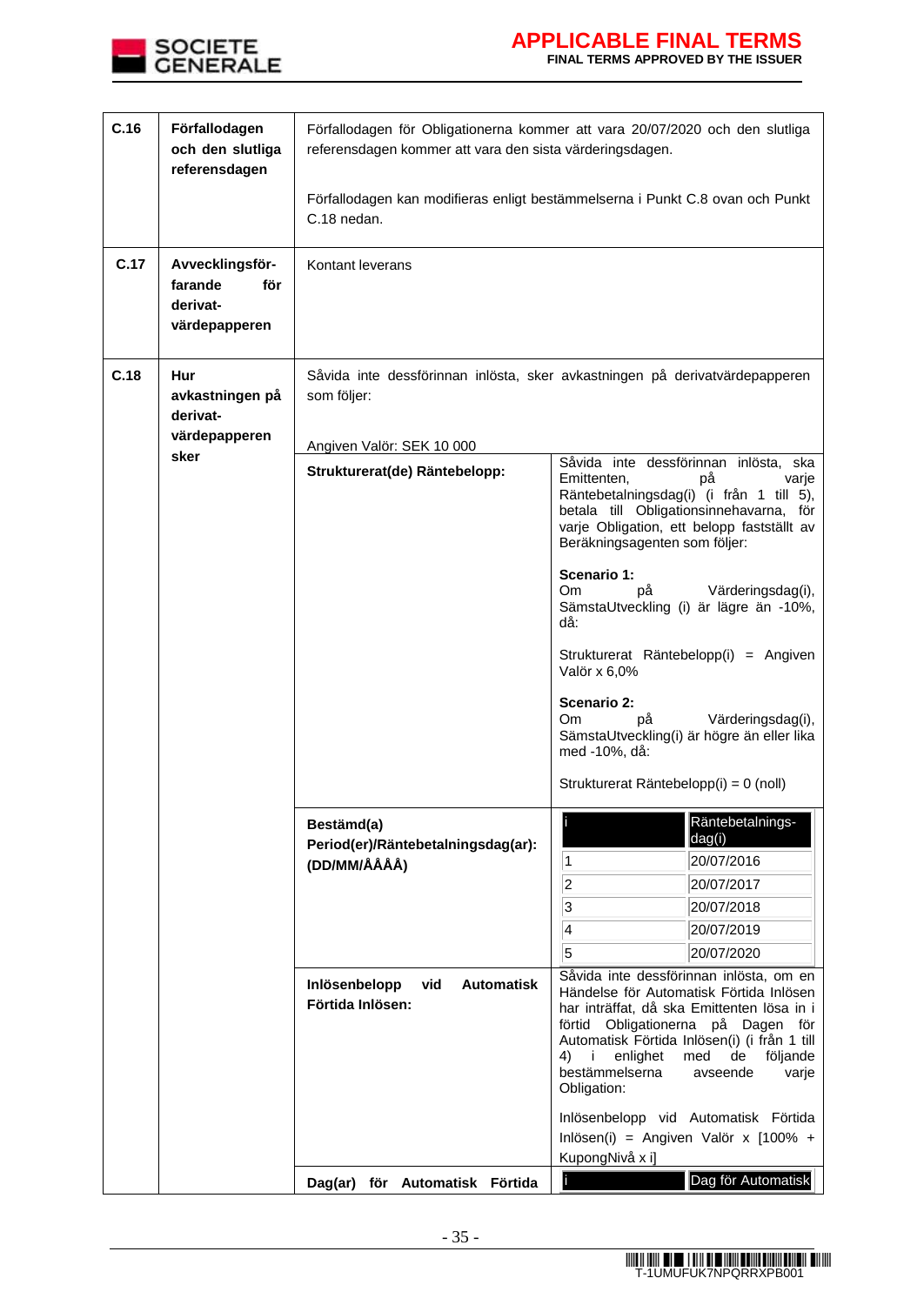

# **APPLICABLE FINAL TERMS**

|  | Inlösen: (DD/MM/ÅÅÅÅ)                                     | Förtida Inlösen(i)                                                                                                                                                                                                |
|--|-----------------------------------------------------------|-------------------------------------------------------------------------------------------------------------------------------------------------------------------------------------------------------------------|
|  |                                                           | 20/07/2016<br>1                                                                                                                                                                                                   |
|  |                                                           | 2<br>20/07/2017                                                                                                                                                                                                   |
|  |                                                           | 3<br>20/07/2018                                                                                                                                                                                                   |
|  |                                                           | $\overline{4}$<br>20/07/2019                                                                                                                                                                                      |
|  |                                                           | Såvida inte inlösta dessförinnan, ska                                                                                                                                                                             |
|  | Slutligt Inlösenbelopp:                                   | Emittenten lösa in Obligationerna på<br>Förfallodagen i enlighet med de följande<br>bestämmelserna för varje Obligation:                                                                                          |
|  |                                                           | Scenario 1:<br>Om<br>Värderingsdag(5),<br>рå<br>SämstaUtveckling(5) är högre än eller<br>lika med -10%, då:<br>Slutligt Inlösenbelopp = Angiven Valör x<br>[100% + KupongNivå x 5]                                |
|  |                                                           | Scenario 2:<br>Om.<br>Värderingsdag(5),<br>рă<br>SämstaUtveckling(5) är lägre än -10%<br>och SämstaUtveckling(5) är högre än<br>eller lika med -40%, då:<br>Slutligt Inlösenbelopp = Angiven Valör x<br>$[100\%]$ |
|  |                                                           | Scenario 3:<br>Om.<br>Värderingsdag(5),<br>рå<br>SämstaUtveckling(5) är lägre än -40%,<br>då:<br>Slutligt Inlösenbelopp = Angiven Valör x<br>[100% + SämstaUtveckling(5)]                                         |
|  | Definitioner avseende dag(ar):                            |                                                                                                                                                                                                                   |
|  | Värderingsdag(0) (DD/MM/ÅÅÅÅ)                             | 02/07/2015                                                                                                                                                                                                        |
|  | Värderingsdag(i); (i från 1 till 5)                       | Värderingsdag(i)                                                                                                                                                                                                  |
|  | (DD/MM/ÅÅÅÅ)                                              | 1<br>02/07/2016                                                                                                                                                                                                   |
|  |                                                           | $\overline{2}$<br>02/07/2017                                                                                                                                                                                      |
|  |                                                           | 3<br>02/07/2018                                                                                                                                                                                                   |
|  |                                                           | 4<br>02/07/2019                                                                                                                                                                                                   |
|  |                                                           | 5<br>02/07/2020                                                                                                                                                                                                   |
|  | Definitioner avseende Produkten:                          |                                                                                                                                                                                                                   |
|  |                                                           | Tillämpligt,<br>med<br>reservation<br>för<br>de                                                                                                                                                                   |
|  |                                                           | Särskilda Villkoren avseende Formler.                                                                                                                                                                             |
|  | SämstaUtveckling(i)<br>(i från 1 till 5)                  | Betyder det Minsta, för k från 1 till 4 av<br>Utveckling(i, k), enligt definition i Villkor<br>4.6 av de Särskilda Villkoren avseende<br>Formler.                                                                 |
|  | Utveckling(i,k)<br>(i från 1 till 5)<br>(k från 1 till 4) | Betyder (S(i, k) / S(0, k)) - 100%, enligt<br>definition i Villkor 4.1 av de Särskilda<br>Villkoren avseende Formler.                                                                                             |
|  | S(i,k)<br>(i från 0 till 5)<br>(k från 1 till 4)          | Betyder avseende varje Värderingsdag(i)<br>Stängningskursen<br>för<br>den<br>Underliggande(k), enligt definition i Villkor<br>4.0 av de Särskilda Villkoren avseende<br>Formler.                                  |
|  | KupongNivå                                                | Indikativt 11,0% och med ett minimum om<br>8,0%. Slutlig KupongNivå kommer att<br>bekräftas senast på Värderingsdag(0)                                                                                            |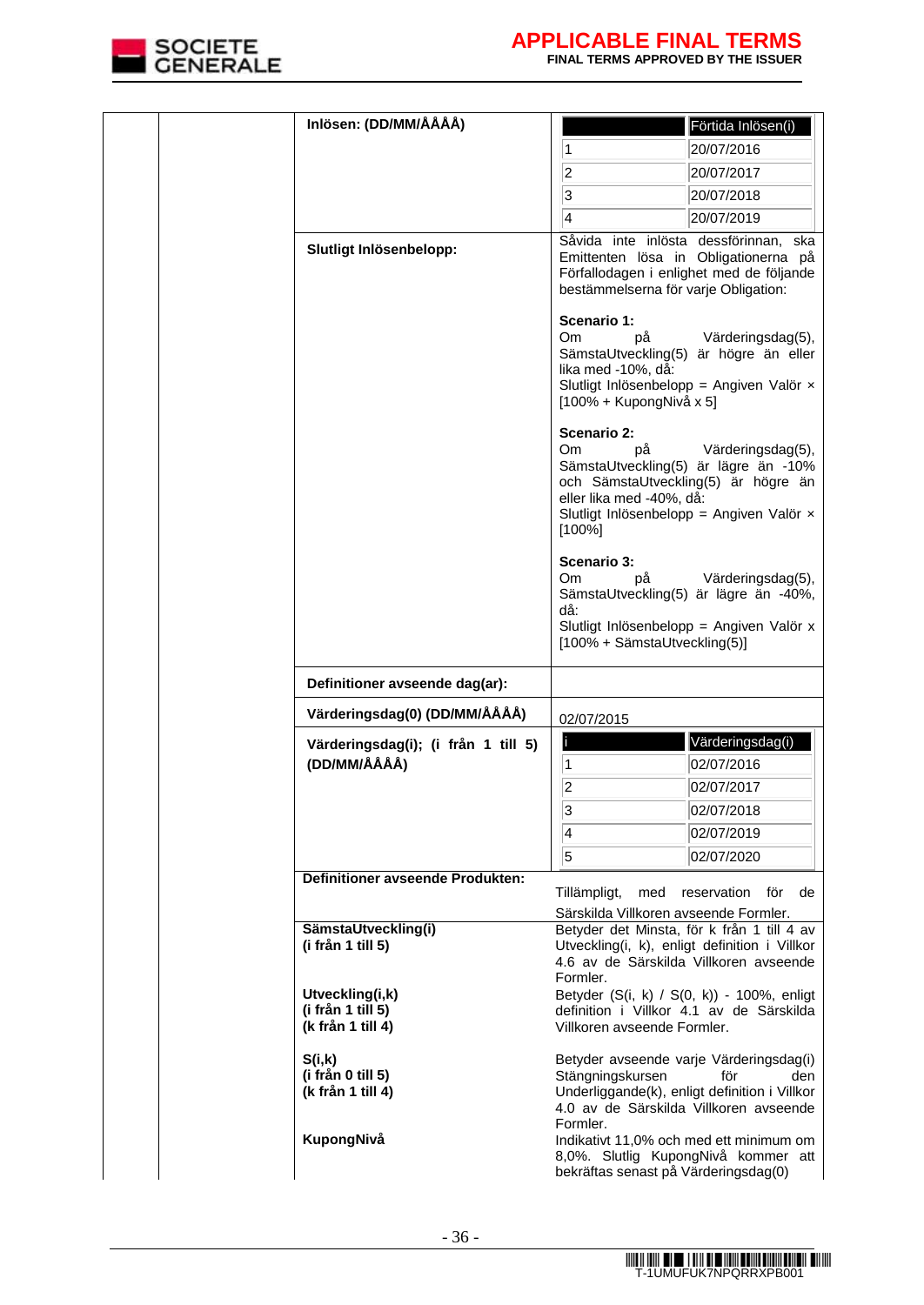

|      |                                                                                                           | Händelse för Automatisk Förtida<br>Inlösen                                                       |                                    | Anses<br>ha<br>med -10% | inträffat,<br>enligt<br>Beräkningsagentens fastställande, om på<br>en Värderingsdag(i) (i från 1 till 4),<br>SämstaUtveckling(i) är högre än eller lika                                                                                |
|------|-----------------------------------------------------------------------------------------------------------|--------------------------------------------------------------------------------------------------|------------------------------------|-------------------------|----------------------------------------------------------------------------------------------------------------------------------------------------------------------------------------------------------------------------------------|
| C.19 | slutliga<br><b>Den</b><br>referens-kursen<br>för<br>den<br>underliggande                                  | Se Punkt C.18 ovan.<br>underliggande instrument.                                                 |                                    |                         | Slutlig referenskurs: värdet på de(t) underliggande instrumentet(en) på de(n)<br>relevanta värderingsdagen(arna) för inlösen, med förbehåll för inträffandet av<br>visa extraordinära händelser och justeringar som påverkar sådant(a) |
| C.20 | <b>Typ</b><br>av<br>underliggande<br>och<br>var<br>information om<br>den<br>underliggande<br>kan erhållas | Typen av underliggande är : aktier.<br>någon, eller genom en enkel begäran hos Société Générale. |                                    |                         | Information om den underliggande finns tillgänglig på följande webbplats(er), om                                                                                                                                                       |
|      |                                                                                                           | Företag                                                                                          | <b>Bloomberg</b> Börs<br>benämning |                         | Hemsida                                                                                                                                                                                                                                |
|      |                                                                                                           | 1 SSAB AB                                                                                        | SSABA SS Stockholm                 | Exchange                | Stock www.ssab.se                                                                                                                                                                                                                      |
|      |                                                                                                           | Nordea Bank AB<br>2                                                                              | <b>NDA SS</b>                      | Stockholm<br>Exchange   | Stock www.nordea.com                                                                                                                                                                                                                   |
|      |                                                                                                           | 3 AstraZeneca PLC                                                                                | <b>AZN SS</b>                      | Stockholm<br>Exchange   | Stock www.astrazeneca.com                                                                                                                                                                                                              |
|      |                                                                                                           | $\overline{4}$<br>Electrolux AB                                                                  | ELUXB SS                           | Stockholm<br>Exchange   | Stock www.electrolux.com                                                                                                                                                                                                               |

|     | <b>Avsnitt D - Risker</b>                                                                                                             |                                                                                                                                                                                                                                                                                                                                           |
|-----|---------------------------------------------------------------------------------------------------------------------------------------|-------------------------------------------------------------------------------------------------------------------------------------------------------------------------------------------------------------------------------------------------------------------------------------------------------------------------------------------|
| D.2 | <b>Nyckelinformation</b><br>väsentliga<br>de<br><b>om</b><br>risker<br>är<br>som<br>för<br>specifika<br>emittenten<br>och<br>garanten | Koncernen är exponerad mot riskerna som är inneboende i dessa<br>kärnverksamheter.<br>Koncernens riskhantering fokuserar på nedanstående huvudkategorier<br>av risk. Vilken som helst av dessa kan ha en negativ effekt på<br>Koncernens verksamhet, rörelseresultat och finansiella situation:                                           |
|     |                                                                                                                                       | Kredit- och motpartsrisk (inkluderat landsrisk): risk för förlust på<br>grund av att Koncernens kunder, emittenter eller andra motparter inte<br>kan uppfylla sina finansiella åtaganden. Kreditrisken innefattar<br>motpartsrisk som är länkad till marknadstransaktioner (ersättningsrisk)<br>likväl som värdepapperiseringsverksamhet. |
|     |                                                                                                                                       | Marknadsrisk: risk för att finansiella instrument förlorar värde på grund<br>av förändrade marknadsparametrar, volatilitet i dessa parametrar och<br>korrelationer mellan dessa.                                                                                                                                                          |
|     |                                                                                                                                       | Operativa risker: risk för förlust eller sanktioner på grund av<br>oegentligheter eller fel i interna rutiner eller system, mänskliga fel eller<br>externa händelser;                                                                                                                                                                     |
|     |                                                                                                                                       | Strukturella ränte- och valutakursrisker: risk för förlust eller<br>nedskrivning av Koncernens tillgångar som beror på förändringar i ränte-<br>eller valutakurser.                                                                                                                                                                       |
|     |                                                                                                                                       | Likviditetsrisker: risk för att Koncernen inte kan möta gällande krav för<br>likvida medel eller säkerheter när dessa uppstår och till en rimlig kostnad.                                                                                                                                                                                 |
|     |                                                                                                                                       | Garantin utgör en allmän och icke säkerställd kontraktuell förpliktelse för<br>Garanten och inte för någon annan, varje betalning under Obligationerna                                                                                                                                                                                    |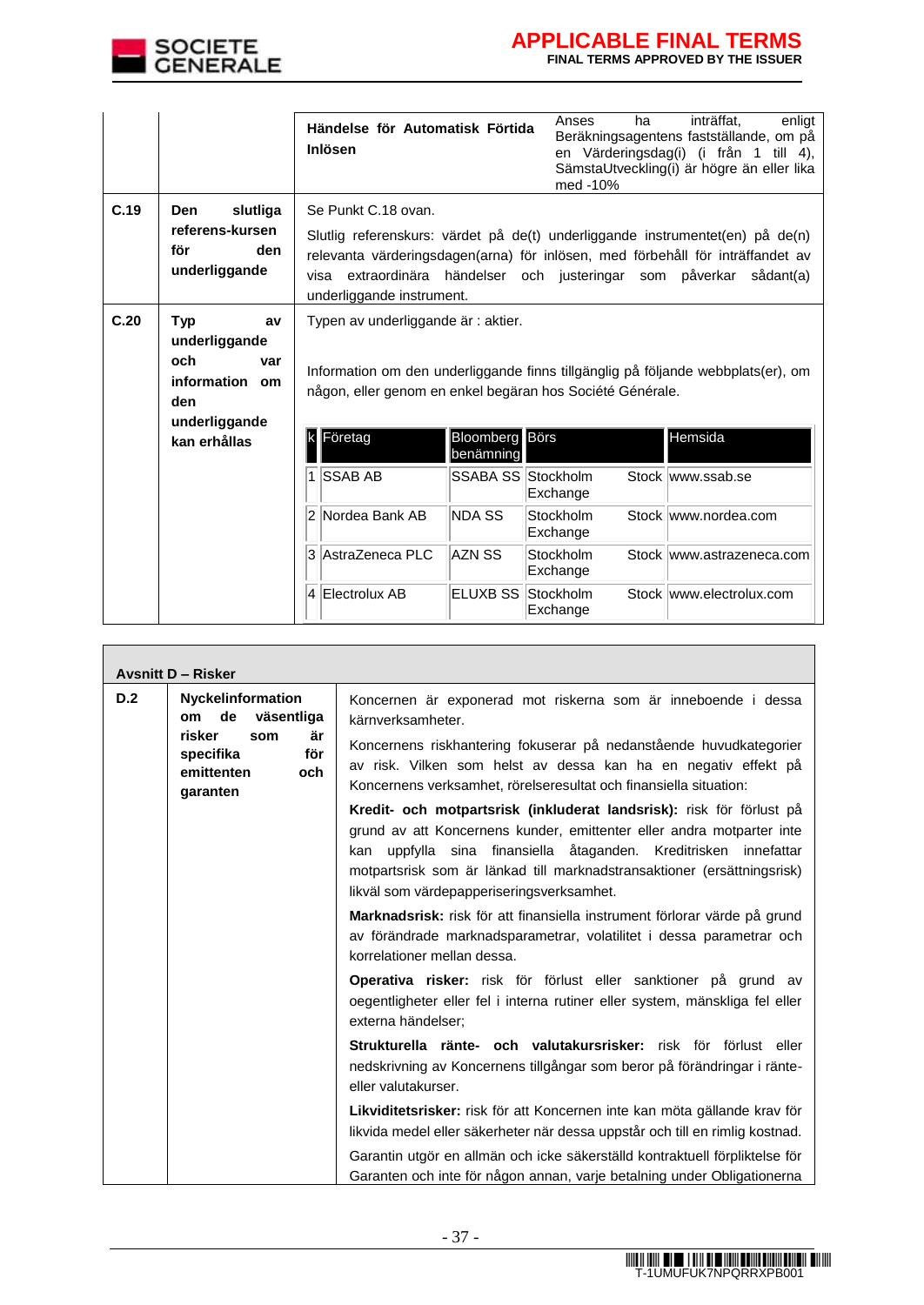|     |                                                                                                                                        | är också beroende av Garantens kreditvärdighet.                                                                                                                                                                                                                                                                                                                                                                                                                                                                                              |
|-----|----------------------------------------------------------------------------------------------------------------------------------------|----------------------------------------------------------------------------------------------------------------------------------------------------------------------------------------------------------------------------------------------------------------------------------------------------------------------------------------------------------------------------------------------------------------------------------------------------------------------------------------------------------------------------------------------|
|     |                                                                                                                                        | Presumtiva investerare i Obligationerna som gynnas av Garantin bör<br>notera att Obligationsinnehavarens berättigande kommer att vara<br>begränsat till de summor som erhålls genom att framställa krav under<br>Garantin och de relevanta bestämmelserna i Garantin och de ska inte ha<br>någon rätt att inleda någon process, juridisk eller annan, eller annars<br>genomdriva krav mot Emittenten och, avseende endast beträffande<br>Obligationer med Säkerhet, från de belopp som erhålls genom<br>verkställande av relevant Pantavtal. |
|     |                                                                                                                                        | Garantin är uteslutande en betalningsgaranti och inte en garanti för<br>utförande av aktuell Emittent eller några av deras andra åligganden i<br>relation till de Obligationer som Garantin gäller till förmån för.                                                                                                                                                                                                                                                                                                                          |
|     |                                                                                                                                        | Garantin kanske endast täcker en del av den aktuella Emittentens<br>betalningsskyldigheter för relevant Serie av Obligationer. I sådana fall<br>kan det hända att Obligationsinnehavarna fortfarande bär risken för att<br>betalningar under Garantin är lägre än beloppen som förfaller till<br>betalning för Emittenten under Obligationerna.                                                                                                                                                                                              |
|     |                                                                                                                                        | Société Générale kommer att agera som emittent under Programmet,<br>som Garant för Obligationerna emitterade av Emittenten och också som<br>leverantör av hedgningsinstrument till Emittenten. Som en följd är<br>investerare inte bara exponerade mot kreditrisken hos Garanten men<br>även mot operationella risker hänförliga till avsaknaden på oberoende för<br>Garanten, när denne ikläder sig skyldigheter och förpliktelser som Garant<br>och leverantör av hedgningsinstrument.                                                     |
|     |                                                                                                                                        | De potentiella intressekonflikter och operativa risker som kan uppstå på<br>grund av sådan avsaknad av oberoende anses till viss del mildras<br>genom att det är olika divisioner inom Garantens koncern som ansvarar<br>för<br>för<br>att<br>implementera<br>Garantin<br>och<br>tillhandahålla<br>att<br>hedgningsinstrument och genom att varje division drivs som en separat<br>operativ enhet, avskild genom informationsbarriärer (så kallade kinesiska<br>väggar) och ledda av olika ledningsteam.                                     |
|     |                                                                                                                                        | Emittenten och Garanten och varje av dessas dotterföretag och/eller<br>närstående företag kan i samband med andra affärsverksamheter inneha<br>eller förvärva väsentlig information om de underliggande tillgångarna.<br>Sådan verksamhet och information kan få konsekvenser som är negativa<br>för Obligationsinnehavarna.                                                                                                                                                                                                                 |
|     |                                                                                                                                        | Emittenten och Garanten och varje av dessas dotterföretag och/eller<br>närstående företag kan agera i andra roller avseende Obligationerna, till<br>exempel som market-maker, beräkningsagent eller agent. Följaktligen<br>kan potentiella intressekonflikter uppkomma.                                                                                                                                                                                                                                                                      |
|     |                                                                                                                                        | I samband med erbjudandet av Obligationerna kan Emittenten och<br>Garanten och/eller dessas närstående företag ingå en eller flera<br>hedgningstransaktioner avseende en referenstillgång(ar) eller relaterade<br>derivat, vilket kan påverka marknadskursen, likviditeten eller värdet för<br>Obligationerna.                                                                                                                                                                                                                               |
| D.6 | Nyckelinformation<br>de<br>väsentliga<br>om<br>riskerna<br>är<br>som<br>för<br>specifika<br>värdepapperen<br>och<br>riskvarning<br>att | Obligationerna kan stipulera automatisk förtida inlösen relaterad till en<br>specifik händelse. Följaktligen kan detta förhindra Obligationsinnehavare<br>från<br>dra fördel av<br>utvecklingen för de(t)<br>att<br>underliggande<br>instrumenten(et) under hela den period som ursprungligen var avsedd.<br>Villkoren för Obligationerna kan innehålla bestämmelser enligt vilka                                                                                                                                                            |
|     |                                                                                                                                        |                                                                                                                                                                                                                                                                                                                                                                                                                                                                                                                                              |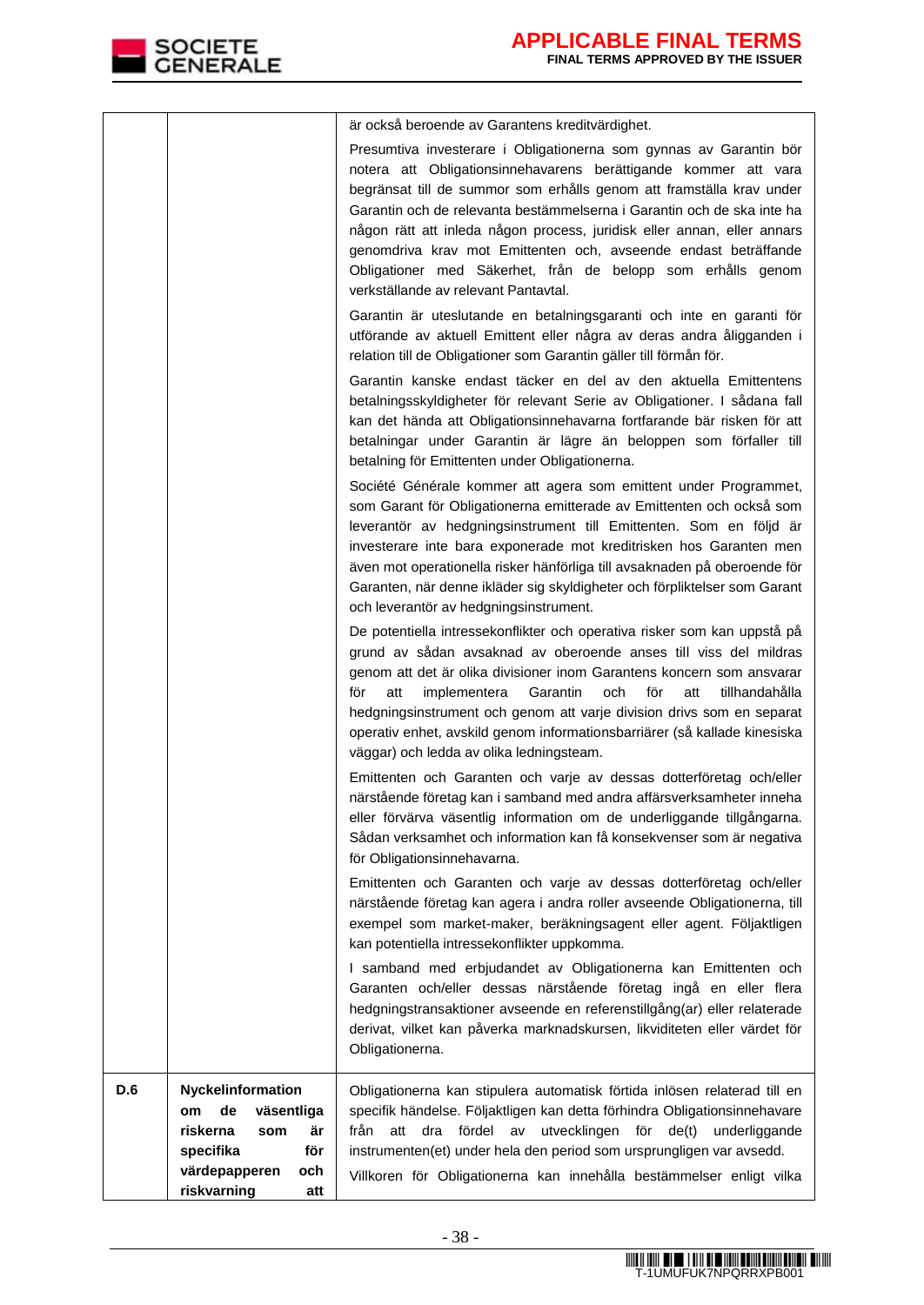

| investerare<br>kan      | inträffandet av vissa marknadsstörande händelser kan föranleda att              |
|-------------------------|---------------------------------------------------------------------------------|
| förlora<br>värdet<br>av | förseningar i avveckling av Obligationerna uppkommer eller att vissa            |
| hela<br>deras           | förändringar görs. Dessutom om händelser som påverkar de(t)                     |
| investering eller del   | inträffar,<br>underliggande<br>instrumenten(et)<br>tillåter<br>villkoren<br>för |
| av den                  | Obligationerna<br>Emittenten<br>att<br>byter<br>ut<br>de(t)<br>underliggande    |
|                         | mot nya(tt) underliggande instrument, avslutar<br>instrumenten(et)              |
|                         | exponeringen mot de(t) underliggande instrumenten(et) och tillämpa en           |
|                         | referensränta på de likvider som erhålls på detta sätt till förfallodagen för   |
|                         | Obligationerna, senarelägga förfallodagen för Obligationerna, lösa in           |
|                         | Obligationerna i förtid på basis av marknadsvärdet för dessa Obligationer       |
|                         | eller dra ifrån från varje belopp som ska erläggas den ökade                    |
|                         | hedgningskostnaden och, i varje fall, utan föregående samtycke från             |
|                         | Obligationsinnehavarna.                                                         |
|                         | Betalningar (oavsett om avseende kapital och/eller ränta och oavsett om         |
|                         | vid förfall eller annars) på Obligationerna beräknas genom referens till        |
|                         | viss(a) underliggande, avkastningen på Obligationerna baseras på                |
|                         | förändringar i värdet på de(t) underliggande, vilket kan fluktuera.             |
|                         | Potentiella investerare bör vara medvetna om att dessa Obligationer kan         |
|                         | vara volatila och att de kanske inte erhåller någon ränta och att de kan        |
|                         | förlora hela eller en väsentlig andel av deras kapitalbelopp.                   |
|                         | Under Obligationernas löptid kan marknadsvärdet för dessa Obligationer          |
|                         | vara lägre än det investerade kapitalet. Vidare kan en insolvens för            |
|                         | Emittenten och Garanten resultera i en total förlust av det investerade         |
|                         | kapitalet.                                                                      |
|                         |                                                                                 |
|                         | Investerarna uppmärksammas på det faktum att de kan drabbas av                  |
|                         | en fullständig eller partiell förlust av deras investering.                     |

|      | <b>Avsnitt E - Erbjudande</b>                                |                                                                                                                                                                                                                                                                                                                                                                                                                                                                                            |
|------|--------------------------------------------------------------|--------------------------------------------------------------------------------------------------------------------------------------------------------------------------------------------------------------------------------------------------------------------------------------------------------------------------------------------------------------------------------------------------------------------------------------------------------------------------------------------|
| E.2b | Motiv för erbjudandet<br>användning<br>och<br>av<br>likvider | Nettolikviderna från varje emission av Obligationer kommer att<br>användas för de allmänna finansieringsändamålen för Société<br>Générale-Koncernen, vilket innefattar att göra vinst.                                                                                                                                                                                                                                                                                                     |
| E.3  | Beskrivning av villkoren                                     | Jurisdiktion(er) för Erbjudande till Allmänheten : Sverige                                                                                                                                                                                                                                                                                                                                                                                                                                 |
|      | för erbjudandet                                              | Erbjudandeperiod: från 25/05/2015 till 26/06/2015                                                                                                                                                                                                                                                                                                                                                                                                                                          |
|      |                                                              | Erbjudandekurs: Obligationerna kommer<br>att<br>erbjudas<br>till<br>Erbjudandepriset ökat med kostnader, om några, såsom nämns<br>nedan.                                                                                                                                                                                                                                                                                                                                                   |
|      |                                                              | erbjudandet är underkastat:<br>Villkor<br>Erbjudandet<br>som<br>av<br>Obligationerna villkoras av deras utställande och varje annat villkor i<br>de finansiella mellanhändernas standardvillkor, vilka investerare fått<br>information om av sådana relevanta finansiella mellanhänder.                                                                                                                                                                                                    |
|      |                                                              | Emittenten förbehåller sig rätten att stänga Erbjudandeperioden<br>tidigare än det angivna utgångsdatumet av valfri anledning.                                                                                                                                                                                                                                                                                                                                                             |
|      |                                                              | Emittenten förbehåller sig rätten att återta erbjudandet och ställa in<br>utställandet av Obligationerna av valfri anledning och oavsett tid på<br>eller före Emissionsdagen. För undvikande av tvivel, om en ansökan<br>har gjorts av en potentiell investerare och Emittenten utnyttjar sig av<br>sådan rättighet så har ingen potentiell investerare rätt att teckna för<br>eller i annat fall förvärva Obligationerna.<br>varje fall kommer ett meddelande till investerare om förtida |